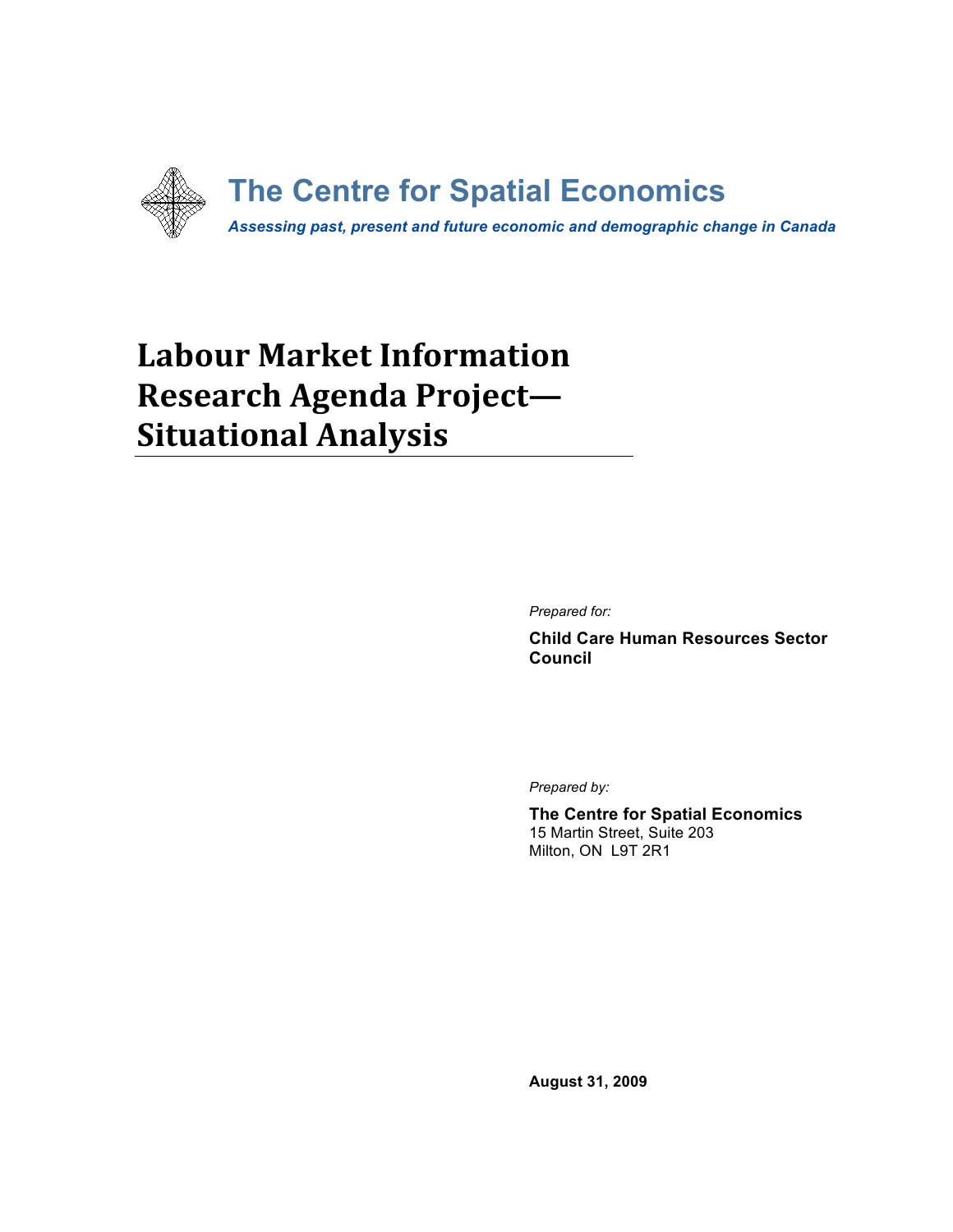# **Table of Contents**

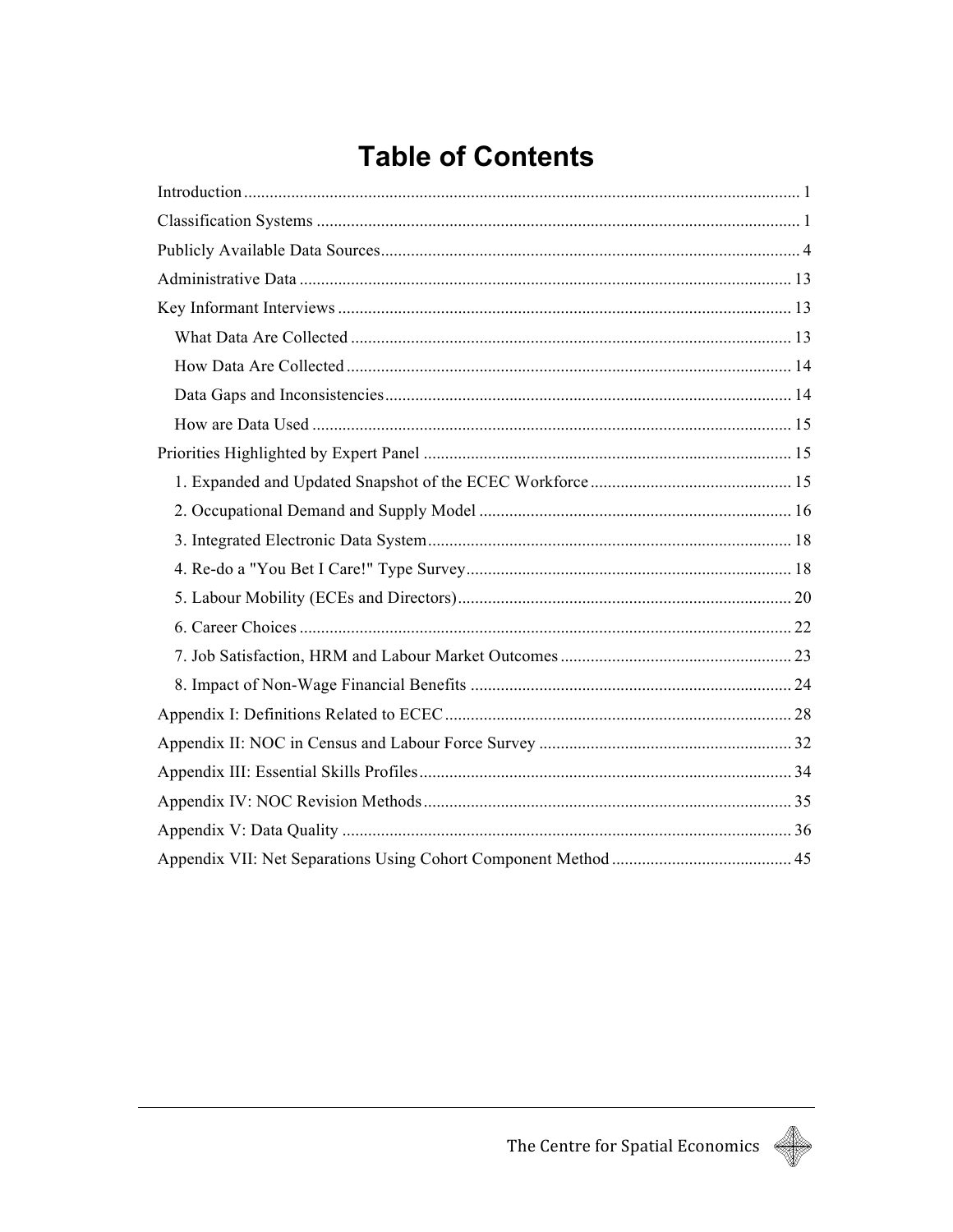### **Introduction**

This report examines available primary and secondary labour market information (LMI), the LMI data that are used by a sample of Provincial/Territorial governments as well as by researchers and analysts outside of government. The report also examines the relevant classification schemes and definitions that are used to examine the early childhood education and care (ECEC) sector, data collection methods, and identified inconsistencies and gaps.

#### **What
is
LMI?**

There are many competing definitions for LMI. O'Reilly (2001) defines LMI as information concerning conditions in, or the operation of, the labour market. The International Labour Organization (ILO) defines LMI as "any information concerning the size and composition of the labour market or any part of the labour market, the way it or any part of it functions, its problems, the opportunities which may be available to it, and the employment-related intentions or aspirations of those who are part of it" (Thuy et al,  $2001$ ).<sup>1</sup>

In comparison, the LMI Working Group of the Forum of Labour Market Ministers (FLMM), state that LMI is the "information needed to make a labour market decision." According to the definition, any information that has an impact on labour market decisions should be included in LMI, including information not normally associated with the labour market, such as transportation information.<sup>2</sup>

Given these definitions of LMI, it is clear that there is not one precise definition of LMI, and therefore many different data could conceivable be included in the analysis. In the narrowest of definitions, LMI should include information on employment, labour force and wages. Since educational qualifications are required for ECEC employment in many jurisdictions and are used in differentiating between different types of workers, such as those recognized as a trained versus untrained worker, it is important to consider data on education as well.

### **Classification
Systems<sup>3</sup>**

LMI data that are most relevant to the ECEC sector, such as employment and labour force, from publicly available sources tend to be classified by either occupation or industry. Occupation data are categorized by the National Occupational Classification (NOC). Industry data are categorized by the North American Industry Classification System (NAICS). To understand educational qualifications currently the most relevant classification system is the Classification of Instructional Programs (CIP). Other classification systems will come into play in understanding the more broadly defined LMI, such as the North American Product Classification System (NAPCS).

#### **National
Occupational
Classification
(NOC)**

The basic classification principle of the NOC is based on the kind of work performed. Occupations are identified and grouped primarily in terms of the work usually performed. This is determined by the tasks, duties, and responsibilities of the occupation. Factors such as the materials processed or used, the industrial processes used, the equipment used, the degree of



<sup>&</sup>lt;sup>1</sup> Sharpe and Qiao (2006)

 $2$  Sharpe and Qiao (2006)

<sup>&</sup>lt;sup>3</sup> See http://www.statcan.gc.ca/concepts/index-eng.htm for links to discussions on the NOC, NAICS, CIP & NAPCS on the Statistics Canada website that was used in this section.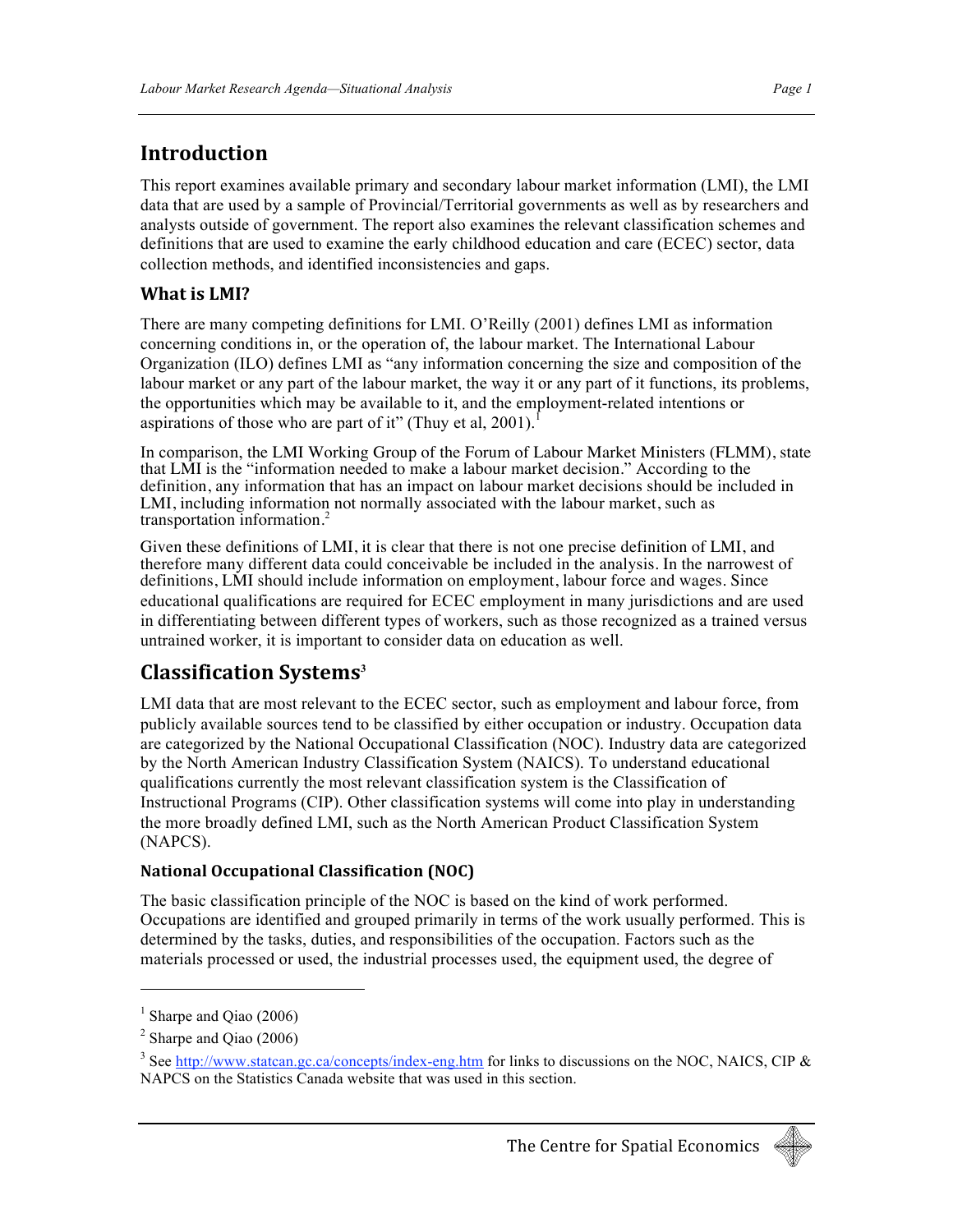responsibility and complexity of work, the products made and services provided, have been taken as indicators of the work performed when combining jobs into occupations and occupations into groups.

An occupation is defined as a collection of jobs, sufficiently similar in work performed to be grouped under a common title for classification purposes. A job, in turn, encompasses all the tasks carried out by a particular worker to complete her/his duties. Thus, within each group, the occupations are almost unique and are related to each other by similarity of kind of work performed. This approach to the grouping of occupations ensures a certain degree of homogeneity within groups and permits a distinction between groups. By focusing on work performed, the groups also tend to be homogeneous by skill level. This is natural because the nature of the work to be performed determines the education, training, experience or inherent talents required.

Occupational data are categorized according to similar systems by Statistics Canada and Human Resource and Social Development (HRDC). National Occupational Classification for Statistics (NOC-S) is used by Statistics Canada for its surveys. Different surveys currently use different version of the NOC-S. Human Resources and Social Development Canada classifies occupation data according to the National Occupational Classification 2006 (NOC 2006). These systems are the same at the unit group level, although the codes are different. The NOC-S uses an alphanumeric coding convention, while the NOC uses numbers.

For the broad early childhood education and care sector there are six potentially relevant occupations. The category "Early Childhood Educators and Assistants" is E217 in NOC-S 2007 and NOC 4214 in HRSDC's NOC. (see Appendix I for a description). Other relevant categories are: Babysitters, Nannies and Parents' Helpers (NOC-S G814, NOC 6474), Elementary School and Kindergarten Teachers (NOC-S E132, NOC 4142), Elementary and Secondary School Teacher Assistants (NOC-S G812, NOC 6472). Since Managers may or may not be included in the above categories, the categories: School Principals and Administrators of Elementary and Secondary Education (NOC-S A323, NOC 0313) and Managers in Social, Community and Correctional Services (NOC-S A324, NOC 0314) may also be relevant since directors and managers of ECEC centres will be included in this group.

The NOC has a similar structure to that of the NOC–S 2006. The two classifications have 520 unit groups, 140 minor groups and 10 broad categories in common. However, there are 47 major groups in the NOC–S 2006 and 26 major groups in the NOC 2006.

It is important to be familiar with both of these classification systems because each one provides certain benefits. Statistics Canada collects and disseminates data, so knowledge of their system is helpful in using LFS or census data. The 2006 Census occupation data are classified according to the NOC–S 2006. Earlier census data were classified using earlier classification systems. The 2001 census used the NOC-S 2001. In comparison, the 1996 census used the Standard Occupational Classification 1991 (SOC 1991), which was a predecessor to the NOC-S.

The classifications in the NOC-S 2001 are largely comparable to the NOC-S 2006 system, so data are largely comparable in these two censuses. The Labour Force Survey currently uses the NOC-S 2001. For more information on the comparability of the census and of the Labour Force Survey data, refer to Appendix II. Notably, the definition of the Early Childhood Educators and Assistants occupation (NOC-S E217, NOC 4214) was changed for the 2006 version of the NOC. And this occupation was moved from the Sales and Service broad occupational category "G", (SOC 1991 G813) to the Occupations in Social Science, Education, Government Service and Religion broad occupational category "E" in the NOC-S 2001. This means that to compared data

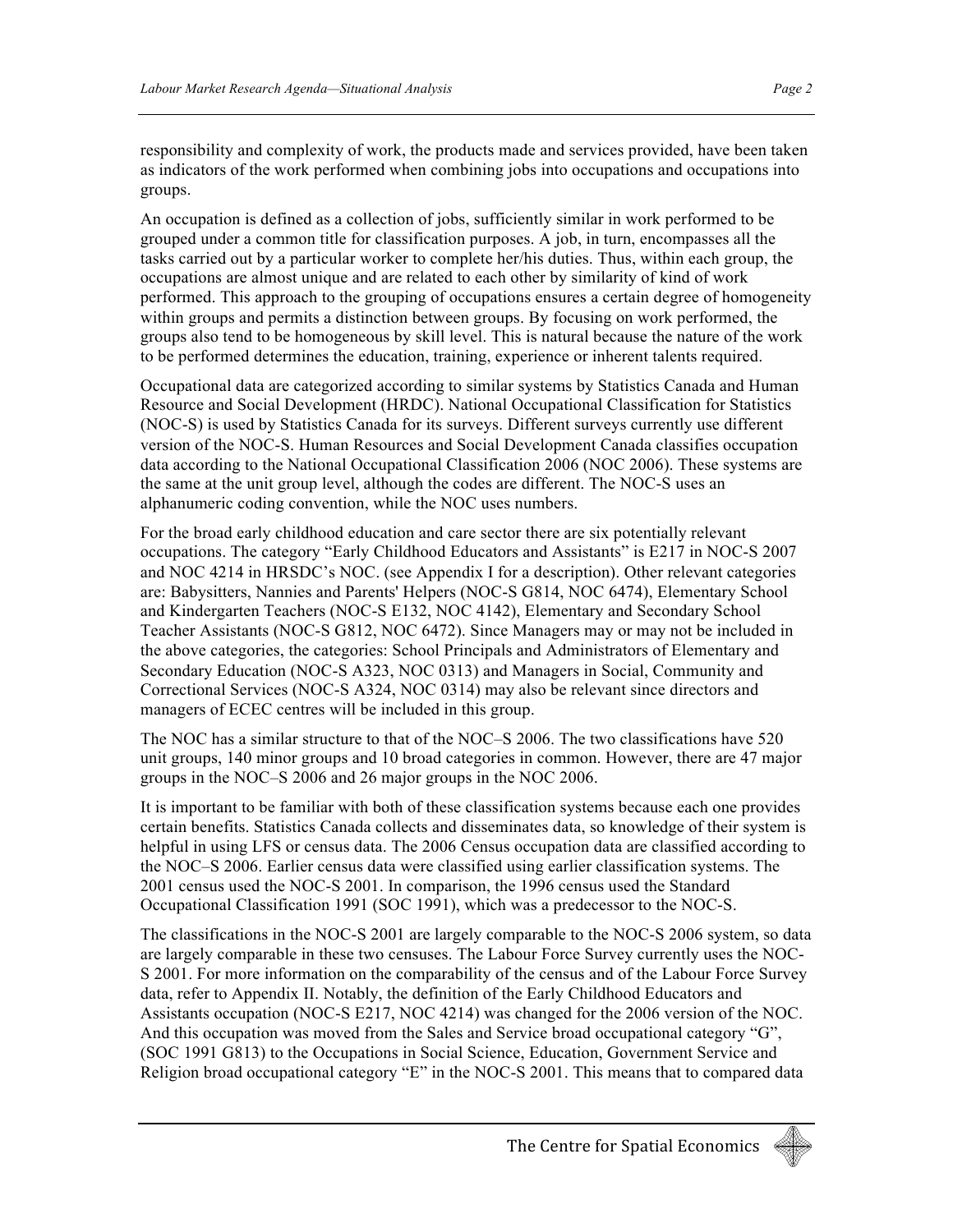from the 2001 and 2006 census with data from the 1996 census the SOC 1991 category (G813) must be used.

It is also helpful to understand the NOC used by HRSDC, since this system is used to provide related LMI on their website, such as the essential skills profiles (see Appendix III) and is used to construct the NOC matrix that illustrates the "closeness" of occupations and therefore the occupations that tend to have the highest inter-occupational mobility.

#### **North
American
Industry
Classification
System
(NAICS)**

Occupational classification does not stand alone but must be understood as being related to other classifications such as the North American Industry Classification System (NAICS). The industry in which the individual is employed is determined by the kind of economic activity of the establishment. The establishment is usually a factory, mine, farm, store, other place of business or an institution for which a number of basic production variables can be compiled. They include government institutions and agencies engaged in the production of marketed and non-marketed services, as well as organizations such as professional associations and unions and charitable or non-profit organizations and the employees of households.

It is important to note the conceptual differences between an industry classification and an occupation classification. An establishment can employ individuals performing completely different occupations, and these are classified to appropriate occupational groups, but the industrial classification of each individual employed in the establishment should be the same and is determined by the nature of the product made or service rendered.

NAICS Canada 2007 consists of 20 sectors, 102 subsectors, 324 industry groups, 718 industries and 928 national industries, and replaces NAICS Canada 2002. There were a number of changes between NAICS 2002 and NAICS 2007, none of which affected the child care sector.

There is a public consultation regarding changes to the NAICS for NAICS 2012. Input is requested by September 30, 2009. Submissions may be made for any industry, existing or newly created. This process is similar to the process for NOC.

The NAICS category most relevant to the child care sector is "Child Day-Care Services", NAICS 6244. (see Appendix I for a description). Other relevant categories are: 6111 Elementary and Secondary Schools and 8141 Private Households.

#### **North American Product Classification System (NAPCS)**

NAPCS will eventually become the classification system for goods and services in the Canadian economy. While goods can be transferred to third parties, services cannot. Goods can be tangible or intangible. Tangible goods have a physical presence. Intangible goods may not exist physically, but they can be stored and their ownership can be transferred just like tangible goods. An example of an intangible good is a research report. Child care is an example of a service.

The NAPCS is currently under development and is a joint project between the Canadian, American and Mexican statistical agencies. While NAPCS will eventually cover all goods and services in the economy, it currently mainly covers the industries in NAICS sectors 48-49, 51-54, 56, 61-62, 71-72 and 81. NAPCS will form the new product dimension basis in the Canadian System of National Accounts (CSNA) and in surveys conducted by statistics Canada.

NAPCS categories have a six digit code. The first three digits are industry codes based on the NAICS classification. The final three digits provide a unique and logical classification of all NAPCS categories. The NAPCS category most relevant to the child care sector is 624001.1 Child

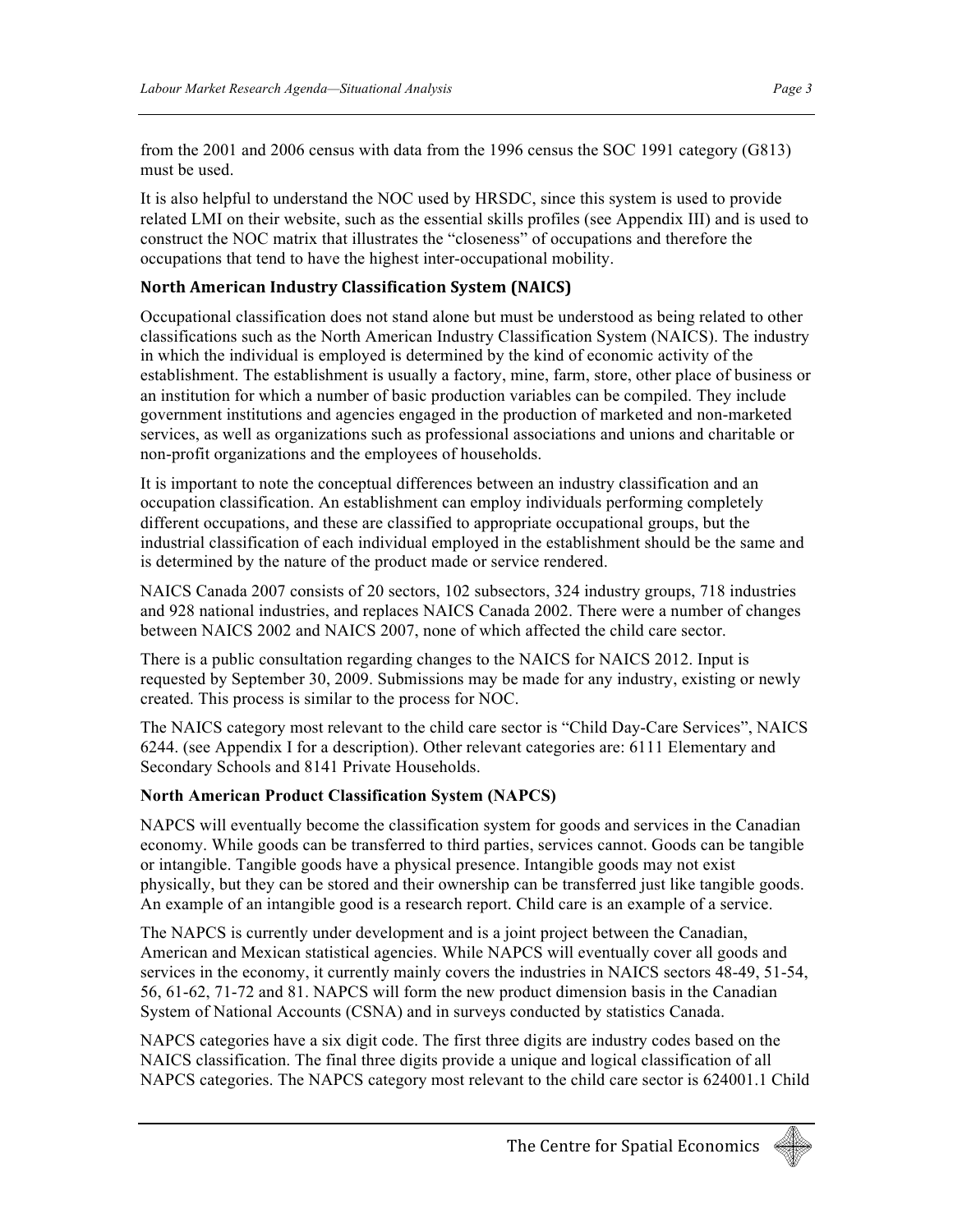daycare services. This category is split up into the subcategories: 624001.1.1 Child daycare services, in private residences and 624001.1.2 Child daycare services, in daycare centres. Other relevant categories are: 611001.1.1.1 Pre-primary programs and 611001.1.1.2 Elementary school programs. (see Appendix I)

#### **Classification
of
Instructional
Programs
(CIP)**

Education data by field of study available from Statistics Canada changed significant over the last five years. Previously there were separate classification systems for college, university enrolment and completer data and there was a different classification system used in the census to tabulate educational attainment.

In the 2001 census, educational attainment data were available by the Major Field of Study (MFS) classification that was unique to the census. The MFS was created for use in the 1986 Census of Population and was revised a number of times over the years. The version of MFS that was used for the 2001 census was comprised of 11 major levels, 100 minor levels and 449 unit levels.

In the last five years Statistics Canada started a program to harmonize all of its surveys to use a common classification system. The current classification used at Statistics Canada to categorize field of study is the Classification of Instructional Programs (CIP) Canada 2000. CIP Canada 2000 is divided into six chapters. The CIP is then subdivided into three levels: 49 two-digit classes, 385 four-digit classes, 1,432 six-digit classes. There is also a special aggregation structure that is comprised of 13 'primary groupings'.

Program descriptions identify the objectives and content of the instructional programs. Program descriptions using phrases such as "any program that focuses on" or "any general program that focuses on" describe academic and general programs. Program descriptions using phrases such as "program that prepares individuals for" or "program that generally prepares individuals for" describe programs designed to prepare individuals for specific occupations.

There are a number of CIP 2000 categories that are relevant for the ECEC sector, but according to census data the dominant qualification is CIP 19.0709 Child Care Provider/Assistant (see Appendix I for a description). Other potentially relevant qualifications are Education and Human Development, Family Studies and Related categories, which are included under the 2-digit and 4 digit CIP codes 13 and 19.07 respectively. Other 6-digit CIP codes that may be relevant to the child care sector include: CIP 13.1015 Education/Teaching of Individuals in Early Childhood Special Education Programs, CIP 13.1207 Montessori Teacher Education, CIP 13.1209 Kindergarten/Preschool Education and Teaching, CIP 13.1210 Early Childhood Education and Teaching, CIP 13.1501 Teaching Assistants/Aides, General, CIP 19.0706 Child Development and CIP 19.0708 Child Care and Support Services Management.

### **Publicly
Available
Data
Sources**

The occupation, industry and education data that are of interest to the Child Care Human Resources Sector Council (CCHRSC) are at a detailed level of aggregation. For example, the occupation "Child care educators and assistants" is at the 4-digit level of aggregation in the NOC/NOC-S. Similarly in the NAICS, the industry "Child Day-Care Services", NAICS 6244, is at the 4-digit level of aggregation. While the most common field of study used in the ECEC sector, "Child Care Provider/Assistant" from the CIP, is at the six digit level of aggregation, specifically CIP 19.0709. And the NAPCS data of interest are at the six, seven and eight digit level of aggregation, 611001.1.1.1 pre-primary programs, 624001.1 Child daycare services, and

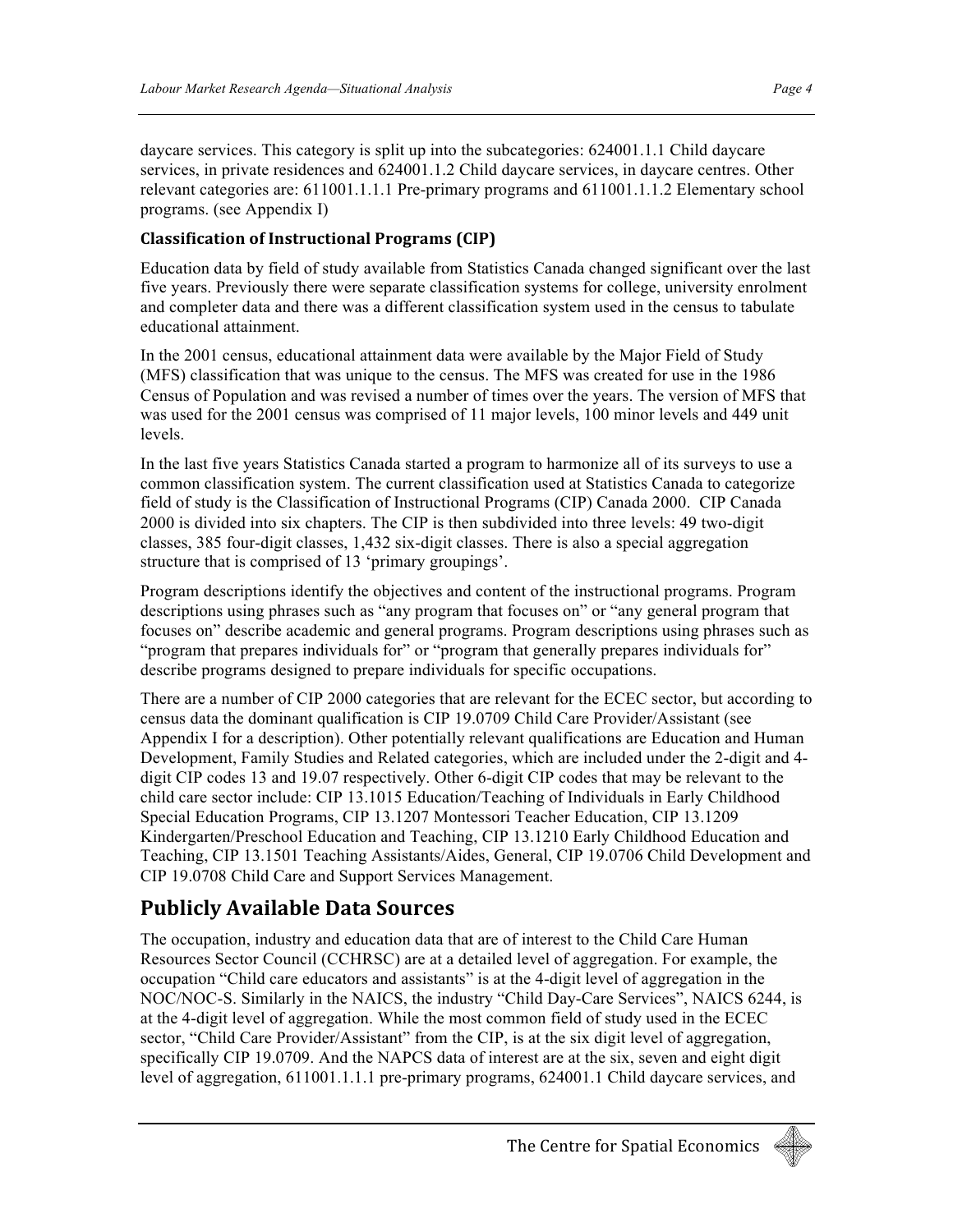624001.1.1 Child daycare services, in private residences, 624001.1.2 Child daycare services in daycare centres, and 814001.1 Babysitting services. Given the level of detailed that is needed, the type of publicly available information is limited to larger surveys, since data quality, confidentiality and suppression prevent other surveys that are commonly used for LMI to be utilized at this level of aggregation.

Detailed LMI data are available from Statistics Canada in several surveys:

- ► The Census,
- ► Labour Force Survey (LFS),
- ► Survey of Employment Payrolls and Hours (SEPH),
- ► Education data, and
- ► The Longitudinal Administrative Database (LAD).

The data from secondary data sources that provide relevant information to the estimation of demand or supply of workers tend to be classified by either occupation or industry. Occupation data are categorized by the National Occupational Classification Industry data are categorized by the North American Industry Classification System.

#### **Census**

<u>.</u>

The census long form respondents are a very large sample that represents 20% of the total population. These data can provide very detailed and internally consistent information on many aspects including: employment, labour force, industry, occupation, education, income, age, sex, migration status, and place of work. Census data are available for provincial, territorial and subprovincial areas<sup>4</sup>. The census, therefore, can provide detailed information on the ECEC workforce at the four digit NOC level of aggregation.

An important drawback of the census, however, is that it is collected every five years so these data do not provide annual data. Furthermore, it can take several years for the data from the long form to be made available, so the data are not up-to-date. The detailed labour force and employment data from the 2006 census, for example, were released in 2008.

The need to protect the privacy rights of respondents means that Statistics Canada can not publish data that can be used to identify individual responses. For example, if there is only one senior manager at a plant in a small town in Newfoundland, then it would be possible to determine what they earned, or what type of education they had for example. To ensure that individual responses remain confidential, Statistics Canada employs a random rounding methodology. For cells with less than ten respondents, ten, five or zero will be shown in the database. The number is randomly determined using an algorithm that weights the outcome based on the original number, which increases the likelihood that the number shown will represent the true rounding of the original number, but there is the chance that the rounding will be either higher or lower than what true rounding would show. This approach affects data quality and makes the data less reliable.<sup>5</sup>

A consequence of the random rounding is that there can appear to be inconsistencies in the data. Data that should be a simple sum of two other concepts do not necessarily add up, such as total employment in an occupation being the sum of men and women in that occupation. There could

<sup>&</sup>lt;sup>4</sup> Geographical coverage includes: census metropolitan areas, census agglomerations, federal electoral

districts, postal code areas, census divisions and subdivisions. Custom areas can be constructed on request.  $<sup>5</sup>$  There are approaches that can be taken to infer what the true value is for a cell. This type of approach,</sup> however, requires the purchase of more data, and some data manipulation.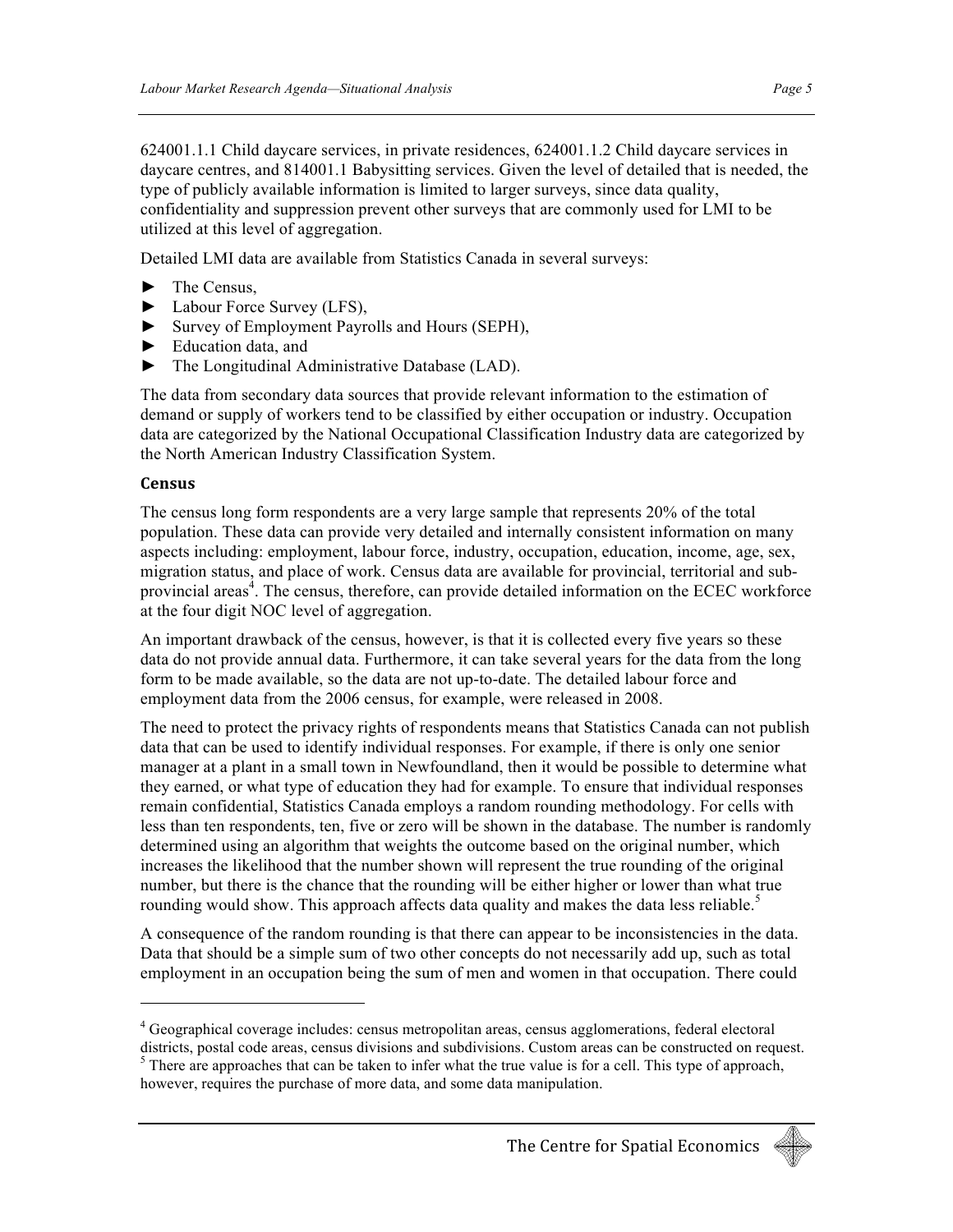be five people identified as being employed in a particular occupation, but zero males and 10 females. This problem is most acute at the most detailed level of aggregation because the average population size represented is typically smaller.

#### **Labour
Force
Survey**

The Canadian LFS is a household survey of the civilian, non-institutionalized population 15 years of age or older in Canada's ten provinces. Specifically excluded from the survey's coverage are residents of the Nunavut, Yukon, and the Northwest Territories. While there are extended pilot projects being conducted by Statistics Canada in each territory that produces basic labour market data, neither occupation nor industry data are available from these surveys. Employment and labour force data are available from the LFS for the Early Childhood Educators and Assistants NOC category, and the Child Day-Care Services Industry for all provinces, for example.

The LFS is recorded monthly and typically released at the end of the first week of the month after the survey was conducted. This makes the data from the LFS the most up-to-date information on labour force developments available. Monthly and annual data are available from the LFS. The LFS provides a broad range of types of data related to the labour market, including: education, demographics, self-employment, days lost from work for maternity leave, labour force estimates by family type and family composition, wages, retirement ages, hours worked and reasons for leaving last job, which make it possible to calculate turnover rates.<sup>6</sup> Some of these data are available for broad NOC or NAIC categories, but coverage would vary by province. There is less coverage for detailed occupation or industry groups as confidentiality considerations restrict the availability of data.

The LFS has used a rotating sample of approximately 54,000 households since July 1995. This sample is significantly smaller than the census. As a result the LFS cannot provide the same level of consistent disaggregated data as the census. This limitation is particularly problematic for subnational jurisdictions because the sample size for these areas is considerably smaller than the national sample. The LFS data are suppressed should the estimated number of people fall below a predetermined level. Suppression is done for confidentiality and data quality reasons and occurs at different levels depending on the jurisdiction under consideration. If the number falls below 1,500 people in Alberta, the LFS shows zero for that category, while suppression is triggered at 500 in Manitoba and 200 in PEI (See Table 1 below for an indication of sample sizes and suppression levels for Canada and the provinces).

| <b>Table 1: Canadian Labour Force Survey</b> |                         |                                 |  |  |  |
|----------------------------------------------|-------------------------|---------------------------------|--|--|--|
|                                              | Sample Size (Jan. 2003) | <b>Minimum size for release</b> |  |  |  |
| Canada                                       | 53,980                  | 1,500                           |  |  |  |
| Newfoundland                                 | 1.987                   | 500                             |  |  |  |
| PEI                                          | 1.421                   | 200                             |  |  |  |
| Nova Scotia                                  | 3.137                   | 500                             |  |  |  |
| New Brunswick                                | 2.962                   | 500                             |  |  |  |
| Quebec                                       | 10.140                  | 1,500                           |  |  |  |
| Ontario                                      | 15.792                  | 1,500                           |  |  |  |
| Manitoba                                     | 3.906                   | 500                             |  |  |  |
| Saskatchewan                                 | 4.072                   | 500                             |  |  |  |

<sup>6</sup> See Statistics Canada (2009) for the LFS questionnaire.

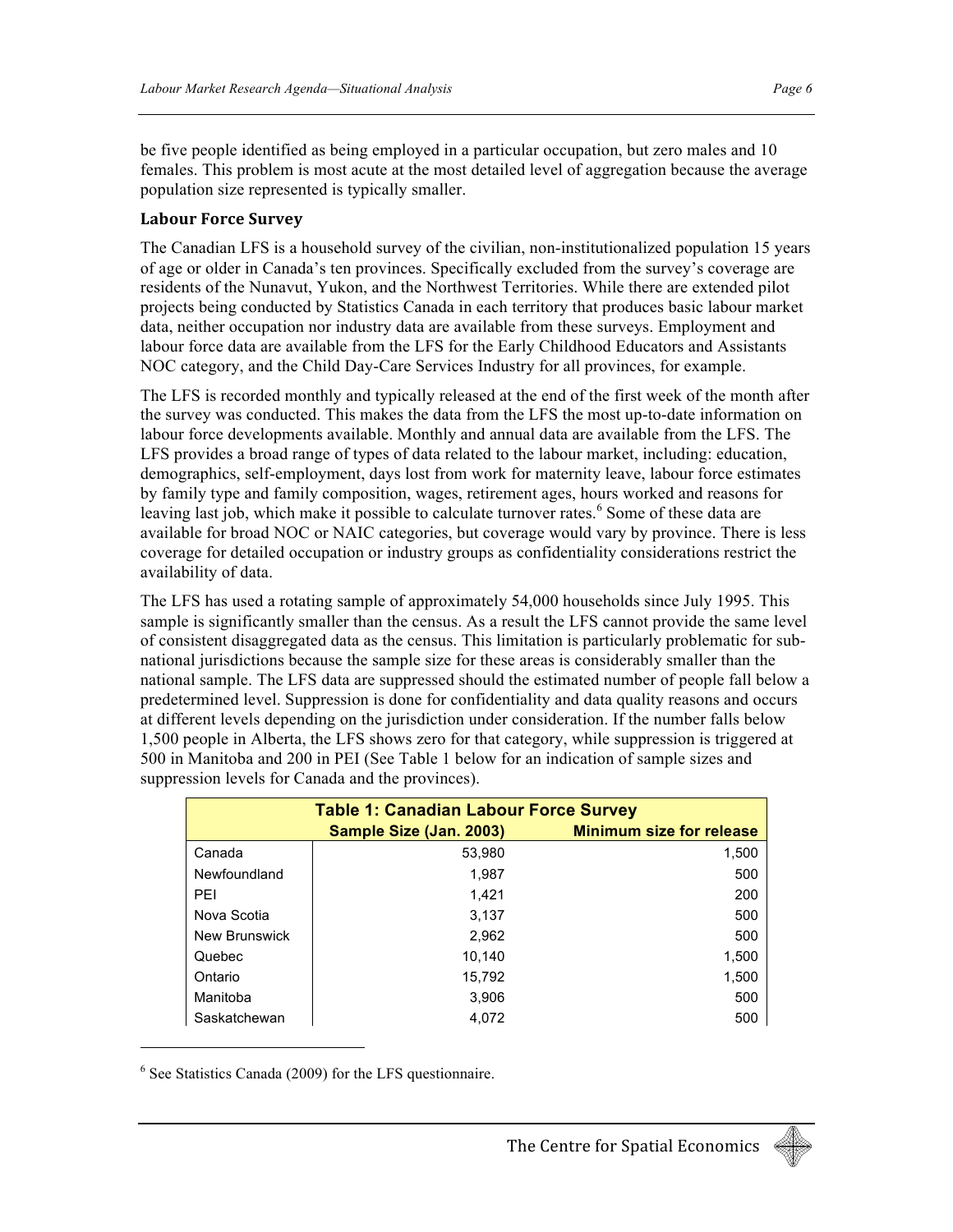| Alberta                   | 5,372 | 1,500 |  |  |  |
|---------------------------|-------|-------|--|--|--|
| BC                        | 5.191 | 1,500 |  |  |  |
| Source: Statistics Canada |       |       |  |  |  |

The LFS also records labour force, unemployment, and wages. Labour force data are available for the NOC-S E217, and the NAICS 6244 for Canada and all the provinces. However, due to data quality concerns the wage and unemployment data at the 4-digit level of aggregation are suppressed. Notably, the number of people unemployed and unemployment rates can be estimated from the available labour force and employment data, but for provinces with smaller populations the data are very volatile and meaningless. The reason is that because of the sample size of the survey all LFS data are provided as thousands with one significant digit. So the data are effectively rounded to the nearest one hundred. For example, if there are 49 unemployed (difference between labour force and employment), the data will show zero, but if there are 50 unemployed the next year, the number would be 100. For PEI the calculated unemployment rate for the NOC-S E217 varied between 20% in one year to zero in the next year.

#### **Longitudinal
Administrative
Database**

The Longitudinal Administrative Database (LAD) is a ten percent representative sample of Canadian tax filers and provides information on incomes, taxes, industry of employment and basic demographic characteristics, including province of residence. The first year of data for the LAD is 1982 and currently runs through 2004. The full set of annual tax files from which the LAD is constructed are estimated to cover from 91 to 95 percent of the target adult population, thus comparing favourably with other survey-based databases, and even rivaling the census.7 Data quality therefore would be considerably better than the LFS. The LAD can be sub-divided by province and sub-provincial areas. At the sub-provincial level the data are organized by postal code. The LAD, however, does not have any occupational data.

These data can be used for time series analysis and provide a view of historical provincial industrial employment trends. But the data can not be used to illustrate current or even relatively recent developments in the industry or region given the time lags involved in accumulating, tabulating and delivering the data in a useable database. The lack of recent occupation-related data meant that this dataset was not used in the analysis of current conditions. LAD data are all custom orders and so take one to three weeks and are priced based on the complexity of the request and the number of series requested.

There are data on the ages of the seven youngest children, total number of children in the family, child care expense deduction and universal child care benefits which could be used to calculate the demand for child care.

#### **Survey
of
Employment
Payrolls
and
Hours**

The Survey of Employment, Payrolls and Hours (SEPH), which is also known as the Survey of Employment, Earnings and Hours, is a monthly survey provided by Statistics Canada. It is produced from the combination of the Business Payroll Survey results and the payroll deductions administrative data received from Canada Customs and Revenue Agency. SEPH is Canada's only source of detailed information on the total number of paid employees, payrolls and hours at detailed industrial, provincial and territorial levels.



<sup>&</sup>lt;sup>7</sup> Finnie (1998). pp 13-14.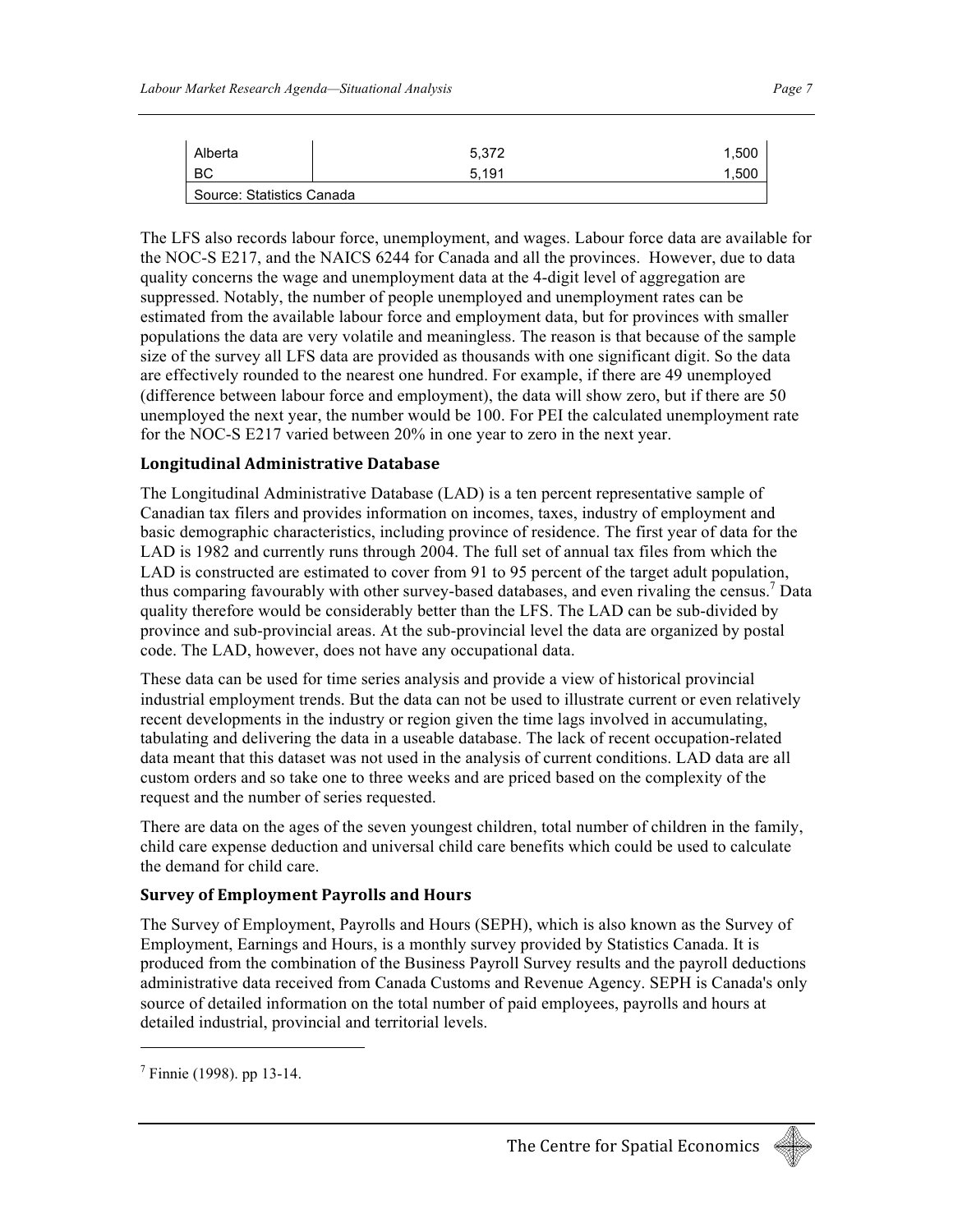The target population for the SEPH is all employers in Canada, except those primarily involved in agriculture, fishing and trapping, private household services, religious organizations and military personnel of defence services. The survey draws its samples from the Business Register maintained by the Business Register Division of Statistics Canada and from a list of all businesses registered in Canada Customs and Revenue Agency's Business Number program with

one or more active payroll deduction accounts. SEPH therefore provides the most detailed estimates of the current number of paid employees and their hours. There is extensive industry coverage in SEPH, with data available at the 4-digit level of aggregation for select industries like the "Child day-care services". There are coverage gaps below the national level.

The main drawbacks of the SEPH are that the self-employed are not represented, some industries are excluded and it has no occupational data or labour force data and the information is not as current as the LFS. Data are released late in the month for data from two months earlier. For example, on May 29<sup>th</sup>, 2007 preliminary data were released for March 2007. SEPH data are subject to revision as more information comes available, and therefore the estimated level of employment can change for a particular reference month. The data for 2006 were to be finalized in May 2007, for example, but were not finalized until July of that year.

The result of the Survey of Employment Payrolls and Hours is reviewed using the appropriate security measures complying with the Statistics Canada Act to ensure the safeguard of the respondents' information and that no enterprise may be identified. This exercise is reviewed every year since content of 'industry geography' may change from one year to the next. The bottom line is that industry confidentiality will change year to year leading to some industries being suppressed in one year and not in the next, and vice versa.

This data source has data for the provinces and territories. There are many gaps in the data, however, for smaller jurisdictions.

#### **National
Graduates
Survey**

The National Graduates Survey (NGS) provides information on the level of schooling, field of study and the occupational outcomes of postsecondary school graduates two years after graduation. The NGS is cross-sectional in design with a longitudinal follow-up. The most recent survey had 60,700 participants. There are data for five levels of schooling: trade/vocational, college, bachelors, masters, and doctorate. There are data for all provinces and territories. The publicly released information provide fairly limited data on field of study, however. There are 12 fields of study: categories 01 to 12 of the primary groupings of the Classification of Instructional Programs (CIP). The actual survey does ask for the specific field of study. For example, the field of study program descriptions were coded using the CIP at the six-digit level. Custom tabulations are available from Statistics Canada at a more detailed level of aggregation. So data availability will depend on the CIP category, the level of schooling and the province/territory for which the data are needed. In the NGS, specific occupation questions are asked as well as questions to determine the income and hours of work of new graduates.

In addition to the NGS, Statistics Canada produces the Follow-up Survey of Graduates (FOG) five years after graduation. This makes it possible to look at job stability and career trajectories.

#### **Youth
in
Transition
Survey**

The Youth in Transition Survey (YITS) is designed to examine the patterns of, and influences on, major transitions in young people's lives, particularly with respect to education, training and work. Content includes measurement of major transitions in young people's lives including

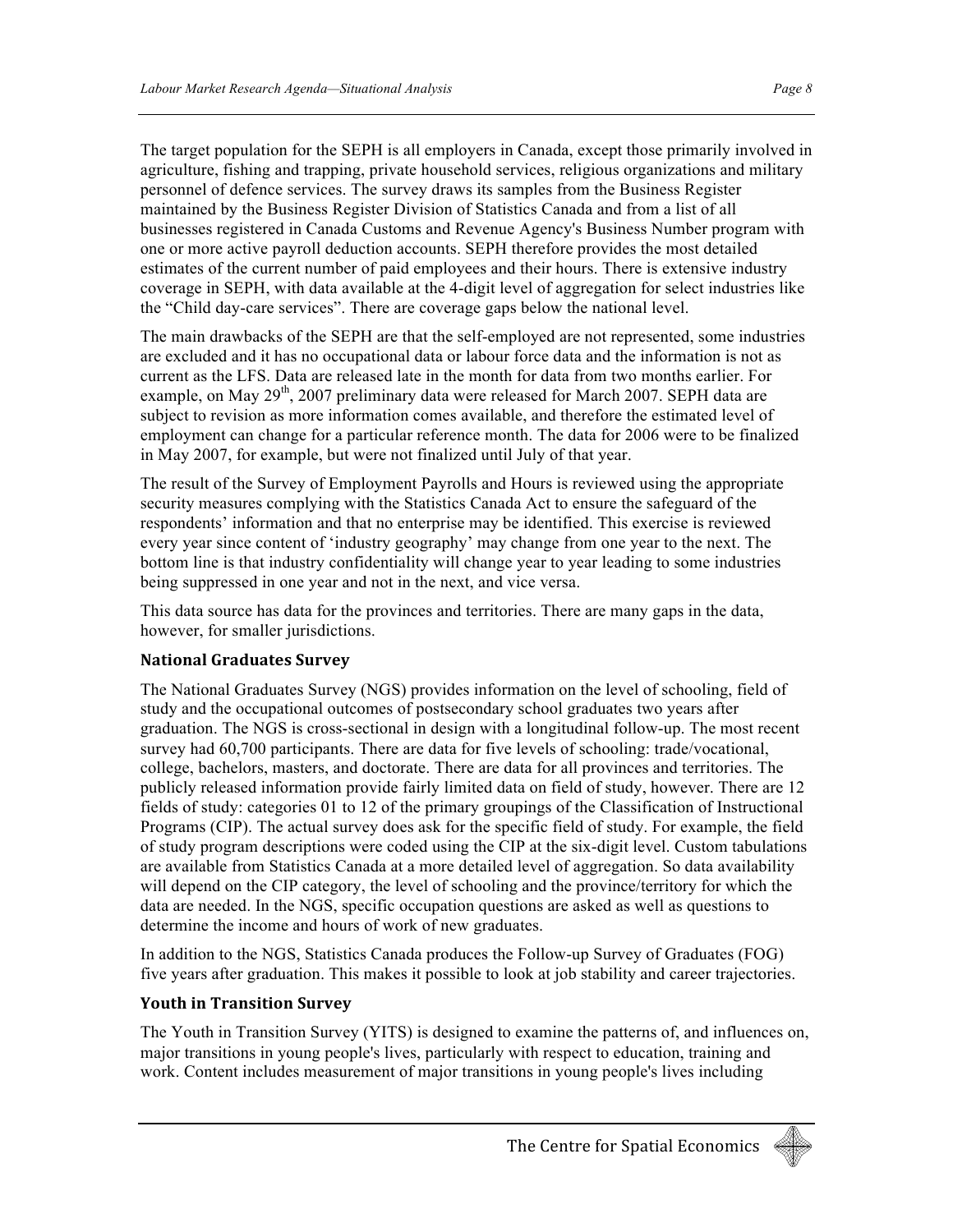virtually all formal educational experiences and most about-market experiences, achievement, aspirations and expectations, and employment experiences. The implementation plan encompasses a longitudinal survey of each of two groups, ages 15 and 18-20, to be surveyed every two years.<sup>8</sup>

For the 18-20 year-old Cohort, the initial sample size was 29,000 persons. For the Reading Cohort (15 year-olds), the initial student sample size, which was conducted in 2000 was 38,000. Among the Reading Cohort (15 year-olds) and the 18 to 20 year-old cohort, only those who were re-contacted and responded in Cycle 3 were re-contacted in Cycle 4. The resulting sample size was 22,626 for the 15 year-old Reading Cohort (15 year-olds) and 14,753 for the 18 to 20 yearold cohort. Information on field of study are collected at the six digit CIP level of aggregation, but data will only be released by Statistics Canada if they are of sufficient quality. Therefore, a specific request will need to be made to determine what data are available by CIP. It is likely that the NGS will have more detailed information on education than the YITS because the sample size is so much larger.

#### **Postsecondary
Student
Information
System**

Statistics Canada has combined three previous postsecondary student surveys with the Postsecondary Student Information System (PSIS). Information will be available by enrolment and graduates by province and territory. The field of study information is tabulated by CIP. Information on enrolment and graduates is available for trade/vocational, colleges and universities. To date the detailed CIP data have been released for universities, but not for colleges. At the time of this report, the prospective release date for the PSIS college data is March 2009. Unfortunately, the release date for these data has been changed several times over the past year, so it is not clear when these data will become available. Until the detailed college level data are made available there will not be a publicly available source of current education data for ECE.

There is information on age, sex, visible minority or aboriginal status, immigration status, on the job training, program duration in hours or semesters, previous educational activity, whether the student met the normal entrance requirements and whether instruction was done at the work place.

#### **National
Longitudinal
Study
of
Children
and
Youth**

<u>.</u>

The National Longitudinal Survey of Children and Youth (NLSCY) is a long-term study of Canadian children that follows their development and well-being from birth to early adulthood. The NLSCY began in 1994. Cycle 7 data are available that cover the period for 2006-2007. The study is designed to collect information about factors influencing a child's social, emotional and behavioural development and to monitor the impact of these factors on the child's development over time, including explicit child care.

The exact questions in the survey have varied over the years. In Cycle 7, detailed information on child care use was collected from employed parents or those in school (although participation in kindergarten is collected from all parents). Less detailed information were collected from parents who are not employed or going to school. While the NLSCY does not include direct measures of program quality, the survey collects some measures that should influence program quality, such as training of child care providers. For Cycle 7 new content was added to the Child care section that will provide information on issues of interest such as parental interactions with child care



<sup>8</sup> http://www.statcan.gc.ca/bsolc/olc-cel/olc-cel?lang=eng&catno=81-588-X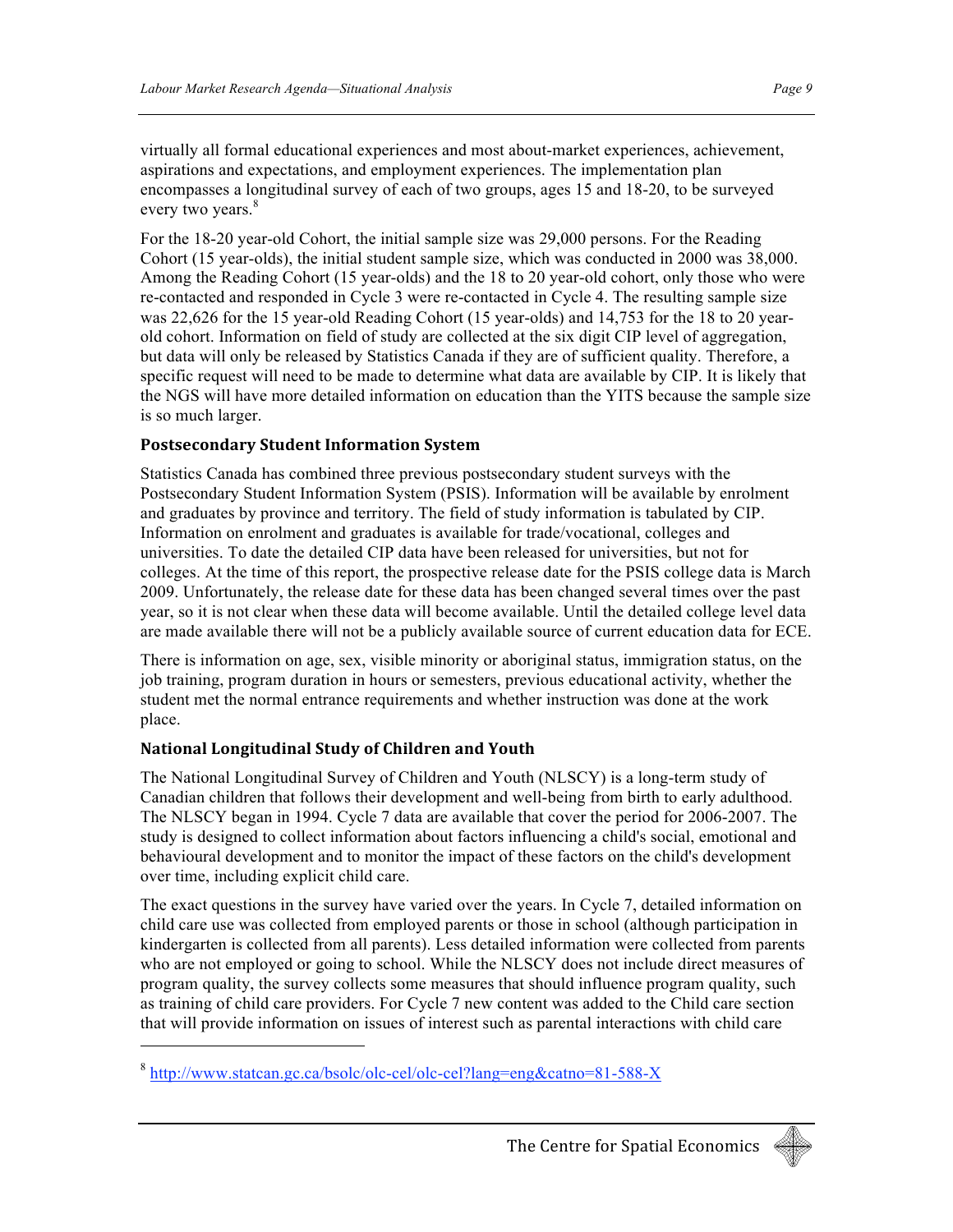provide, the preferred form of childcare, reasons for using childcare, criteria for selecting childcare, availability of financial assistance/subsidy and cost of childcare.

The survey covers a range of topics on child care (see Appendix VI for a more complete list survey questions) including:

Age of children in child care Main child care when parent in work or school, Types of child care currently using, Age of child when started child care Number of other children cared for by child care provider Number of child care providers, including assistants Training of child care provider Receipt of financial assistance Cost of child care Hours in child care Home-based child care Licensed child care Non-profit child care

The NLSCY has been terminated. Current plans are for the survey to be replaced with a cross sectional survey, so the longitudinal aspects will likely not continue. There are plans for the survey participants to "graduate" to the Canadian Household Panel Survey (see the section on the SLID), which will enable long-term child development questions to be addressed. As of 2009, the contents of the new survey is at the consultation phase. Therefore at this point in time, it is unknown what data will be available in the future from the new survey.

#### **Workplace
and
Employee
Survey**

The Workplace and Employee Survey (WES) looks at how employers and employees respond to changes in competition and technology. Information is collected on education and training, income, hours of work, work arrangements and workplace characteristics. It is an annual longitudinal survey which currently has information for the period 1999-2005. WES has been terminated, so data for 2006 relates to longitudinal questions on the workplace side of the questionnaire. The survey contains an employer and employee survey. The average sample size is around 6,000 employers and 20,000 employees.<sup>9</sup>

WES provides information for seven occupational groups. Depending on how disaggregated the industry categories for the WES are, the data set can provide information on industry vacancy and turnover rates. The WES has been terminated, so these data will not be updated in the future.

#### **Survey
of
Labour
and
Income
Dynamics**

The Survey of Labour and Income Dynamics (SLID) is an annual survey which looks at the changes of individual's labour market activity and income over time. It combines the longitudinal

<sup>&</sup>lt;sup>9</sup> Statistics Canada Website: http://www.statcan.ca/cgi-

bin/imdb/p2SV.pl?Function=getSurvey&SDDS=2615&lang=en&db=IMDB&dbg=f&adm=8&dis=2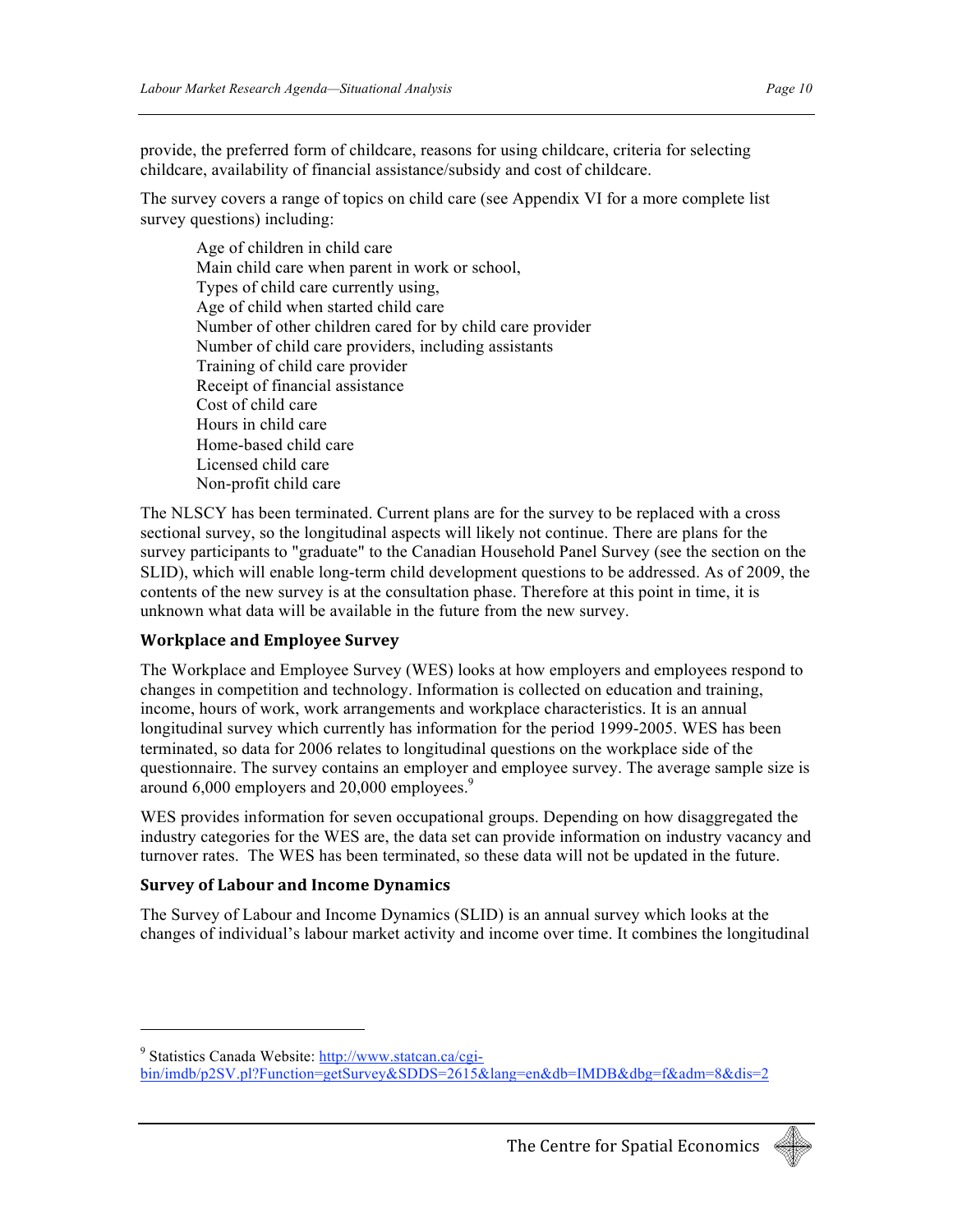aspect of changes over time with cross-sectional data on labour market activity and income. The 2006 dataset was released on May 5th, 2008. The sample size is around 15,000 households.<sup>10</sup>

This survey links self-identified child care workers with information on income and labour market attachment. This makes it possible to calculate career trajectories and may make it possible to calculate turnover rates. In addition, information on child care expenditures has been collected since 1999.

In the public use SLID data, Early childhood educators and assistants are combined with other occupations into a larger aggregation called "Social Science, Government Service and Religion" (E011-E039 and E211-E217), while "Childcare and Home Support Workers" (G811-G814), includes Visiting homemakers, housekeepers and related occupations, Elementary and secondary school teacher assistants, and Babysitters, nannies and parents' helpers.

SLID has been terminated. It is being replaced with the Canadian Household Panel Survey (CHPS). The plan is for the CHPS to be smaller than the SLID. The CHPS will be linked to T4 information. The intent is to develop a survey similar to the British Household Panel Survey. The focus will be on labour income, human capital and job satisfaction. This survey is in the consultation phase to determine what is important to users. A pilot survey has been conducted.

#### **Survey
of
Household
Spending**

The Survey of Household Spending (SHS) is an annual survey that collects detailed information on household spending. Information is also collected on dwelling characteristics and household equipment. The SHS replaces the previous surveys: The family expenditure survey and the household facilities and equipment survey. The 2007 dataset was released on December 22<sup>nd</sup> 2008. The sample size in  $2007$  was over 21,000 households.<sup>11</sup>

While the SHS does not have occupational information it does have variables that can be useful in determining demand for child care such as household expenditures on child care outside the home, including child day-care centres and other child care outside the home, and child care inside the home.

#### **General
Social
Survey
–
Family**

<u>.</u>

The General Social Survey (GSSF) is one of five surveys in the general social survey (GSS). Each of the five surveys are conducted in a different year, which explains why the GSSF is conducted every five years. The GSSF collects information on family structure such as marriages, common-law unions, children and fertility intentions. There is an important child care subcomponent in the GSSF. The last GSSF was conducted in 2006 and the data for this was released on June  $13<sup>th</sup>$ , 2007. The current sample size is 25,000 persons.<sup>12</sup>

The GSSF has much information on the demand for regulated and unregulated child care which can be linked to marital status and fertility intentions. However, the 2006 child care module



<sup>&</sup>lt;sup>10</sup> Statistics Canada Website: http://www.statcan.ca/cgibin/imdb/p2SV.pl?Function=getSurvey&SDDS=3889&lang=en&db=IMDB&dbg=f&adm=8&dis=2

<sup>&</sup>lt;sup>11</sup> Statistics Canada Website: http://www.statcan.ca/cgibin/imdb/p2SV.pl?Function=getSurvey&SDDS=3508&lang=en&db=IMDB&dbg=f&adm=8&dis=2

<sup>12</sup> Statistics Canada Website: http://www.statcan.ca/cgibin/imdb/p2SV.pl?Function=getSurvey&SDDS=4501&lang=en&db=IMDB&dbg=f&adm=8&dis=2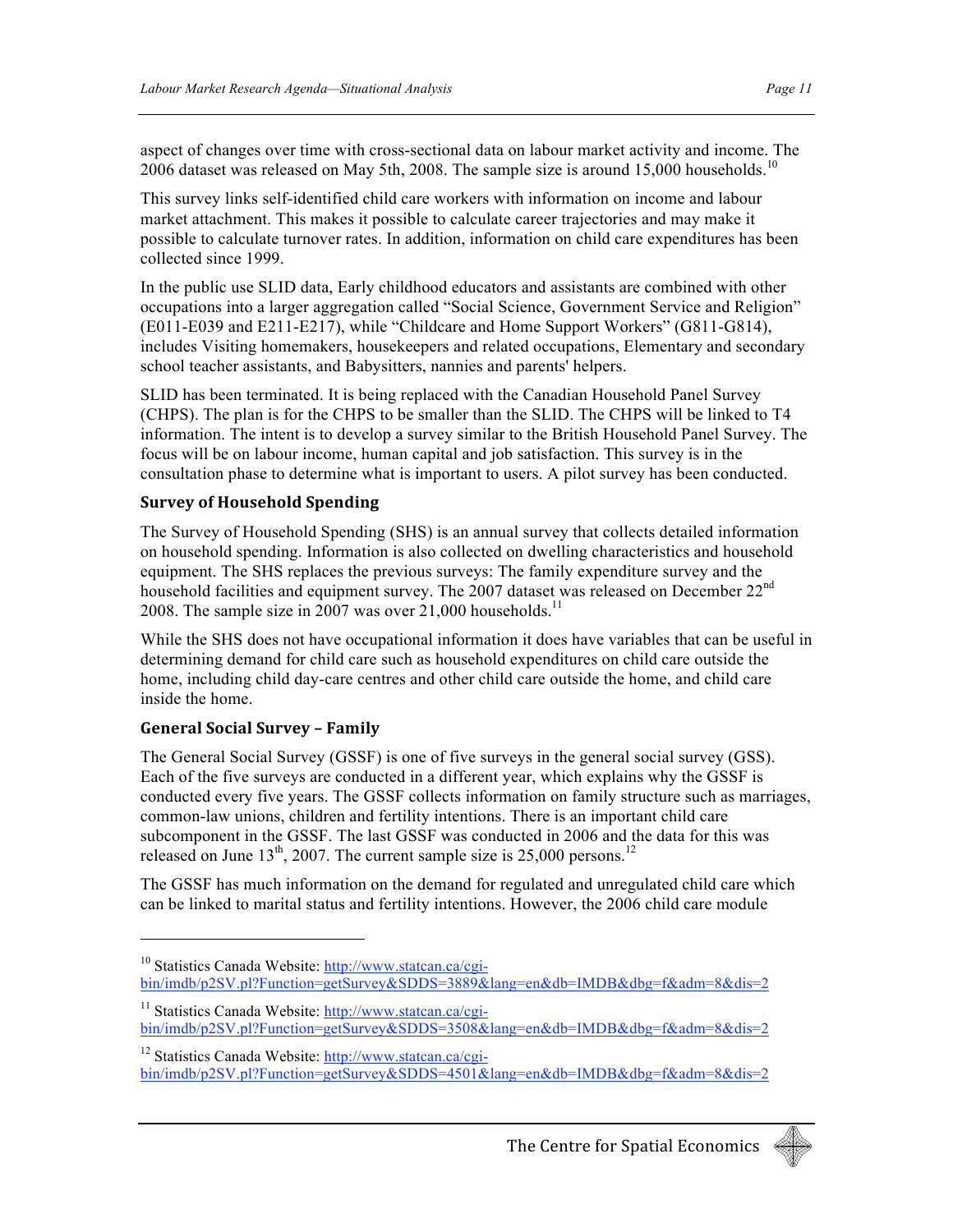sample size (23,608 respondents, but 15,877 without children, and 1,984 of those with children using child care) is much smaller than the NLSCY sample size and since the NLSCY uses similar questions, the NLSCY is superior on all counts.

#### **National
Population
Health
Survey**

The National Population Health Survey (NPHS) is a biennial (two-year) survey that collects information on population health and socio-demography. The survey is quite similar to the Canadian Community Health Survey (CCHS), the main difference between the two being that the CCHS is more geared toward collecting health related data at the sub-provincial level (by health region). The NPHS became a strictly longitudinal sample in 2000-2001. The longitudinal sample consists of 17,276 people of all ages. These same 17,276 people are interviewed every two years. The latest data for the NPHS is available for 2006-2007, and this data was released on July  $16<sup>th</sup>$ 2008.<sup>13</sup>

Self-identified child care workers can be linked to health, occupation and income outcomes.

#### **The
Longitudinal
Survey
of
Immigrants
to
Canada**

The Longitudinal Survey of Immigrants to Canada (LSIC) follows the target group over time and is able to provide data by education and the occupation that they worked at since arriving in Canada. The first wave that reflects their situation soon after arriving in Canada had a sample size of 20,322 for all of Canada. The second wave, which illustrates their situation after two years has a sample size of 12,000. The third wave, which shows their situation after five years is expected to have a sample size of less than 6,000. Unfortunately, there would be insufficient sample size from this survey to provide occupational details for province specific estimates.

#### **Other
Secondary
Data**

<u>.</u>

Beyond the secondary data that are available to estimate employment and labour force for the ECEC sector, there are many other publicly available data sources that can provide information relevant to the ECEC sector. The Consumer Price Survey has information on the price of child care services at the national level; the sub-national data are only available for data at a higher level of aggregation, specifically "Child care and domestic services". The LFS has a variety of data concepts available for the ECEC related occupation and industry that extend beyond basic employment and labour force related data.

Kohen et al. (2006) examined ECEC related information in several data sources. Excluding the secondary data described above, some of the data sources mentioned were: Survey of Persons Not in the Labour Force (SPNILF), Survey of Work Arrangements (SWA), Labour Market Activity Survey (LMAS), Survey of Family Expenditures (SFE) and National Child Care Survey (NCCS). The SPNILF, SWA, LMAS and NCCS were all one-time supplements to the Labour Force Survey and are no longer current. The SFE was replaced by the NPHS.

Cleveland et al. (2003) mention the additional data sources: Caring for a Living (CL), You Bet I Care (YBIC) and Canadian Community Health Survey (CCHS). CL was a one-time study and is over fifteen years old. The YBIC is a more recent survey which has a good survey design which could be redone in the future to obtain pertinent labour market information such as vacancy,



<sup>&</sup>lt;sup>13</sup> Statistics Canada Website: http://www.statcan.ca/cgibin/imdb/p2SV.pl?Function=getSurvey&SDDS=3225&lang=en&db=IMDB&dbg=f&adm=8&dis=2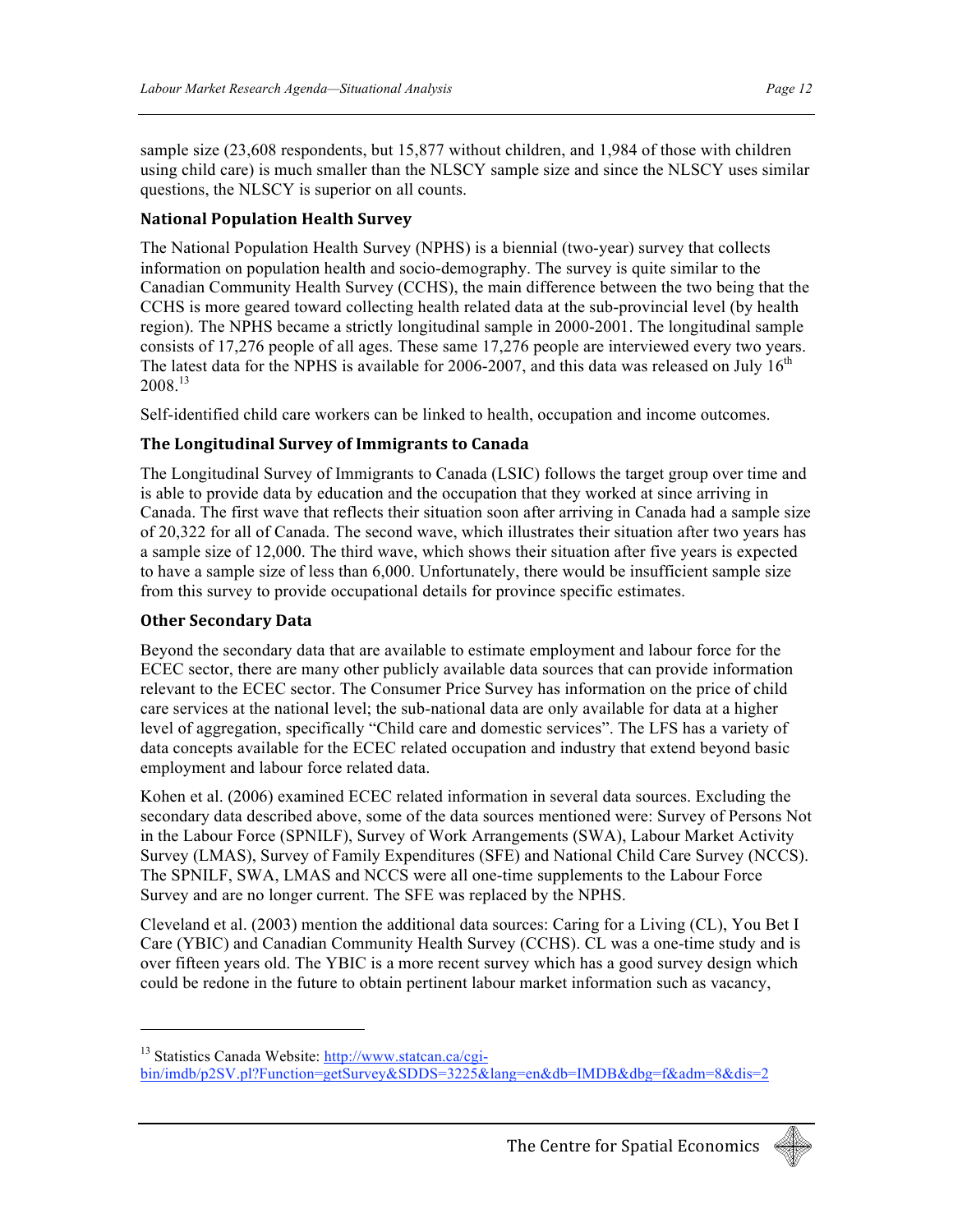turnover rates and job satisfaction. As mentioned before the CCHS contains information similar to the NPHS.

### **Administrative
Data**

Provinces, territories and local governments collect data on the ECEC sector. Most of the data collected only related to LMI using a very broad definition. Relatively little of the data that are collected are directly related to LMI, although several provinces and territories contacted expressed an interest in obtaining more narrowly defined LMI for the ECEC sector in their jurisdiction. The following will discuss these data sources.

#### **Provincial,
Territorial
and
Municipal
Administrative
Data**

As discussed by Cleveland et al. (2003), the provinces/territories collect considerable amounts of administrative data. The bulk of the data collected by provinces/territories are collected in the course of funding, licensing, monitoring and regulating these services. The data, however, often are not comparable across jurisdictions and in some instances provinces/territories do not collect information routinely collected in other jurisdictions. In other cases, the same information is collected across provinces/territories, but the methodology used differs and results in data that are not comparable from one jurisdiction to another..

Some municipalities in Ontario directly operate child care and have developed their own systems to collect basic data and monitor and evaluate their programs. An example of this is the comprehensive data system of the City of Toronto. Toronto uses the data it collects to monitor service levels, plan for service enhancements, and, when merged with census and other information, analyse service needs and emerging trends. Information on vacancies and other public information derived from the data system is provided on a website.<sup>14</sup>

### **Key
Informant
Interviews**

Key informant interviews were conducted for this project with 13 governments and seven outside researchers, for a total of 20 interviews. These interviews were mostly conducted between December 23, 2008 and January 13, 2009. The responses listed below represents the information collected.

#### What
Data
Are
Collected

There is a distinct division in ECEC data needs between the government ministries or departments that monitor the ECEC sector and non-governmental analysts that permeates all aspects of data collection, use and LMI priorities. This division parallels the situation that was found by Cleveland et al. (2003) and Doherty et al. (2003). The fundamental need of governmental representatives in the departments monitoring the ECEC sector is for information to help monitor funding, licensing and regulating ECEC services. These data are obtained via licensing and funding applications. These data include for example child care spaces, number of children, number of subsidized spaces, and number of ECE trained staff. Most of these data are only tangentially related to LMI. Data on the Early Childhood Education (ECE) qualifications of staff are collected primarily to ensure compliance with regulations. Some of the government departments surveyed obtain data on hours, and a few are monitoring inflows of ECE trained graduates from the school system and wages. These data are primarily for licensed child care centre based staff. Some government ministries differentiate between regulated and licensed.



 $14$  Doherty et al. (2003)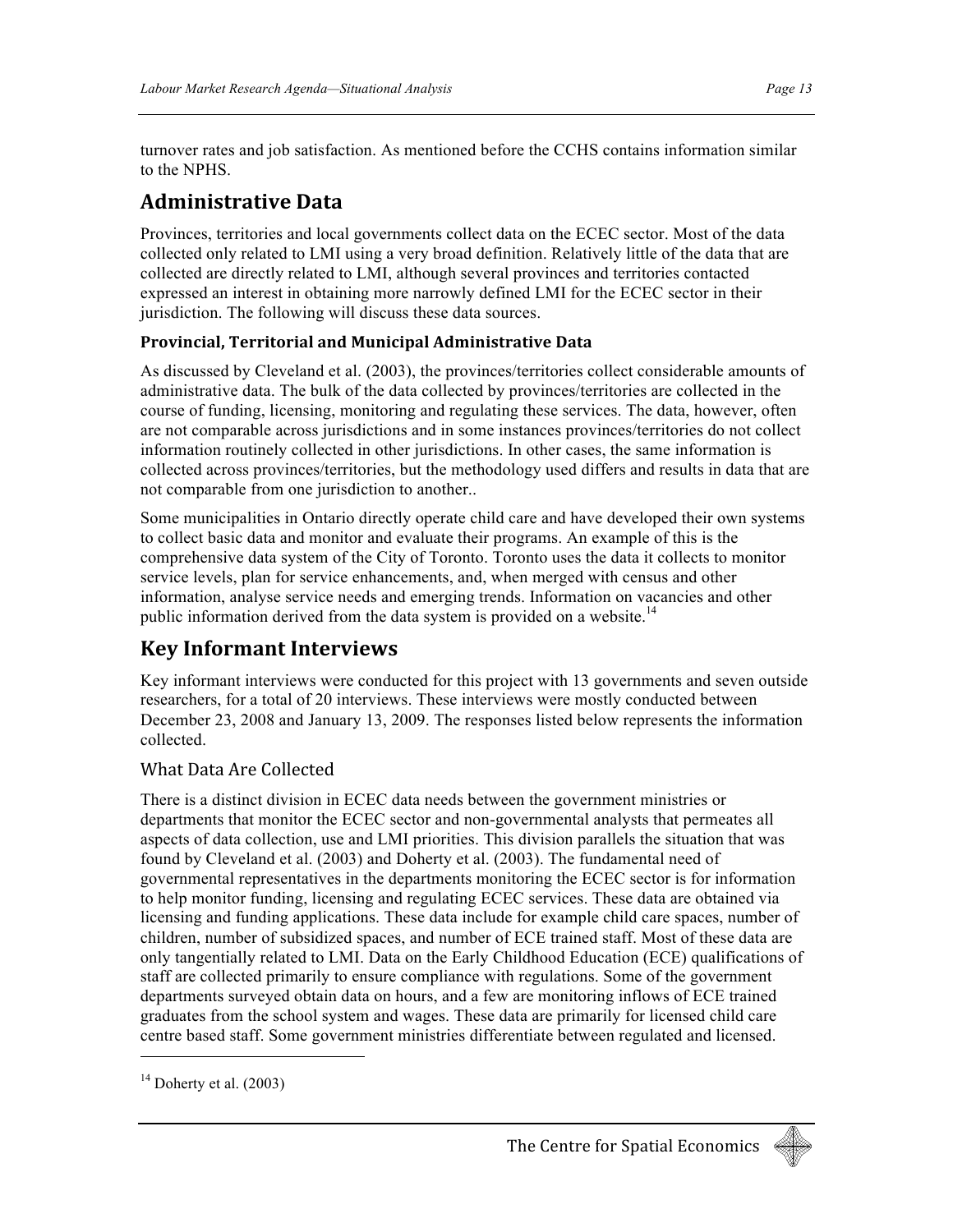Government ministries typically do not collect any information for services that lies outside their mandate, and many typically do not use any data other than the data they collect. Government representatives primarily use their own data because they provide the information that are needed.

Some of the government departments surveyed use a combination of primary and secondary data sources to get a more complete picture of the ECEC situation. The most common information is demographic data from the census. A few government ministries use other data from the census for the child care occupation. No government representatives surveyed mentioned using industry data. A few government departments use data from the LFS and education data for local colleges. No government participant mentioned using other LMI data sources such as the SEPH or LAD.

When asked what their data priorities are, the most common LMI related information pertained to turnover, waitlists, wages, and education. None directly stated that they wanted data consistent with other jurisdictions. When asked directly, the most common answer is that it is nice to have, but not necessary. "So long as everyone harmonizes to my data, that would be fine".

Non-governmental analysts tend to use Statistics Canada data, and typically require consistent pan-Canadian data. Some use child care space data from the provinces/territories or from reports that provide these pan-Canadian comparisons. They will often decry the inconsistencies that are found with the provincial/territorial data definitions.

#### How
Data
Are
Collected

Governments departments typically collect data as part of licensing and funding of firms and/or workers in the ECEC sector. Most provincial/territorial governments collect data in hardcopy form, and translate some of these data into electronic form via data entry. Cross-Canada administrative data are published in the report Early Childhood Education and Care in Canada (Cleveland et al,  $2003$ ).<sup>15</sup>

External analysts collect data by using electronically available data from Statistics Canada, and will collect data from the provinces and territories. The latter are often collected by direct contact or through data that are collected and published by third parties.

#### Data
Gaps
and
Inconsistencies

<u>.</u>

Different data are collected by the provincial/territorial governments, and even for the same data concept definitions are often very different. One participant indicated to me that a space was not a space. That is a child care space is defined differently across jurisdictions. Training level data also differs from one end of the country to the other because these data reflect local regulations, which vary across the country.

There is a basic inconsistency between the data that are available from Statistics Canada, and what data are collected by the provinces/territories. Most P/T data for workers are for the child care providers of licensed child care centred based care, while none of the surveys from Statistics Canada directly provide data for this concept. The LFS data will include family child care for the occupation or industry data. The data from the SEPH provides the closest approximation to this concept in terms of the child care centres as employers. The census differentiation between workers who go to a usual place of work outside the home is another possible approximation. But no province or territory uses SEPH. And no province/territory mentioned the use of the census data for workers outside the home. Some external analysts have used this concept, however.



<sup>&</sup>lt;sup>15</sup> "Early Childhood Education and Care in Canada" is available at www.childcarecanada.org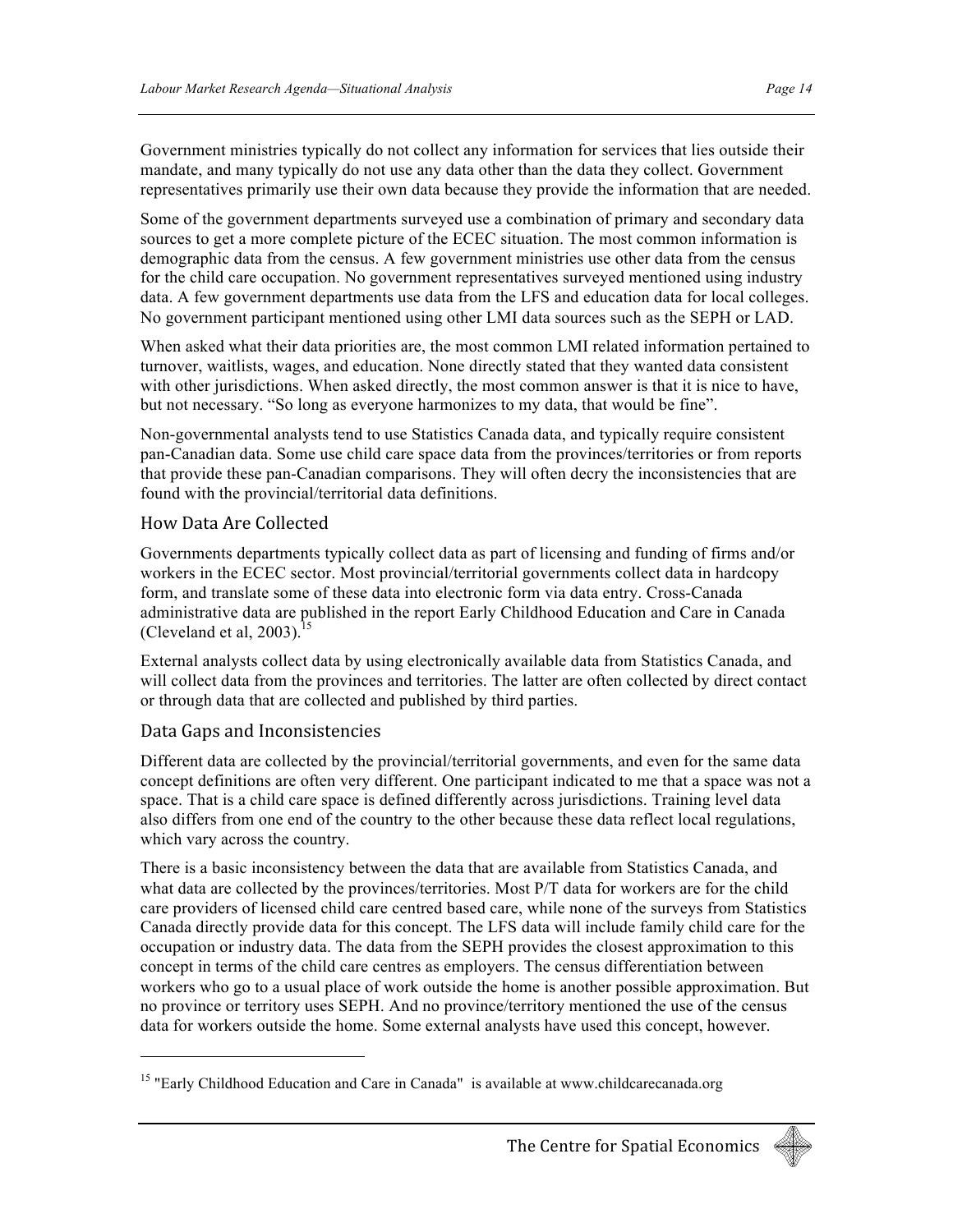### How
are
Data
Used

Most provinces/territories tabulate the results and simply look at the data, without the aid of any special methods including statistical analysis. Not all data are tabulated, let alone analyzed. A few provinces/territories combine the collected ECEC data with other secondary data sources to do more detailed analysis. Some of the participants indicated that others within their department or in another department will use the data for more detailed analysis. A few use the data to try to forecast the data to try to determine what will happen in the future. External analysts will use a range of statistical techniques and do in depth analysis of the current child care situation.

## **Priorities
Highlighted
by
Expert
Panel**

1.
Expanded
and
Updated
Snapshot
of
the
ECEC
Workforce

#### **Summary of Topic:**

Provide updated information on the broader ECEC workforce. The new snapshot updates and builds on the one created as part of the Labour Market Update (Beach and Costigliola, 2005). The main source is from the census, expanded with relevant supplementary information from other public data sets.

#### **Data currently used:**

Census data for the broader ECEC workforce: Early Childhood Educators and Assistants (NOC 4214, NOC-S E217), One eighth of Elementary School and Kindergarten Teachers (NOC 4142, NOC-S E132) One half of Elementary and Secondary School Teacher Assistants (NOC 6472, NOC-S G812) Babysitters, Nannies and Parents' Helpers (NOC 6474, NOC-S G814)

Employment Labour Force Data Cross Tabulated With Geography (Province and Territory) Urban and Rural Educational Attainment by Level of Schooling and Field of Study (CIP) Place of Work (Usual Place of Work & Home) Industry (NAICS) Age of Labour Force Median Full-Time, Full-Year Earnings Other data used includes population zero to five years by province and territory.

### **Data Needed:**

There are no data for Kindergarten Teachers, and Elementary School Teaching Assistants. The data for these two occupations are estimated using a fixed ratio based on information for Elementary School and Kindergarten Teachers, and Elementary and Secondary School Teacher Assistants respectively. The ratios used appear to be rough rules of thumb. There is the possibility that the "true" ratios might differ from the ratios used in the report, there is also the chance that the ratios change over time. Ideally data for these missing groups should be obtained directly from an alternative data source, or the ratios used to estimate the data should be corroborated using other information and if the ratio has changed over time, then this new ratio could be used to estimate a more exact level of employment in these occupations. An alternative data source might also provide more precise information on educational attainment and/or earnings.

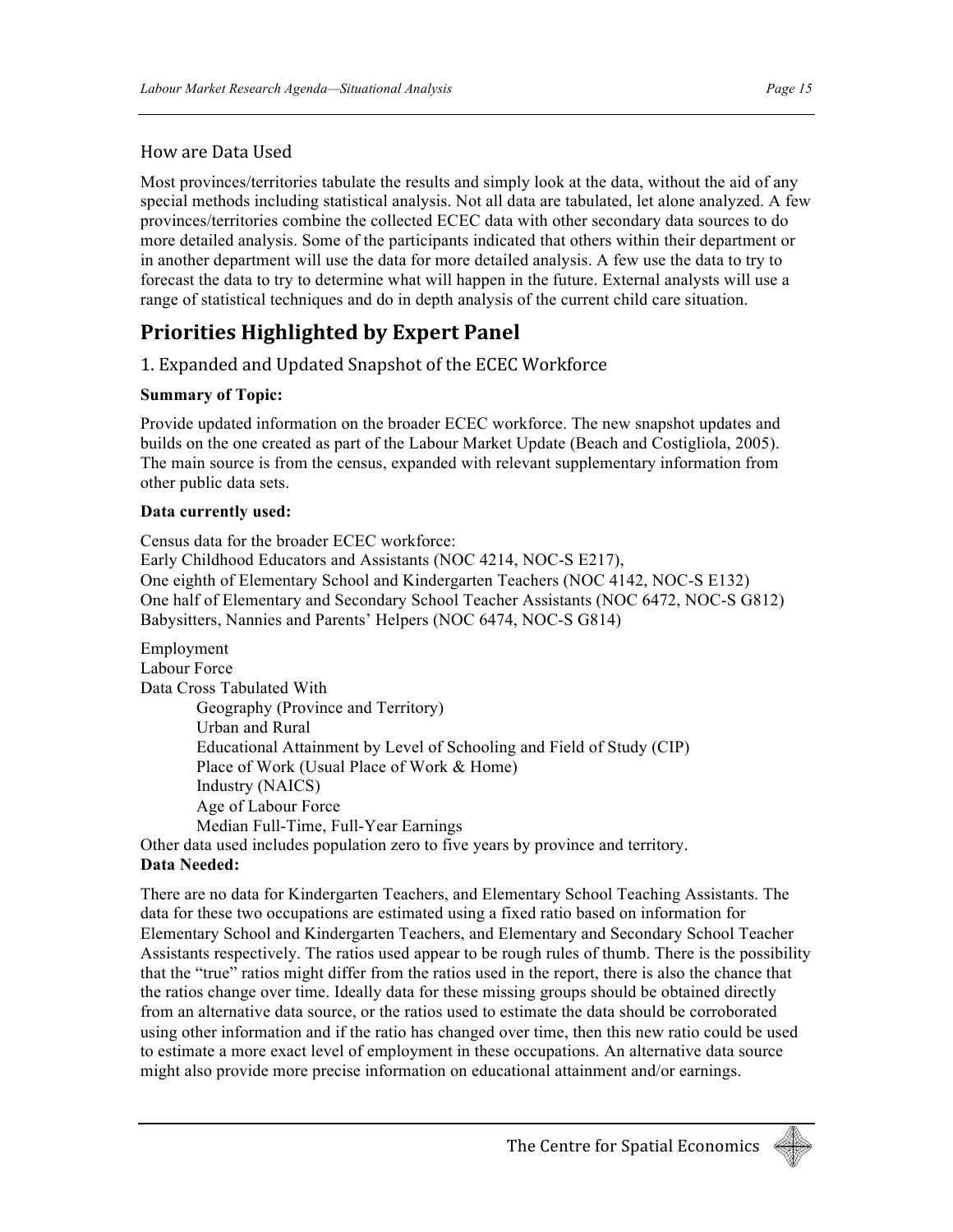Data for managers and directors were not included in the portrait. ECEC managers and directors are a portion of Managers in Social, Community and Correctional Services (NOC-S A324, NOC 0314). An estimate of the number of managers and directors in the ECEC sector could be calculated using currently available ratios based on the average number of managers and directors per employee in the social services field or by cross tabulating the occupation Managers in Social, Community and Correctional Services with the Child Day-Care Services Industry. Ideally data for this occupation should be obtained directly. If the ratio of managers per employee is used, it should be corroborated using other information and if the ratio of managers per employee has changed over time, then this new ratio could be used to estimate a more exact level of employment in this occupation.

Data that should be included in the extended portrait depends on the intended audience for the information. The portrait does not include data from the LFS or other data sources that provide more current information. The portrait could be expanded to include these data. LFS data are typically not available for cross tabulations for most 4-digit categories, particularly at the subnational level. The availability of any custom data would need to be verified with Statistics Canada. The likely focus of the current data would be to provide a snapshot of what the situation is in the sector for employment and labour force.

#### 2.
Occupational
Demand
and
Supply
Model

#### **Summary of Topic:**

Develop an occupational model capable of forecasting ECEC employment, labour force and workforce shortages.

#### **Data currently used:**

<u>.</u>

Currently no province/territory has constructed a detailed occupational demand/supply model for all of the ECEC specific occupations.<sup>16</sup> A variety approaches are used by  $P/T$  to estimate the demand for child care workers. The approach taken by several P/T in estimating future demand for child care workers is to determine the number of new spaces desired, and then estimate the number of workers needed to staff those spaces based on current child to staff ratios. At a minimum this approach needs an estimate of the number of new child care spaces and the average staff/child ratio in the P/T. Preferably, this approach requires information on the number of new child care spaces, the age of the children to use those spaces, and the staff/child ratios required for that jurisdiction.

One province has developed a planning model to forecast child care needs based on a simple relationship between demographics and child care centre demand in local areas. The data required for this approach are detailed population projections for all the areas for which a forecast is to be developed. Information on the staff/child ratios by age would also be required.

A couple of provinces use information from large scale provincial occupational modelling systems. These models provide forecasts at the 4-digit NOC level of occupational detail. These modelling systems (several distinct models are used including a macro model that has industry production and employment blocks, occupational employment share model and replacement demand model, and can include school leavers and migration models) use a massive amount of



<sup>&</sup>lt;sup>16</sup> See "Addressing Workforce Shortages in Early Childhood Education and Care: Data and Model Feasibility" for a more detailed discussion of the current situation and the resources needed to build an occupational demand/supply model.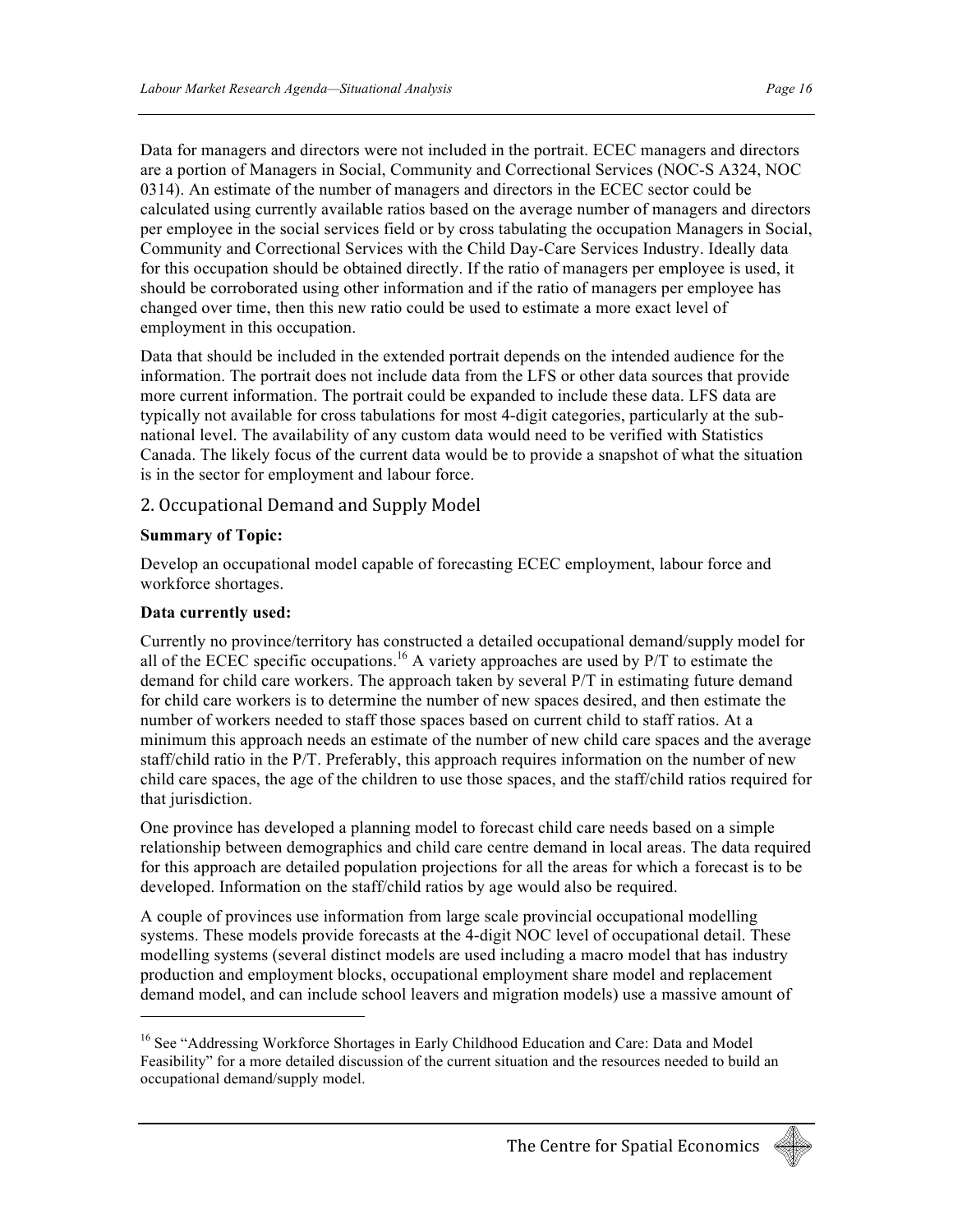data. These models use 4-digit NOC employment and labour force, but most of the other detailed data used in these models are at a higher level of aggregation and are not specifically tailored to the ECEC sector. Users of the information can obtain information for employment and replacement demand (or labour force withdrawals) for the occupation Early Childhood Educators and Assistants. These models can also provide information on the expected supply of ECE&As, and workforce shortages, although the information on future WFS are typically used to produce an indicator that shows if future labour market prospects are very good, good, somewhat good, fair, somewhat limited, limited or very limited, for example.

#### **Data Needed:**

The data that are required to build a model depends on the model that is to be built, which in part depends on the questions that need to be address and the resource available to develop and use the model. In turn, data availability and quality will influence what kind of model can be built. To estimate future workforce shortages, the model needs some basic components: expansion demand, replacement demand and labour supply. At a minimum the level of employment is needed to reflect expansion demand. Ideally, work hours and vacancies are available to more precisely determine expansion demand. The more details there are concerning employment and work hours, such as by training, the more detailed the model and workforce shortage estimates can be. If wage data and other factors that influence the demand for workers are available then a more complete model can be constructed.

To estimate replacement demand, at a minimum some estimate of workforce turnover or separations is needed. The more detailed the data available, the more detailed the model can be concerning replacement demand by level of training for example. Ideally information on different types of separations should be available. For example, separations because of retirements, deaths, maternity or other family reasons and going back to school have different implications than people who leave their jobs for another position in the child care sector, or in another sector of the economy. Since many of these separations are age related, then the age structure of the workforce should be obtained. Ideally, information on the factors that have been found in the literature that influence turnover are available to develop a more complete model, such as child care quality, auspice, wages, training, job satisfaction, working conditions, flexibility, etc.

To estimate labour supply at a minimum some estimate of potential and/or actual labour supply is needed. For example, the number of people with ECE training who are employed, unemployed and not in the labour force would be helpful. Also wage and data on current training would make the model more complete. In order to forecast labour supply, it would be helpful to have data on the inflows to and outflows from labour supply. Since the sector typically has training requirements, flow data on the number of people with these credentials would be helpful, such as information on completers from the education system, migrants, and labour market re-entrants.

Depending on the type of questions that need to be addressed with the model, then the model could include additional features. For example, the model could include a component that determines the demand for different types of ECEC services. This would allow a closer link between demand for ECEC services, and the demand for workers, and workforce shortages, since it would permit an estimate of the unrealized demand for ECEC services and workers. This type of model requires data on the demand for and supply of different types of ECEC services. Ideally this type of model should have data on the quantity of services used, the price of the service and the income and/or attributes of the people using the service. Since government funding and regulations apply to the ECEC sector, then information on these aspects would be helpful as well.

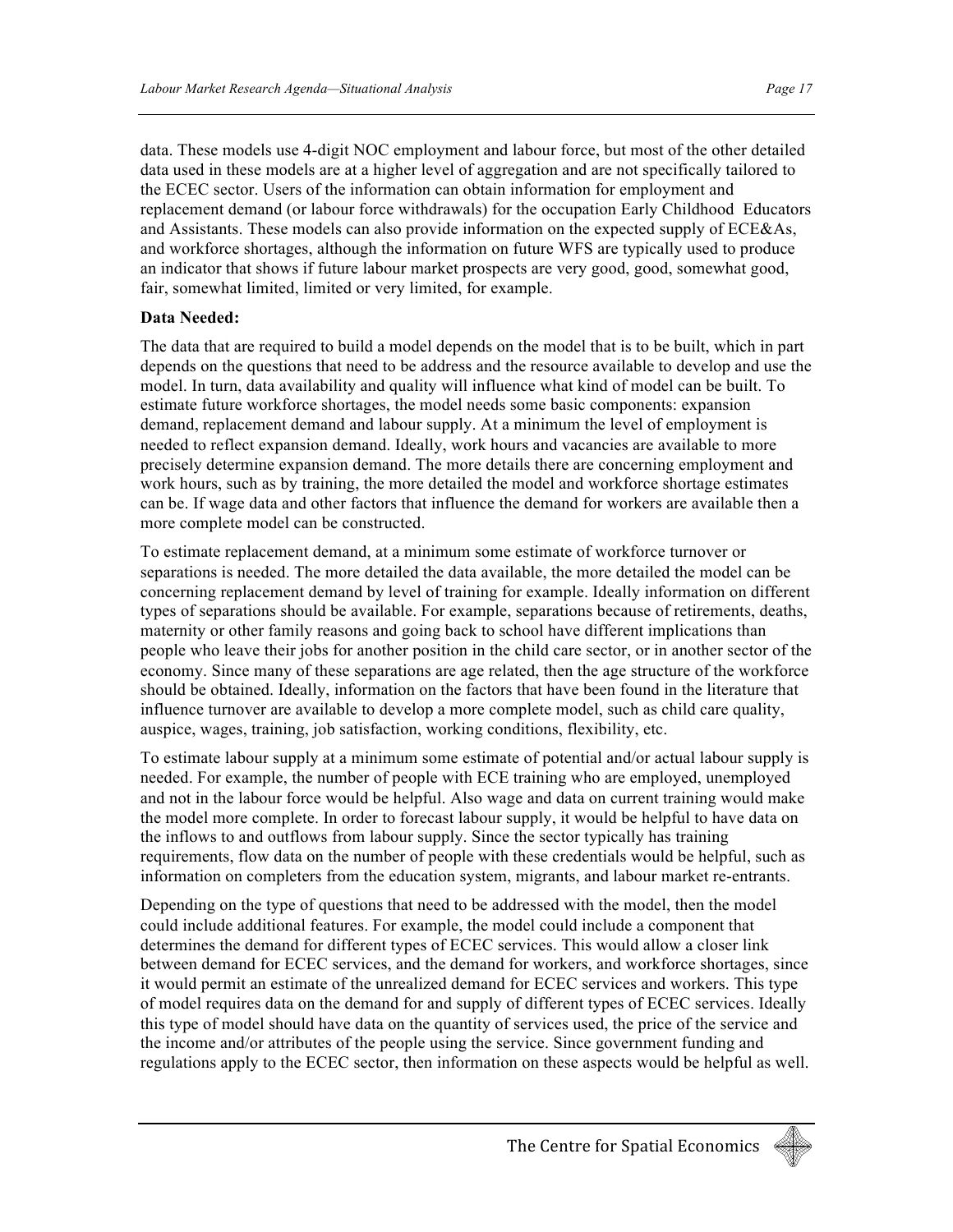#### 3.
Integrated
Electronic
Data
System

#### **Summary of Topic:**

The integrated electronic data system and software to would be used to facilitate Human Resource Management (HRM),data collection and accuracy.

#### **Data currently used:**

There are no integrated electronic data systems currently in use in Canada. Some provinces collect data electronically, but these systems tend to be unidirectional, with information from the employer being submitted to the ministry responsible for ECEC. Most current data collection processes tend to rely on hard copy information being submitted to provinces and territories. Each P/T collect data that are specific to their regulatory and funding requirements. It is not clear what methods are used and data collected by ECEC employers for internal administrative purposes.

#### **Data Needed:**

To develop an integrated electronic data system, the system must benefit both the ministry that regulates/funds ECEC as well as employers. Provincial and territorial governments require information for regulatory and funding purposes. ECEC employers require information for internal administrative purposes and to provide the needed information to P/T.

Most SMEs do not have formal HRM information systems. An admin tool kit or HRM data system that permits employers to collect relevant information for the conduct of their business that also can be used to provide information to the provinces/territories could lessen the administrative burden of collecting data. By making the system deliver information that is relevant to employers, there would be an incentive to employers to use the system, which would reduce compliance problems for P/T, and should improve data quality.

The benefits of the information collected can be enhanced if information flows in both directions. This would permit the information to be collected, aggregated and provided back to employers to enhance HRM. For example, human resource planning could be enhanced if the system is used to populate an simple HR planning model to determine future expansion, replacement and recruitment demand.

Each P/T has their own regulatory requirements, therefore a system that is used throughout the country would need to be very flexible. To enhance the flexibility of the information should be inputted into the system by the operator at the most atomic level possible: the individual worker and child. The employer already needs to record information on individual employees for administrative purposes, such as for their payroll. They operator also needs to record information on the children using their services. Therefore recording information at this level of detail should not be an additional burden on the employer and could inform many HRM practices. The idea is the provide an integrated system that uses the information for multiple purposes. The information collected should be determined based on the information required by the P/T and the information that would enhance HRM practices.

#### 4.
Re‐do
a
"You
Bet
I
Care!"
Type
Survey

#### **Summary of Topic:**

The data that are needed to carry out many topics of the LMIRA do not exist. To obtain the data, very extensive surveys will need to be conducted. At this stage the term a "You Bet I Care! type survey" has been used as a way to refer to the detailed surveys that would

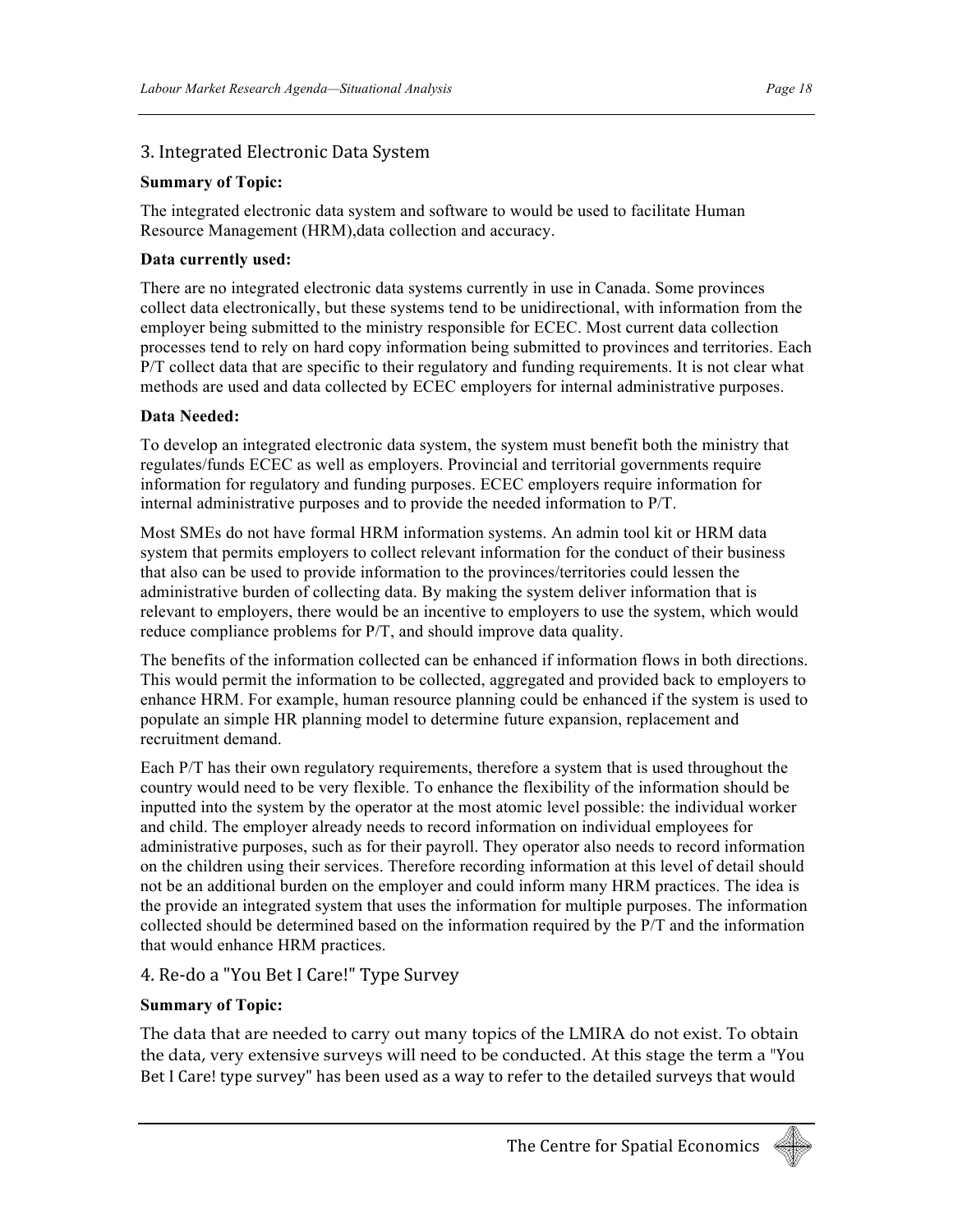be needed to be conducted in order to obtain the data needed to inform much of the rest of the
research
agenda.

#### **Data currently used:**

The You
Bet
I
Care! (YBIC!) project used three extensive questionnaires with a total of close to 200 distinct questions to examine many facets of the ECEC sector.

Questionnaires were provided to centre-based staff, centre-based directors, agency caregivers and agency directors. The answers to these surveys produced three datasets, which contained information about both centre-based and regulated family child care. These data include:

- information about the people who are employed in the regulated ECEC sector
- including: demographics and education
- information about the views of people employed in the regulated ECEC sector
- remuneration levels
- working conditions
	- including: hours worked and hours worked with children
- identification of issues of most concern to centre and family child care agency directors
- levels and predictors of quality in each type of setting

A number of other surveys have been conducted that examine similar or other topics, Malatest and Associates (2009), SPARC (2008), Don Gallant and Associates (2007) and Rochon (2006), Caring for a Living Study collected in 1991 or groups outside the ECEC sector, such as those taking ECE training, (Beach, 2004)

#### **Data Needed:**

Who is surveyed, and what questions are asked will depend on the rest of the research agenda
and the research questions that need to be addressed. At a minimum, any questionnaire needs to include questions on the topics that form the basis of the research agenda. Given that the YBIC datasets were used for over a decade following the collection of the survey information, the topic areas should extend beyond the current LMIRA timeframe of three to five years to include information that would be pertinent for other research as well.

If information is required to populate an occupational demand/supply model, then the following information would be useful: employment by level of ECE training, hours worked by level of ECE training, vacancies by level of ECE training, turnover by level of ECE training, number of children cared for, number of hours working with children, number of child care spaces by age, child care quality, and number of children on waiting lists.

Ideally, given the magnitude of turnover in the ECEC sector detailed information on the type of turnover should be included that permits the identification of all gross outflows from the sector as per Table 2 below (job-to-job mobility within the ECEC sector, job-to-job mobility outside the ECEC sector, job-to-unemployment transitions, job-to-not in the labour force transitions. Information on reasons for turnover would also be helpful including the factors that have been found in the literature that influence turnover, such as: HRM practices, child care quality, auspice, wages including wage distribution, training, job satisfaction, unionization, working conditions including workplace flexibility.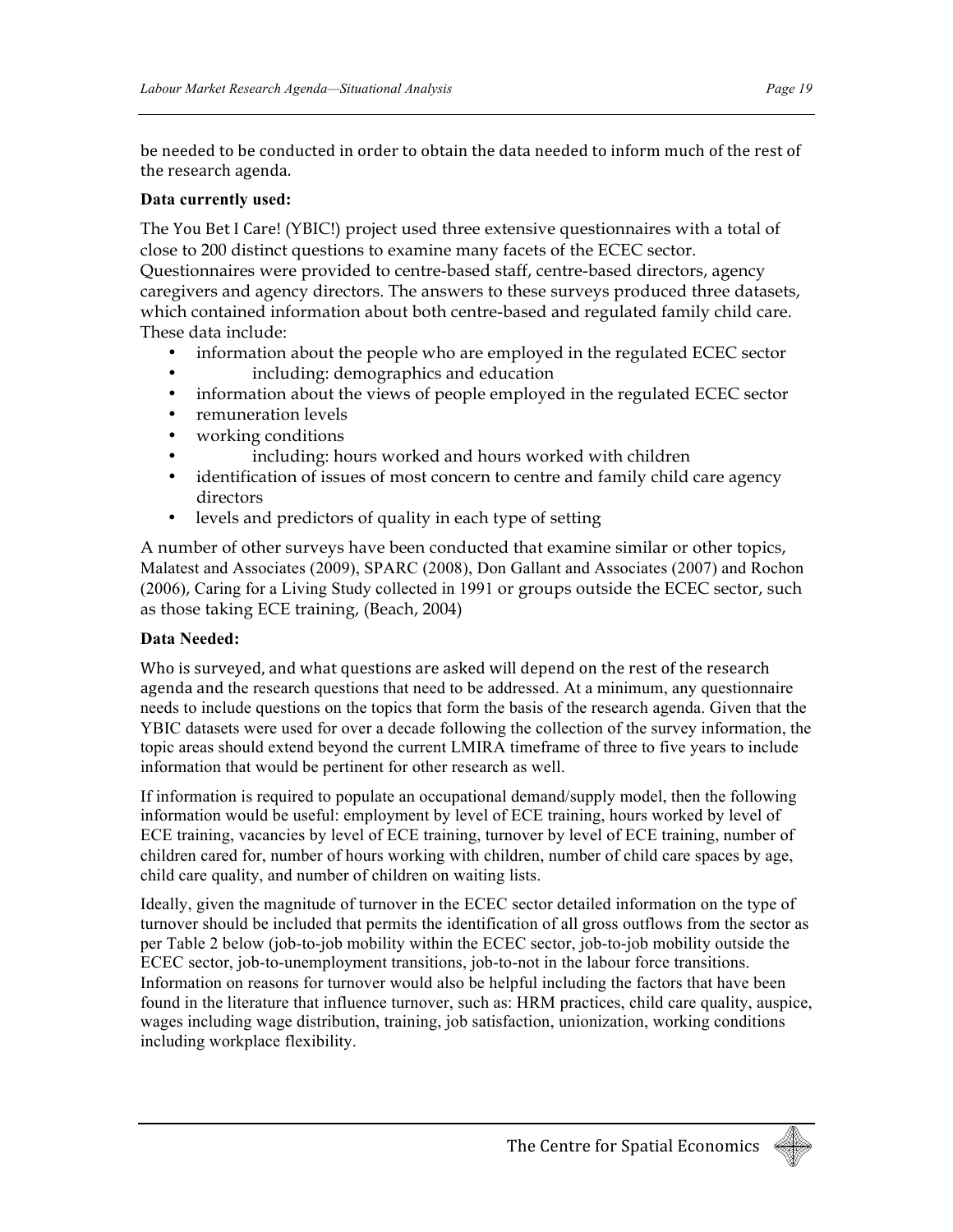There may be a way to combine some of the information needs of external researchers with those of the integrated data delivery system to produce "blind" matched data or aggregated data for researchers to examine at some point in the future. This would need to be done in a manner that does not lead to an excessive burden on employers and ensure the integrity of private information, which suggests that at best the data that would be included would be limited to those that are already needed to be tabulated by employers for other purposes. These data could conceivably provide a treasure trove of information that could be used to improve understanding of recruitment and retention issues in the ECEC sector and ultimately benefit the employers.

#### 5.
Labour
Mobility
(ECEs
and
Directors)

#### **Summary of Topic:**

Labour mobility for ECEs and Directors includes a number of topics that range from identifying labour mobility within the sector to determining the causes and implications of labour mobility and immobility. In particular the following topic areas were identified:

- Conceptual paper on various types of mobility: eg. across modes (within broader ECEC) and inter-occupational mobility, career advancement, across geography, in and out of the workforce
- Define and document labour mobility in the sector
- What causes labour mobility (entry and exit) and immobility (barriers, the Agreement on Internal Trade (AIT)  $\&$  recommendations)? What are the implications of mobility
- What are the labour mobility opportunities and challenges? Where do we go from here?
- Barriers to work (education)
	- Physical barriers, & other barriers
	- Information barriers, lack of LMI?

#### **Data currently used:**

Labour mobility occurs when a person enters or leaves a job. The development of a complete analysis or model of labour mobility requires a tremendous amount of data. In particular, flow data are needed that represent the movement of people from one labour force state to another, from one occupation to another and from one geographic location to another. (see the discussion below and Table 2)

Data are available from the census and LFS concerning employment and labour force of the Early Childhood Educators and Assistants occupation and the Managers in Social, Community and Correctional Services occupation. The former could be broken down in the census data into ECEs and ECEAs by using educational attainment. The number of managers and directors could be estimated from the census using a cross tabulation with the Child Day-Care Services industry or by using a ratio relative to all ECEC employees. These data are used to provide an estimate of the level of employment, and therefore the change in employment.

The NGS provides information about school to work transitions and the LSIC provide information about the integration of international newcomers into the workforce. The LSIC, however, has too small a sample to provide an accurate picture for sub-national jurisdictions. Some provinces collect information about turnover, and the YBIC datasets have information about employee turnover. Other surveys have collected data on intentions to stay or become employed in the ECEC sector, (Beach et al. 2004). Furthermore, the LFS has information about

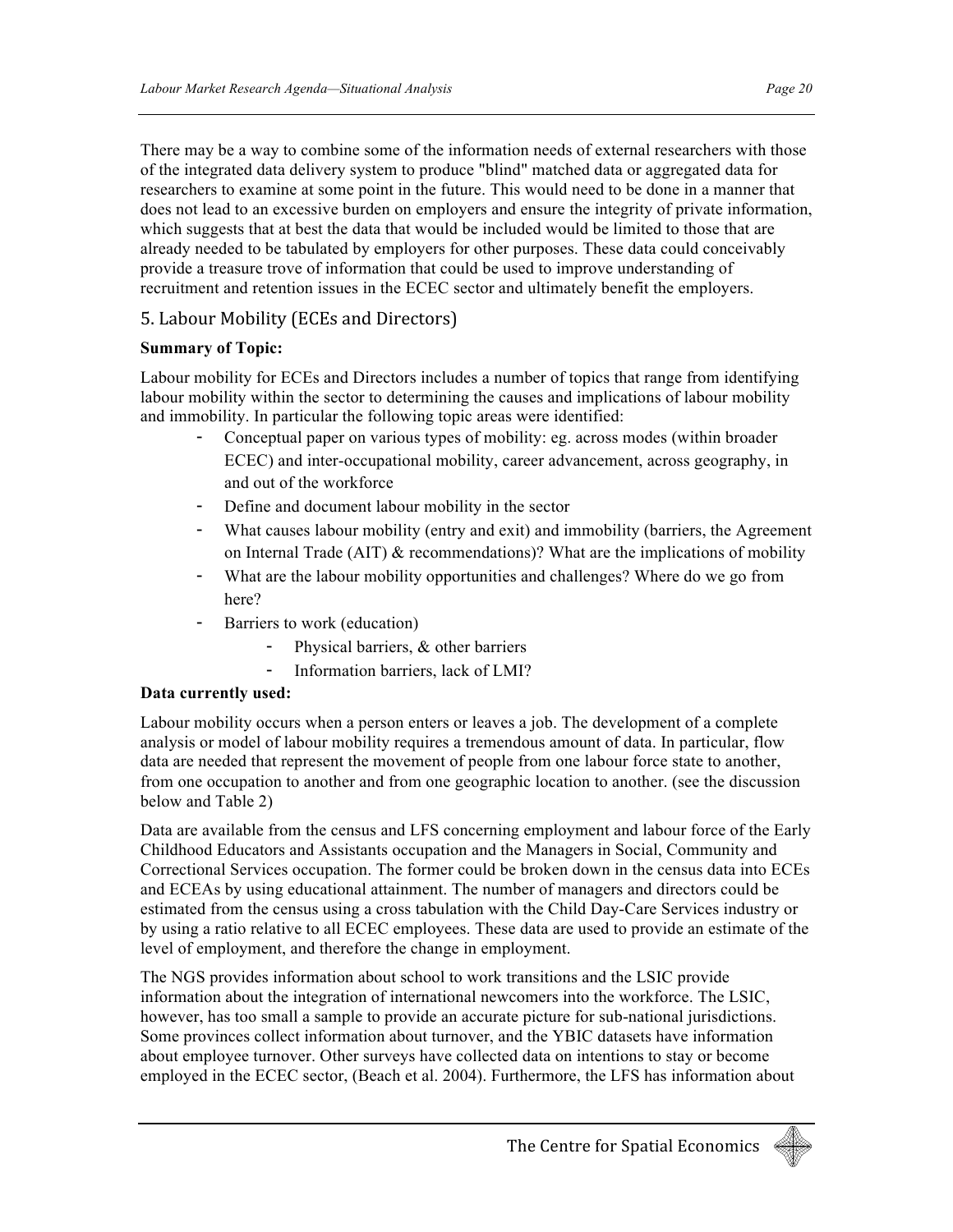reasons why people left their previous jobs, but these typically would not be available for ECEC specific occupations. SLID has data on labour mobility at a higher level of occupational or industry aggregation than the ECEC specific occupations and industries.

Several parts of the information required to develop a complete understanding of labour mobility of the ECEC sector are available, but there are many gaps and given the various sources of information and different time periods for which these data were collected. Therefore the information would not be consistent. At best current information could be constructed by assuming a relationship with other data for which more current data are available. For example, it could be assumed that the turnover rate for the sector changes by the same amount as the aggregate turnover rate in the economy. Alternatively, there are more complete labour mobility data at a higher level of aggregation, which could be used under the assumption that the same rates apply to that sector. The best option would be to collect internally consistent data that captures the various flows that represent labour mobility and the reasons for mobility and immobility. This could be done in a YBIC! type survey (see topic 4).

#### **Data Needed:**

There are a number of possible gross flows in the labour market between different labour market states and occupations. Table 2 highlights these flows between two points in time, from time t to  $t+1$ <sup>17</sup>. In the table Occupation 1 represents an occupation and Occupation 2 stands for all other occupations. If the columns signify inflows and the rows outflows, then those leaving Occupation 1 to enter Occupation 2 are represented by "B". And those leaving Occupation 2 to enter Occupation 1 are represented by E. Inter-occupational mobility, for example, is signified by E and B. And the number of net job changers in Occupation 1 is represented by E-B. People leaving Occupation 1 and entering unemployment are represented by "C", while the number of people leaving Occupation 1 and leaving the labour force are represented by "D".

| <b>Table 2: Labour Flows</b> |              |              |              |                            |  |  |
|------------------------------|--------------|--------------|--------------|----------------------------|--|--|
| $t \t + 1$                   | Occupation 1 | Occupation 2 | Unemployment | <b>Not In Labour Force</b> |  |  |
| Occupation 1                 | A            | В            |              |                            |  |  |
| Occupation 2                 | E            |              | G            | Н                          |  |  |
| Unemployment                 |              |              | K            |                            |  |  |
| Not In Labour Force          | M            |              |              |                            |  |  |

Clearly the flows from any of these states can be broken down into many sub-groups, such as differentiating by geographic location, differentiating between the short-term and the long-term unemployed, or differentiating between newcomers and occupational re-entrants or differentiating on the basis of training. To include geographic location, for example, each of the gross flows highlighted in the tables would be duplicated to represent a transition to another geographic location. The biggest problem that researchers face is that these flows are typically not available in publicly available data for 4-digit NOC occupations. Either the data would need to be constructed or new data would need to be obtained via a survey.



 $17$  This figure is from Boothby, Roth and Roy (1995).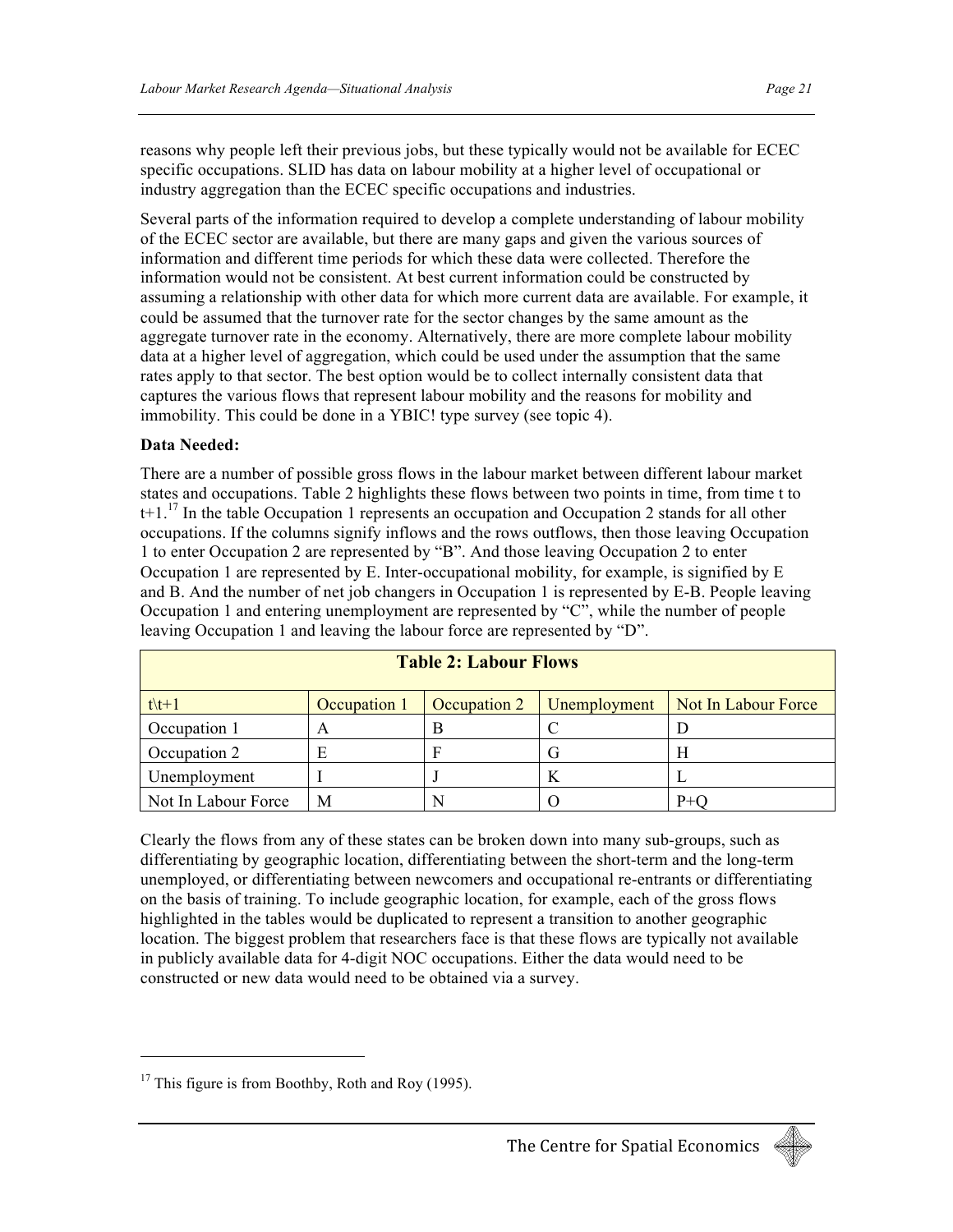Throughout the world, a number of groups have used the cohort component method to estimate flow data from the available stock data.<sup>18</sup> Eck (1991) and Willems and de Grip (1993) used the cohort component method to calculate occupational net replacement needs in the US and the Netherlands, respectively. For Canada Boothby (1995) explains how to construct data on labour mobility from detailed single year LFS data, combined with some simplifying assumptions. See Appendix VII for a discussion of using the cohort component method.

The best option would be to conduct a survey of the ECEC sector that provides information about the gross flows indicated in Table 2. This could be done as part by of a broad survey that extends beyond the sample group that was the focus of the YBIC! type survey (see topic 4). The survey on labour mobility would need to capture four distinct groups. First, those who have decided to stay in the ECEC sector and the reasons for their decision to stay (which could be covered as part of a YBIC! type survey). Second, those who were employed in the ECEC sector, but have already left and the factors that influenced their decision to leave the sector. Third, those who are taking or have taken ECE training and plan to enter the sector and the factors that influenced their decision. Fourth, those who are taking or have taken ECE training and do not plan to find employment in the sector and the factors that are influencing their decision. Fifth, those who wish to enter the sector, but face a barrier to employment or education and identification and ideally quantification of those barriers, such as distance to school/work. In addition to the above groups, an examination of the lack of LMI would also need to include those who do not intend to enter the sector because of a lack of information.

Notably, depending on how broadly "labour mobility" is defined, this topic could include many aspects of topics 6-8. Clearly, a lot of the basic data would be the same, particularly if the factors that influence mobility (and immobility) are included in the data collection and analysis.

#### 6.
Career
Choices

#### **Summary of Topic:**

Career choices is a term that includes:

- ECE trained and were never employed in ECEC, ECE trained and use it as a stepping stone to ECEC-related work, and ECE trained and leave the ECEC sector
- Information could be used for recruitment and retention activities
- Rate of return on formal ECE education
	- Under what conditions
	- ROR of match box colleges
	- Rate of return on formal ECE education
	- Rate of return on professional development and training

#### **Data currently used:**

<u>.</u>

There are some questions in the LFS that examines why non-employed people left their job. This information, however, is at a higher level of NOC aggregation than ECEC specific occupations. There are, however, no questions for employed workers, so there would not be information to

<sup>&</sup>lt;sup>18</sup> The cohort component method calculates net flows, not gross flows. This is because the change in the level of the concept is calculated, and the change is the consequence of all inflows and outflows combined.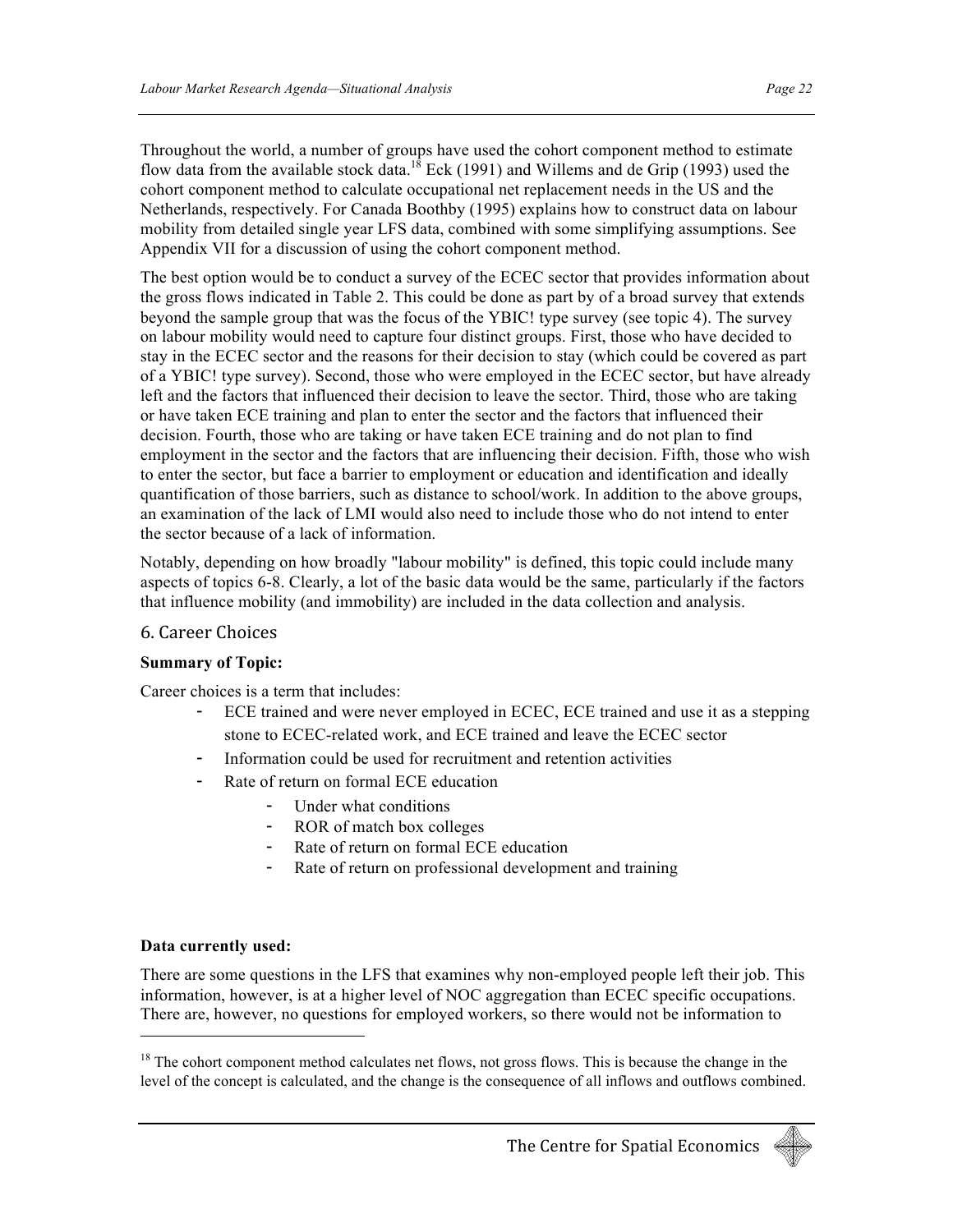examine those who never go into ECEC and those who left for another occupation. The NGS and the follow-up survey of graduates examines education and labour market outcomes. It has information on first jobs after graduation and current jobs.

Most of the research that examines recruitment and retention use surveys specifically designed to address this topic. Rolfe (2005) for the U.K. used a survey of employers, employees and agencies. And Whitebook et al. (2001) for the U.S. developed their own dataset based on survey information. For Canada, as highlighted by Doherty and Friendly (2002), the existing YBIC! datasets can be used to examine recruitment and retention issues. Other studies that specifically address recruitment and retention in Malatest (2009), SPARC (2008), Don Gallant and Associates (2007) and Rochon (2006). Each of these studies conducted detailed surveys to examine recruitment and retention issues.

Cleveland and Hyatt (2002) examined the rate of return for ECEC workers. They used information from the "*Caring For A Living Study"* which was comprised of two linked surveys, on separate questionnaires, from staff and directors in licensed group child care centres. The staff questionnaire collected information about wages, working conditions, the educational and other characteristics of individual staff members, staff attitudes and motivations. The director's questionnaire collected information about the characteristics of the centre and budgetary information, turnover rates, staff and child characteristics, typical wages and working conditions in each centre. The data sets can be merged, so that there is information on both the workers' characteristics and additional information on the characteristics of the centre at which she is employed.

#### **Data Needed:**

The examination of career choices as described in the topic summary requires a survey that specifically collects information on the groups and topics that need to be address. One option would be to conduct surveys of the ECEC sector that provides information about the gross flows indicated in Table 2. This could be done in a YBIC! type survey (see topic 4) plus surveys of groups not covered by a YBIC! type survey (see topic 5). Surveys would need to capture six distinct groups. First, those who have decided to stay in the sector and the reasons for their decision to stay. Second, those who were employed in the ECEC sector, and have already left to take a different position in the broader ECEC sector. Third, those who were employed in the ECEC sector and have left the sector, and the factors that influenced their decision to leave the sector. Fourth, those who are taking or have taken ECE training and plan to enter the sector and the factors that influenced their decision. Fifth, those who are taking or have taken ECE training and do not plan to find employment in the sector and the factors that are influencing their decision. Sixth, those who wish to enter the sector, but face a barrier to employment or education and identification and ideally quantification of those barriers, such as distance to school/work.

Rate of return type of studies need information on years of schooling (or specific schooling), years of experience, remuneration as well as other factors that influence wages in order to determine a more precise estimate of the returns to schooling.

#### 7.
Job
Satisfaction,
HRM
and
Labour
Market
Outcomes

#### **Summary of Topic:**

Job satisfaction and the impact of human resource management (HRM) practices on job satisfaction and labour market outcomes. This topic follows-up on the research that identifies job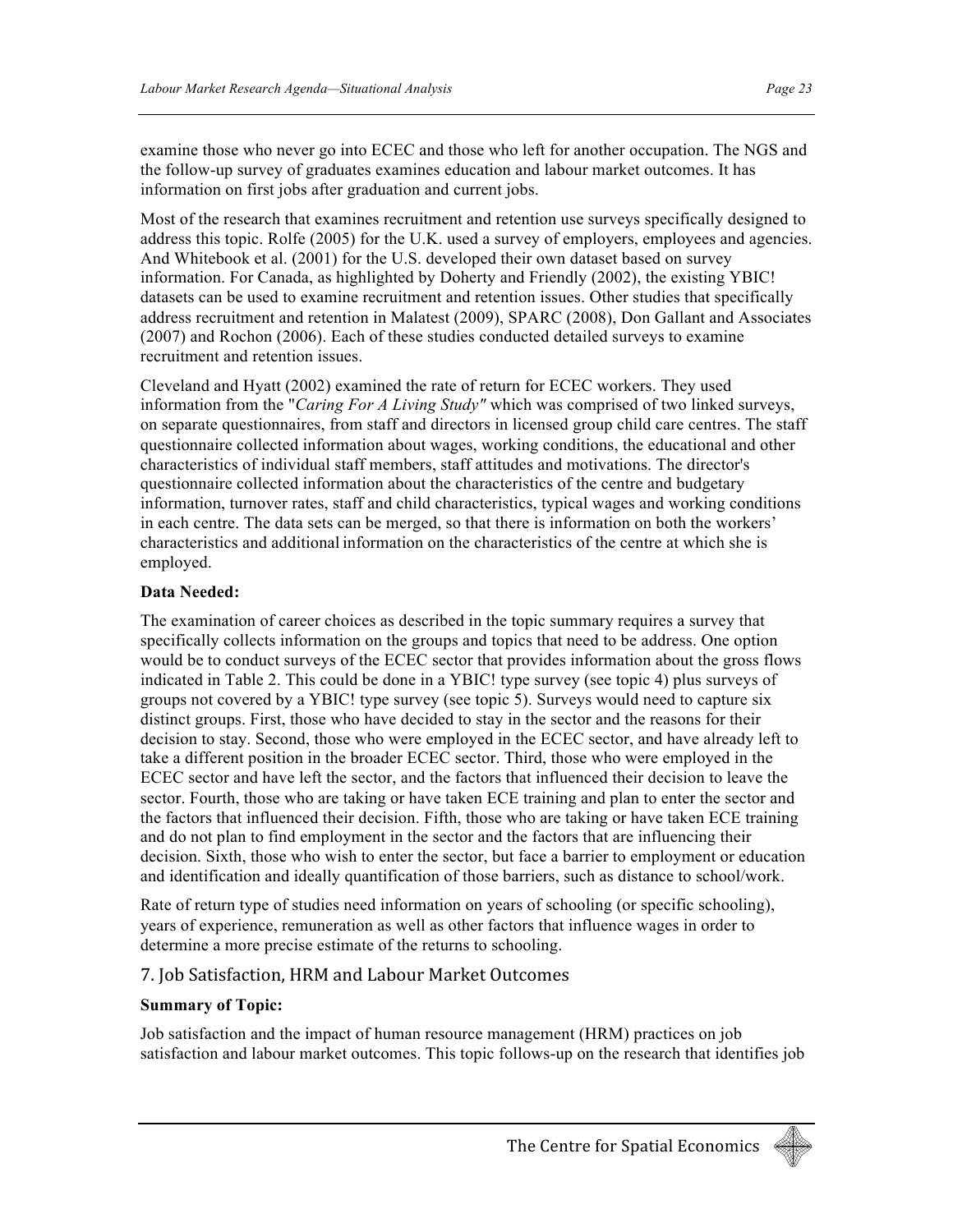satisfaction as a key non-monetary factor that influences job quit rates and the literature that highlights that HRM impacts job satisfaction (see Fairholm and Davis, 2009).

#### **Data currently used:**

Currently, there are no known studies that examine the linkage from HRM practices onto job satisfaction, and from job satisfaction onto quit rates in the Canadian ECEC sector. In other countries, studies that examine parts of this link conducted special surveys to obtain the needed information.

Rolfe (2005) examined the link between HRM practices and recruitment and retention in the U.K. In order to examine this relationship, a survey was conducted of employers, employees and Early Years
Development
and
Childcare
Partnerships that are required to run a Children's Information Service and to provide advice, support and training for child care workers. Similarly Whitebook et al. (2001) examined the link between job satisfaction and retention by following 75 child care centers in three California communities for six years.

#### **Data Needed:**

To examine the linkage from HRM practices to job satisfaction to turnover a detailed matched survey of employers and employees would need to be conducted to identify HRM practices of employers, employee job satisfaction, the impact of HRM practices on job satisfaction and employee turnover. Ideally, those who have left jobs in the ECEC sector should be surveyed in order to identify reasons why they left their job, and the importance of job satisfaction and HRM practices on those actions. This information could be collected as part of the surveys for topics 4- 6. If recruitment is also included then those who obtain ECE training would also need to be surveyed to determine the HRM factors that influence recruitment.

#### 8.
Impact
of
Non‐Wage
Financial
Benefits

#### **Summary of Topic:**

Examine the impact of non-wage financial benefits on recruitment and retention. Non-wage benefits can have different impacts on recruitment and retention that diverge from their financial costs because of the preferences of new recruits and existing employees. Non-wage financial benefits include:

- Pensions
- Medical
- Dental
- Other financial benefits
- In-kind transfers (reduced rate for child care)

#### **Data currently used:**

Cleveland and
Hyatt
(2002)
find
that employer payment of pension benefits, either in whole or in part, appears to have strong negative effects on turnover. Rolfe (2005) pension rights and sick pay as two of the factors that influence turnover in the U.K. Whitebook et at. (2001) identify a number of non-wage financial benefits that affect recruitment and retention.

#### **Data Needed:**

Cleveland and Hyatt (2002) and Whitebook et al. (2001) indicate that a number of non-wage benefits influence recruitment and retention. Therefore, data would be needed on these benefits. Specifically, data are needed on the non-wage financial benefits. These benefits could include:

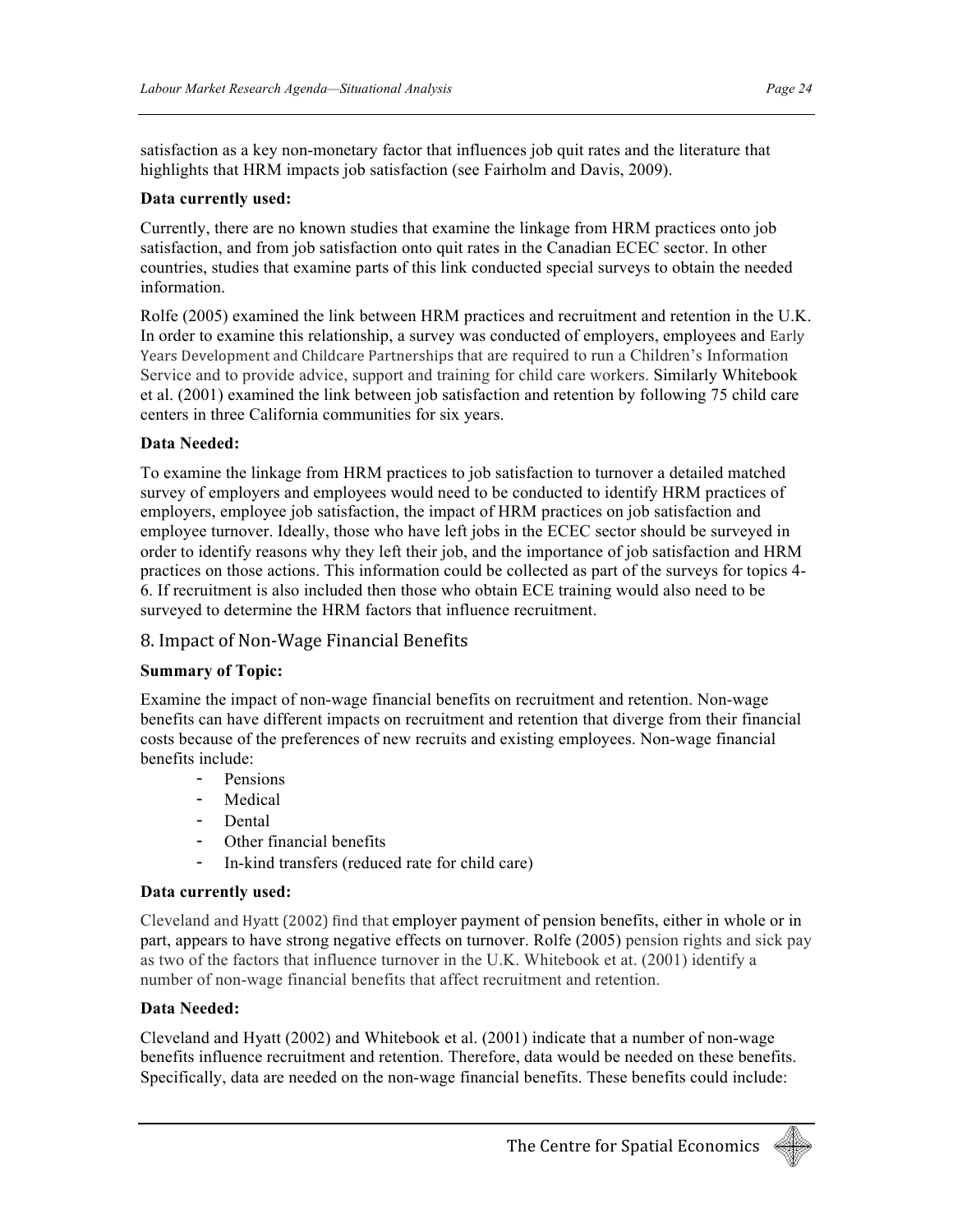dental, medical and pension benefits, paid vacation, sick days, retention allowances, recruitment or referral bonuses, relocation bonuses, performance and productivity-based awards such as cash awards, honourific awards, time-off awards, within-grade promotions, and other recognition devices. They also identify personalized benefit packages, benefits for part-time staff on a prorated basis, discretionary annual benefit funds and other benefit incentives.

Non-wage benefits could also include in-kind transfers, such as reduce feed child care, since this could be a low cost method to improve the benefits that ECEC workers receive from working in the ECEC sector if they have children themselves.

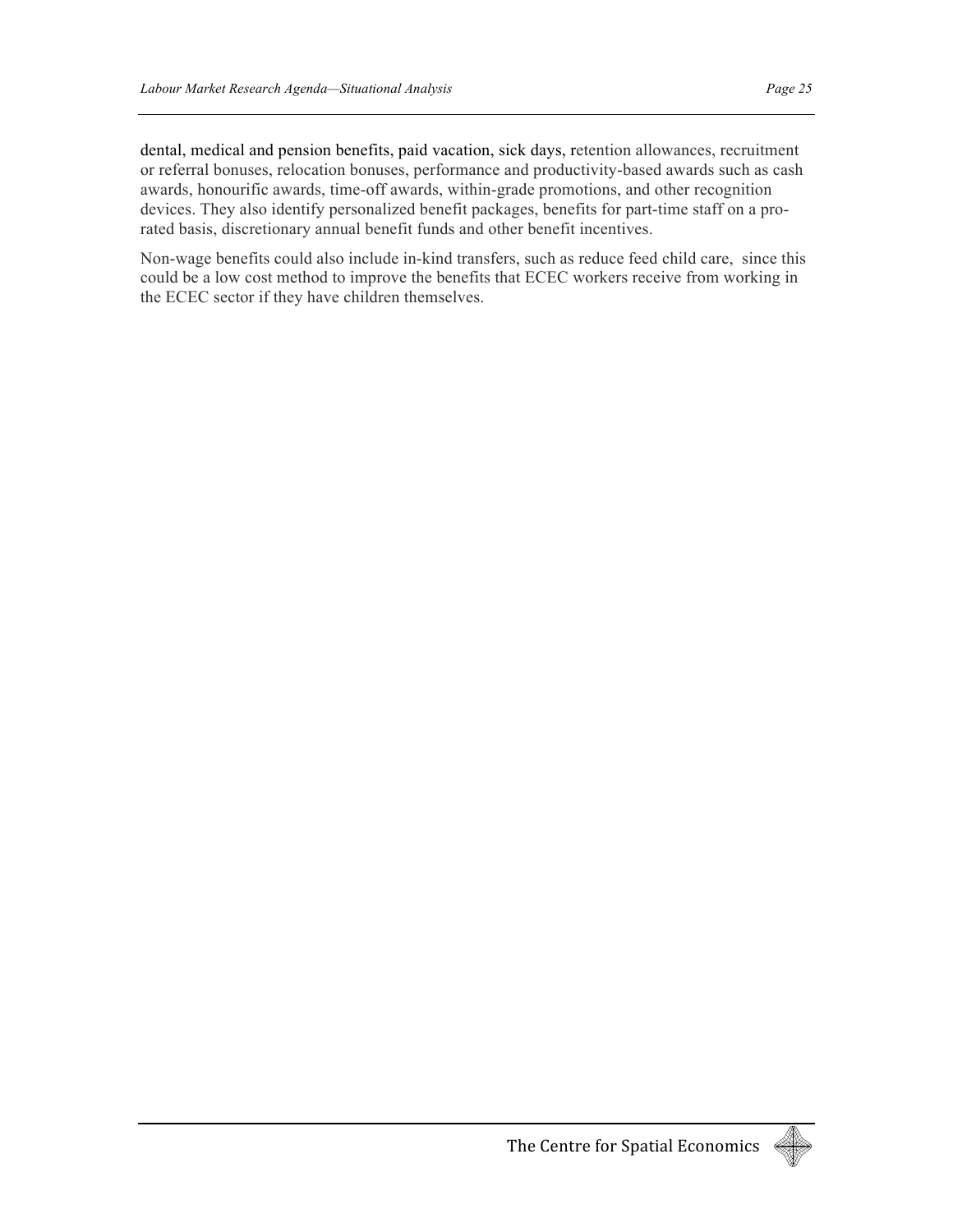### **References**

- Beach, J. and B. Costigliola (2005). "A snapshot of the child care workforce". for the Child Care Human Resources Sector Council, Ottawa.
- Beach, J., J. Bertrand, B. Forer, D. Michal and J. Tougas (2004). "Working for change: Canada's child care workforce – Main report", CCHRSC.
- Boothby, D. (1995). "COPS: A Revised Supply Side", Human Resources Development Canada.  $95 - 5.$
- Boothby, D., W. Roth and R. Roy, (1995). "The Canadian Occupational Modelling system: A Methodological Enhancement", Human Resources Development Canada, Applied Research Branch, R-95-2.
- Cleveland, G., Colley, S., Friendly, M., and Lero, D.S. (2003). The State of Data on Early Childhood Education and Care in Canada. Toronto: Childcare Resource and Research Unit, University of Toronto.
- Cleveland, G. and D Hyatt (2002). "Child Care Workers' Wages: New Evidence on Returns to Education, Experience, Job Tenure and Auspice." Journal of Population Economics. 15, pp. 575–597.
- de Grip, A. and H. Heijke. (1998). "Beyond Manpower Planning: ROA's Labour Market Model and its Forecasts to 2002", Research Centre for Education and the Labour Market, Maastricht University, ROA-W-1998/6E.
- Doherty, G., and M. Friendly (2002). "Making the best use of the You Bet I Care! data sets", Childcare Resource and Research Unit, Centre for Urban and Community Studies, University of Toronto.
- Doherty G, M. Friendly, and J. Beach. (2003). "OECD Thematic Review of Early Childhood Education and Care". Paris, France: OECD.
- Doherty, G., D. Lero, H. Goelman, A. LaGrange, and J. Tougas (2000a). "You Bet I Care! A Canada-Wide Study on Wages, Working Conditions and Practices in Child Care Centres." Centre for Families, Work and Well-Being, University of Guelph, Ontario.
- Doherty, G., D. Lero, H. Goelman, J. Tougas and A. LaGrange (2000b). "Caring and Learning Environments: Quality in Regulated Family Child Care Across Canada". Centre for Families, Work and Well-Being, University of Guelph, Ontario.
- Doherty, G., D. Lero, J. Tougas, A. LaGrange and H. Goelman (2001). "Policiesand Practices in Canadian Child Care Agencies". Centre for Families, Work and Well-Being, University of Guelph, Ontario.
- Don Gallant and Associates (2007), "Examination of Recruitment and Retention Issues for the Child Care Workforce in Newfoundland and Labrador", Prepared for: Child Care Workforce Industrial Adjustment Services Committee
- Eck, A, (1991). "Improved Estimates of Future Occupational Replacement Needs", Monthly Labor Review, November, pp. 95-102.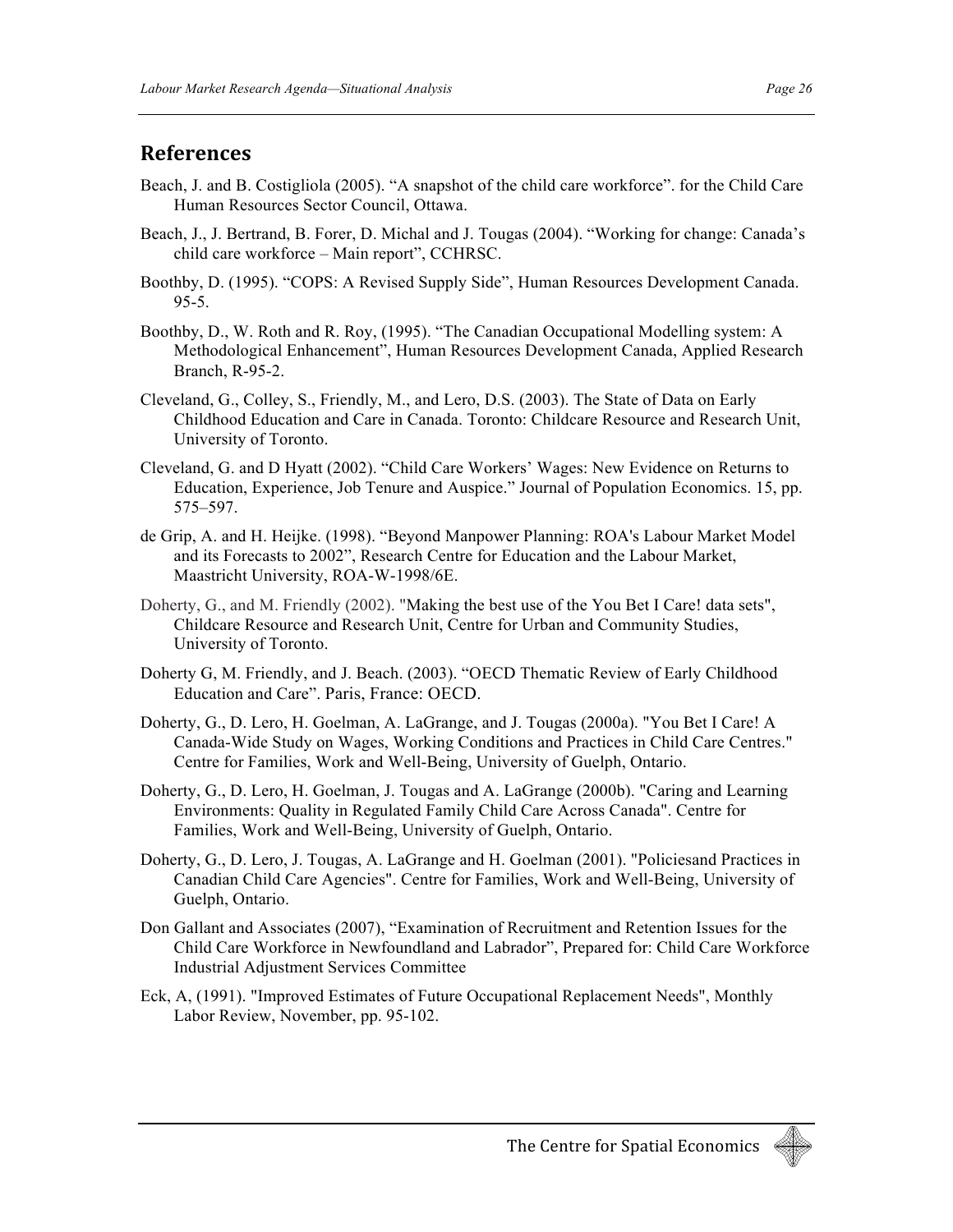- Fairholm, R. and J. Davis (2009) "Addressing Workforce Shortages in Early Childhood Education and Care: Recruitment and Retention Challenges and Strategies", for the Child Care Human Resources Sector Council, Ottawa.
- Finnie, R. (1998). "Interprovincial Mobility in Canada: A Longitudinal Analysis", Applied Research Branch, Strategic Policy, Human Resources Development Canada, Working Paper W-98-5E.
- Forum of Labour Market Ministers (FLMM) Labour Market Information Working Group (2005), Federal/Provincial/Territorial Strategic Vision for LMI.
- Goelman, H., G. Doherty, D. Lero, A. LaGrange and J. Tougas (2000). "Caring and Learning Environments: Quality in Child Care Centres Across Canada". Centre for Families, Work and Well-Being, University of Guelph, Ontario.
- Malatest (R.A.) and Associates (2009). "Supporting employers in early childhood education and care (ECEC) project – Main report", CCHRSC.
- O'Reilly, E. (2001), Making Career Sense of Labour Market Information. Canadian Career Development Foundation, 2nd ed.
- Rochon Associated Human Resources Management Consulting Inc. (2006). "ELCC Sector Study" Prepared For The Government Of Saskatchewan.
- Rolfe, H. (2005). "Building a Stable Workforce: Recruitment and Retention In The Child Care and Early Years Sector". Children & Society, Volume 19. pp. 54–65
- Shah, C. and G. Burke (2003). "Future Job Openings: Australia In The Knowledge Economy", Monash University, Centre For The Economics Of Education And Training, Working Paper No. 48
- Sharpe, A. and S. Qiao (2006), "The Role of Labour Market Information for Adjustment: International Comparisons", CSLS Research Report 2006-03, Skills Research Initiative Working Paper 2006-C 14.
- Social Planning and Research Council Of British Columbia (2008). "Exploring Recruitment And Retention Issues For BC's Community Social Service Sector Employers"
- Statistics Canada (2001). "National Occupation Classification for Statistics 2001", Statistics Canada catalogue no. 12-583-XPE. Ottawa.
- Statistics Canada (2003a). "2001 Census Dictonary", Statistics Canada catalogue no. 92-378-XIE. Ottawa.
- Statistics Canada, (2003). "Population and Family Estimation Methods at Statistics Canada", Demography Division, Catalogue no. 91-528-XIE.
- Statistics Canada, (2009). "Guide to the Labour Force Survey", Catalogue no. 71-543-G.
- Thuy P., E. Hansen, and D. Price, (2001), The Public Employment Service in a Changing Labour Market (ILO, Geneva).
- Whitebook., M., L. Sakai, E. Gerber and C. Howes (2001). "Then & Now: Changes in Child Care Staffing, 1994-2000". Washington, DC: Center for the Childcare Workforce.
- Willems, E. and A. de Grip, (1993). "Forecasting Replacement Demand by Occupation and Education", International Journal of Forecasting, 9, pp. 173-185.

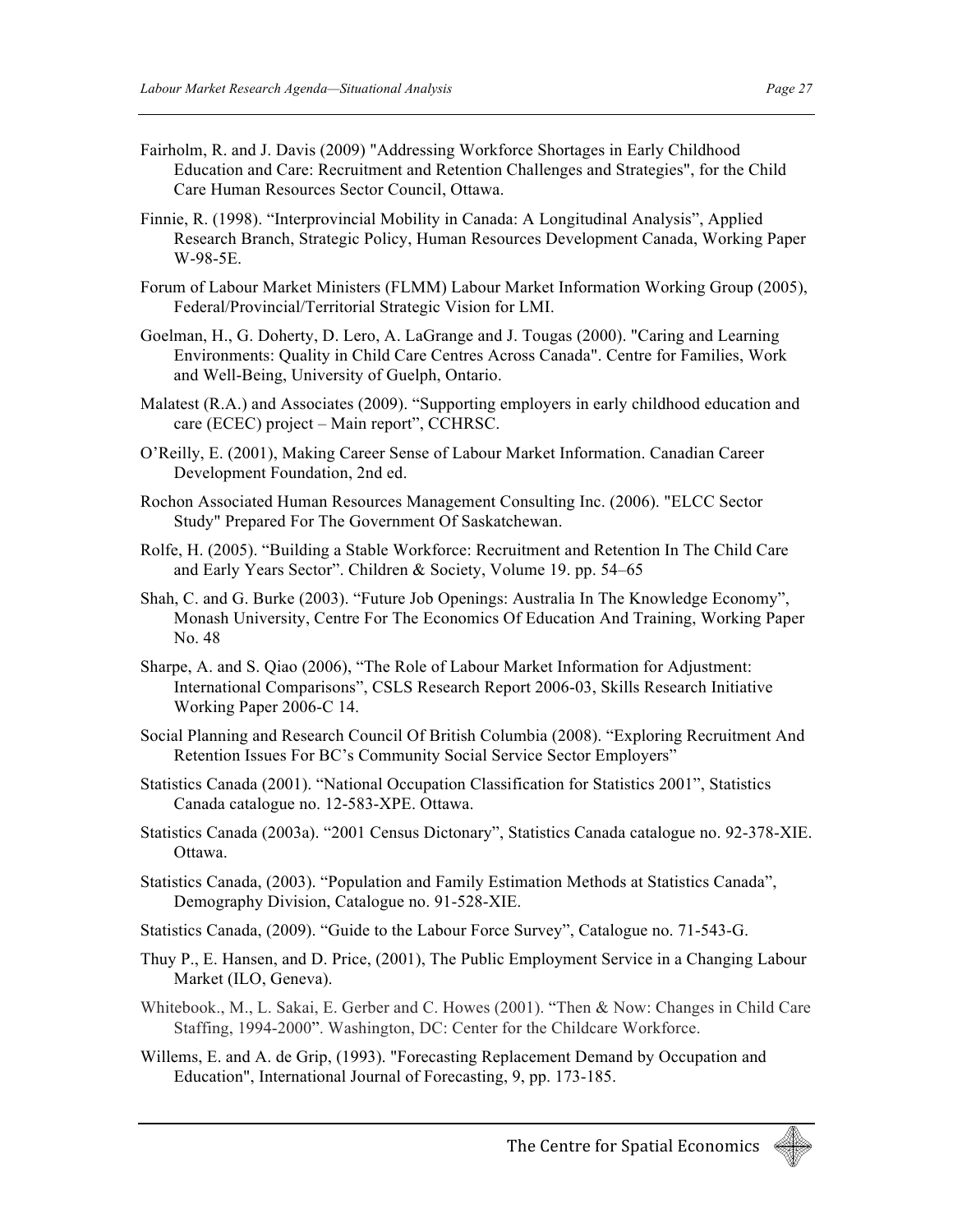### **Appendix
I:
Definitions
Related
to
ECEC**

#### **National Occupation Classification for Statistics (NOC-S)**

#### E217 Early Childhood Educators and Assistants

Early childhood educators plan and organize activities for preschool and school-age children. Early childhood educator assistants provide care and guidance to preschool children under the supervision of early childhood educators. Early childhood educators and assistants lead children in activities to stimulate and develop their intellectual, physical and emotional growth. They are employed in child-care centres, kindergartens, nursery schools, agencies for exceptional children, and other environments where early childhood education services are provided, or they may be self-employed. Early childhood educators who are supervisors are included in this group.

#### E217 aide, day care

aide, nursery school assistant, early childhood educator baby-care worker baby-care worker assistant baby-care workers supervisor child-care worker - day care child-care worker assistant child-care worker, day care co-op day-care co-ordinator co-ordinator, daycare co-ordinator, day-care co-op day-care aide day-care attendant day-care co-op co-ordinator day-care co-ordinator day-care helper day-care supervisor day-care teacher day-care worker day-care worker assistant early childhood assistant early childhood education worker early childhood educator early childhood educator assistant early childhood program staff assistant early childhood supervisor helper, day care helper, nursery school infant day-care workers supervisor infants' day-care worker junior-kindergarten educator assistant kindergarten educator assistant nursery school aide nursery school helper nursery school teacher preschool helper preschool supervisor preschool teacher teacher, day care teacher, preschool

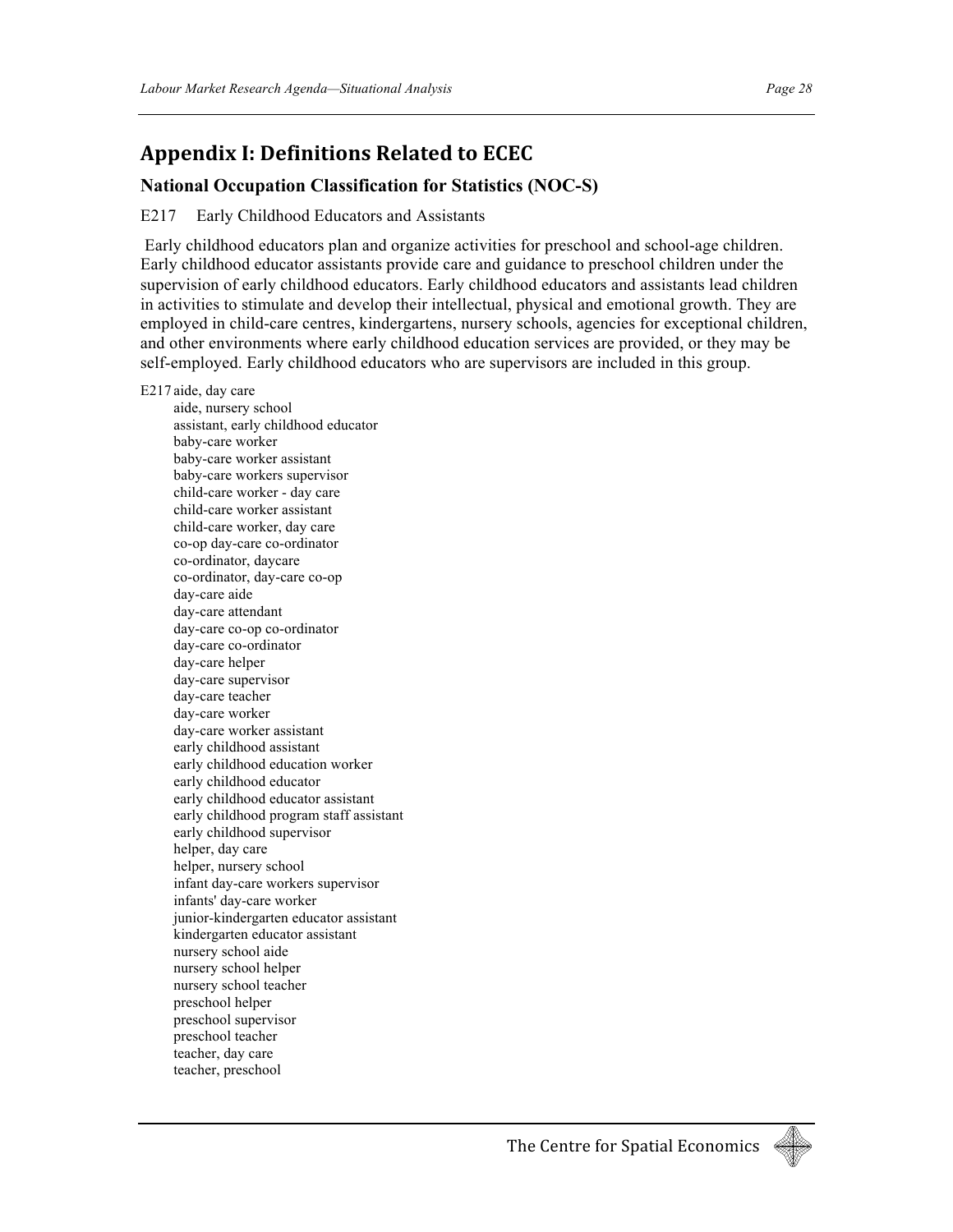#### **North American Industry Classification System (NAICS)**

6244 Child Day-Care Services

This industry group comprises establishments primarily engaged in providing day-care services for infants or children. These establishments may care for older children when they are not in school and may also offer pre-kindergarten educational programs.

62441 Child Day-Care Services

This industry comprises establishments primarily engaged in providing day-care services for infants or children. These establishments may care for older children when they are not in school and may also offer pre-kindergarten educational programs.

Exclusion(s): Establishments primarily engaged in:

▪ providing kindergarten education (61111, Elementary and Secondary Schools)

▪ providing baby-sitting or nanny services (81411, Private Households)

624410 Child Day-Care Services US

This Canadian industry comprises establishments primarily engaged in providing day-care services for infants or children. These establishments may care for older children when they are not in school and may also offer pre-kindergarten educational programs.

Example Activities 624410

Child care centres Day-care centres, child Nursery school Pre-kindergarten (except when part of elementary school system) Pre-kindergarten care services (except when part of elementary school system) Preschool centres (except when part of elementary school system)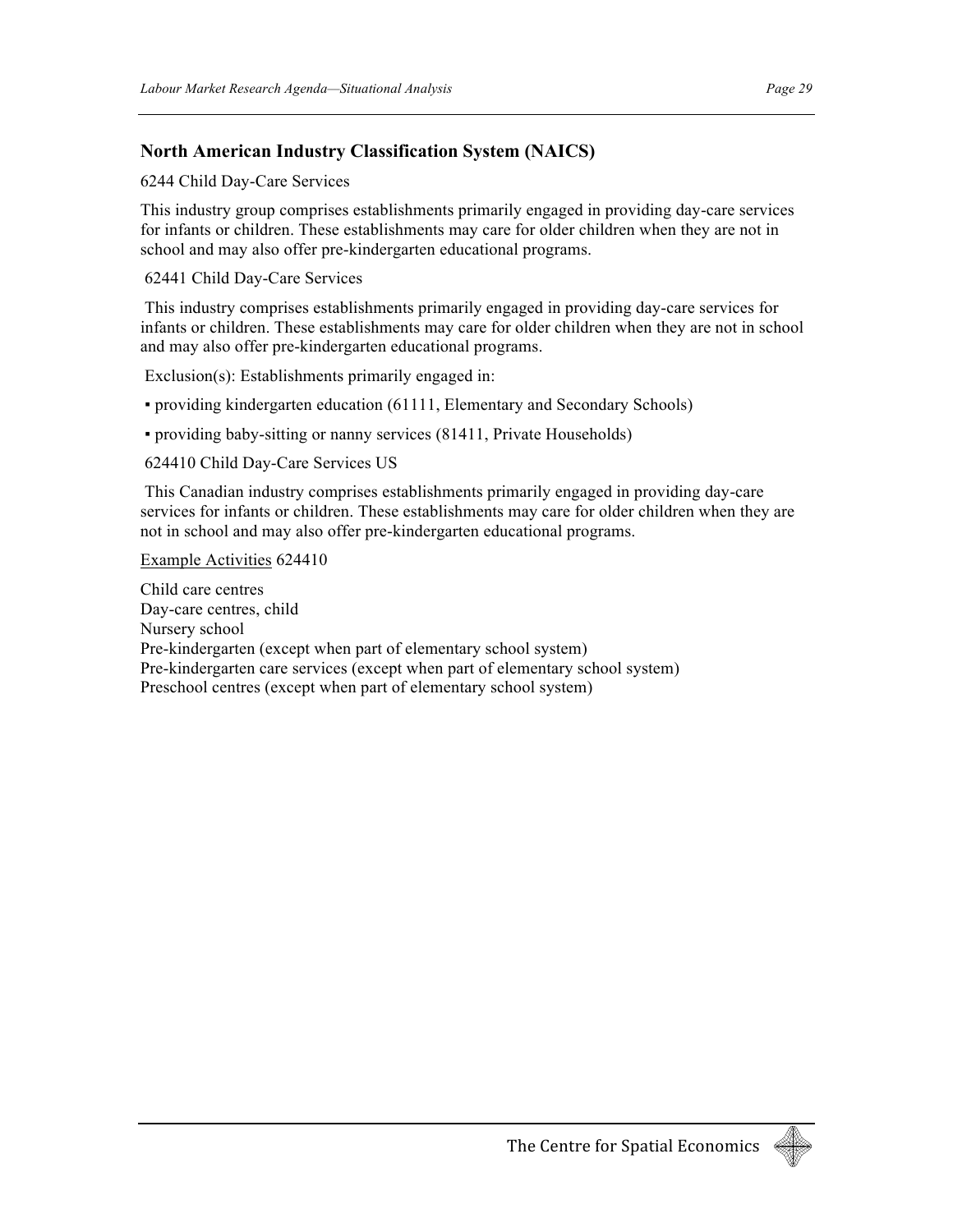#### **Classification of Instructional Programs (CIP)**

19.0709 Child Care Provider/Assistant

This instructional program class comprises any program that prepares individuals to be primary providers of home, family, residential, or institutional-based child care services. These programs include courses in child growth and development; nutrition; recreation; planning and supervision of play and learning activities; child abuse and neglect prevention; parent-child relationships; and applicable legal and administrative requirements.

Example Program Names:

Child care Child care assistant Child care services Child care worker Day care Day care worker Daycare assistant Daycare provider Early childhood education Early childhood education (ECE) teaching Early childhood education assistant Infant and toddler care Exclusions: Early childhood education teaching [see 13.1210 Early Childhood Education and Teaching] Child and youth studies [see 19.0706 Child Development] Child care management [see 19.0708 Child Care and Support Services Management] Child and youth care [see 44.0702 Youth Services/Administration]

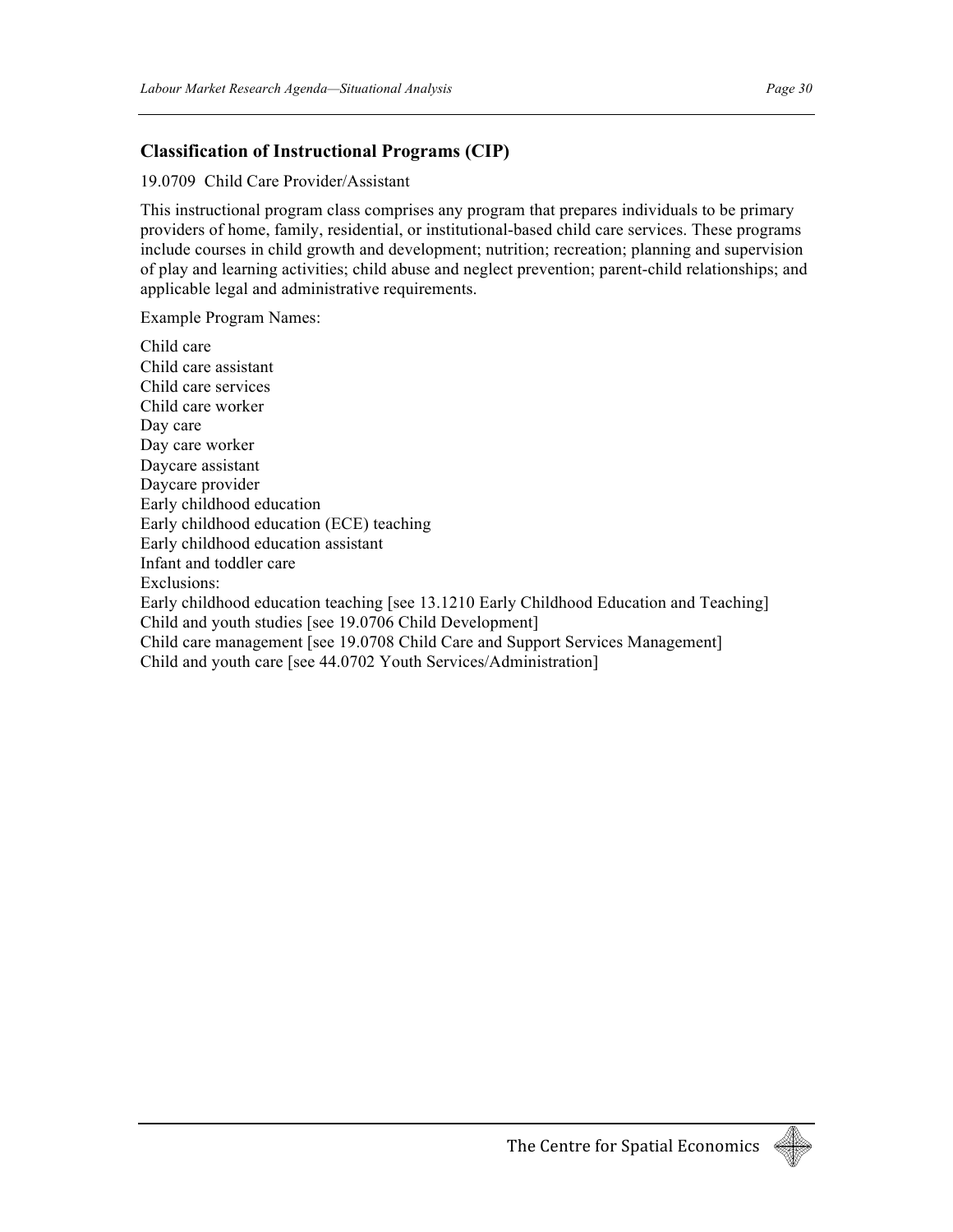| 611001                                           | <b>Basic education and skills programs</b>                                                                                                                                                                                                                                                                                                                                                                                                                                                                                                                                        |
|--------------------------------------------------|-----------------------------------------------------------------------------------------------------------------------------------------------------------------------------------------------------------------------------------------------------------------------------------------------------------------------------------------------------------------------------------------------------------------------------------------------------------------------------------------------------------------------------------------------------------------------------------|
| Output Group<br>NAPCS code<br><b>NAPCS</b> title | 611001<br>611001.1.1<br>Pre-primary, elementary and secondary programs, for children and youth<br>Programs and courses providing a formal basic education for children and youth<br>from pre-primary through grade 12. Includes special education programs,<br>second language immersion programs, home schooling, individualized<br>education plans, Certificates of Competence programs, technology/industrial<br>arts programs, university preparatory programs such as the International<br>Baccalaureate and Advanced Placement programs, and academic educational<br>camps. |
| NAPCS code<br>NAPCS title                        | 611001.1.1.1<br>Pre-primary programs<br>Programs designed to introduce very young children (typically 4 or 5 years old,<br>but at least 3) to a school type environment.                                                                                                                                                                                                                                                                                                                                                                                                          |
| 624001                                           | Child daycare services                                                                                                                                                                                                                                                                                                                                                                                                                                                                                                                                                            |
| NAPCS code<br><b>NAPCS</b> title                 | 624001.1<br>Child daycare services<br>Providing care for children on a recurring basis, either for a child who does not<br>attend school, or outside school hours for a child who does attend. Services may<br>be provided in a daycare centre, the child's home, or another private residence.<br>May include recreation, meals and transportation services                                                                                                                                                                                                                      |
| NAPCS code<br><b>NAPCS</b> title                 | 624001.1.1<br>Child daycare services, in private residences<br>Providing care for children on a recurring basis, either for a child who does not<br>attend school, or outside school hours for a child who does attend, in the child's<br>home, or another private residence. May include recreation, meals and<br>transportation services.                                                                                                                                                                                                                                       |
| NAPCS code<br><b>NAPCS</b> title                 | 624001.1.2<br>Child daycare services, in daycare centres<br>Providing care for children on a recurring basis, either for a child who does not<br>attend school, or outside school hours for a child who does attend, in a daycare<br>centre. May include recreation, meals and transportation services.                                                                                                                                                                                                                                                                           |
| 814001                                           | <b>Babysitting services</b>                                                                                                                                                                                                                                                                                                                                                                                                                                                                                                                                                       |
| <b>Output Group</b><br>NAPCS code<br>NAPCS title | 814001<br>814001.1<br><b>Babysitting services</b><br>Purely custodial care of children, carried out in private residences.                                                                                                                                                                                                                                                                                                                                                                                                                                                        |

### **North American Product Classification System (NAPCS)**

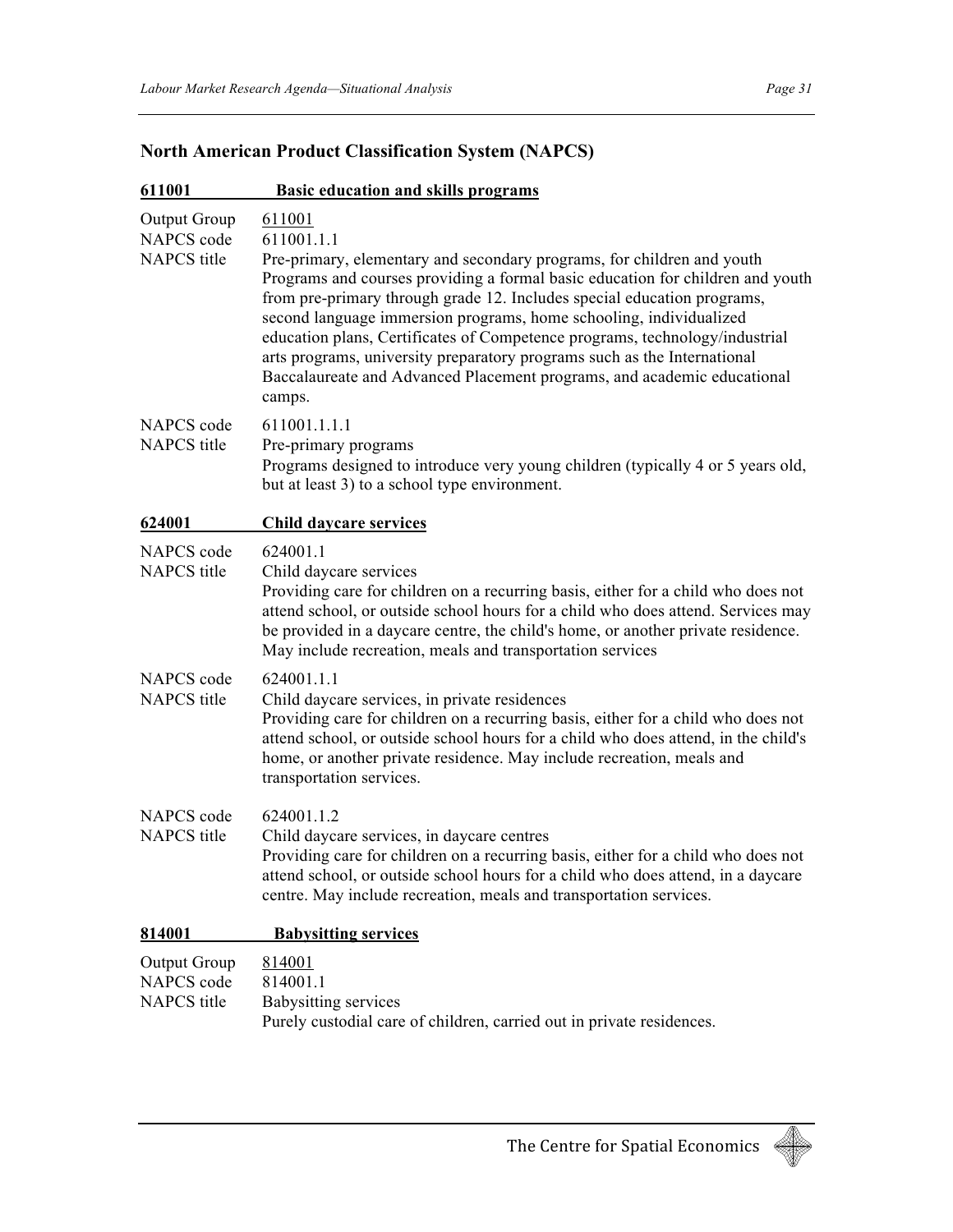### **Appendix
II:
NOC
in
Census
and
Labour
Force
Survey**

The Labour Force Survey is based on the National Occupational Classification for Statistics 2001 (NOC-S 2001). NOC-S 2001 is an update from the previous classification system (SOC 1991), with the main changes being concentrated in the informatics occupations. To meet user requirements, the LFS provides historical data based on NOC-S 2001 back to 1987. These historical data were created by imputation.

#### **NOCS
2006**

The occupation data for the 2006 census is based on the 2006 revision of the National Occupational Classification for Statistics (NOC-S). The NOC-S 2006 was updated to incorporate emerging occupations and new job titles while maintaining historical comparability. The structure of NOC-S 2006 remains unchanged from that of NOC-S 2001. No major groups, minor groups or unit groups have been added, deleted or combined, though some groups have new names or updated content. Title changes at the unit group and minor group levels and updates to the definitions of some unit groups reflect added information, correction of terminology to correspond with current usage and the evolution of some occupations and where they are found.

Many new occupational titles have been added to NOC-S 2006. New occupational titles arise as the division of labour in Canadian society evolves, creating new jobs and new specializations, and as technological change brings with it new terminology. Some of the occupational titles added to reflect such changes are: respite worker (home support), telehealth registered nurse, bioanalytical chemist, systems biologist, artificial intelligence designer, benefits consultant (HR), turntablist, veejay (VJ), accounting technician, e-business manager, e-business software developer and ebusiness Web site developer. Other added titles are modified versions of, or alternatives for, titles that appeared in previous versions of the NOC-S and have been added to help users find particular occupations they are looking for. For example, grape grower appeared in earlier versions of the NOC-S; viticulturist has been added.

Very few occupational titles have been re-assigned to a different unit group in NOC-S 2006 compared to NOC-S 2001. The impact of this on the comparability of data between 2001 and 2006 is negligible. The only persons who have been coded to a different unit group in 2006 are those who reported their occupation as "florist" and who worked in "retail". They have moved from Retail Trade Managers (A211) to Retail Salespersons and Sales Clerks (G211). This change will have a minimal impact on the unit groups affected. The occupational title, library curator, has been moved from Library, Archive, Museum and Art Gallery Managers (A341) to Conservators and Curators (F012) as this is a more appropriate placement; however, as this title was not reported in 2001, there is no impact on data comparability.

In all other cases where occupational titles have been moved, this was done to more accurately describe the content of these unit groups. For example, because of the nature of the duties reported by census respondents, personal trainers were coded to Program Leaders and Instructors in Recreation, Sport and Fitness (F154) in 2001, not to Recreation, Sports and Fitness Program Supervisors and Consultants (E036), and campground maintenance workers were coded to Landscaping and Grounds Maintenance Labourers (I212) rather than to Operators and Attendants in Amusement, Recreation and Sport (G731). These placements have been recognized in NOC-S 2006. The majority of occupational titles that moved are military titles. In NOC-S, all military personnel are classified solely on the basis of rank either to Commissioned Officers, Armed Forces (A353) or to Other Ranks, Armed Forces (G624). The NOC-S 2001 noted this treatment of military personnel in its Introduction, but showed some military occupational titles in unit

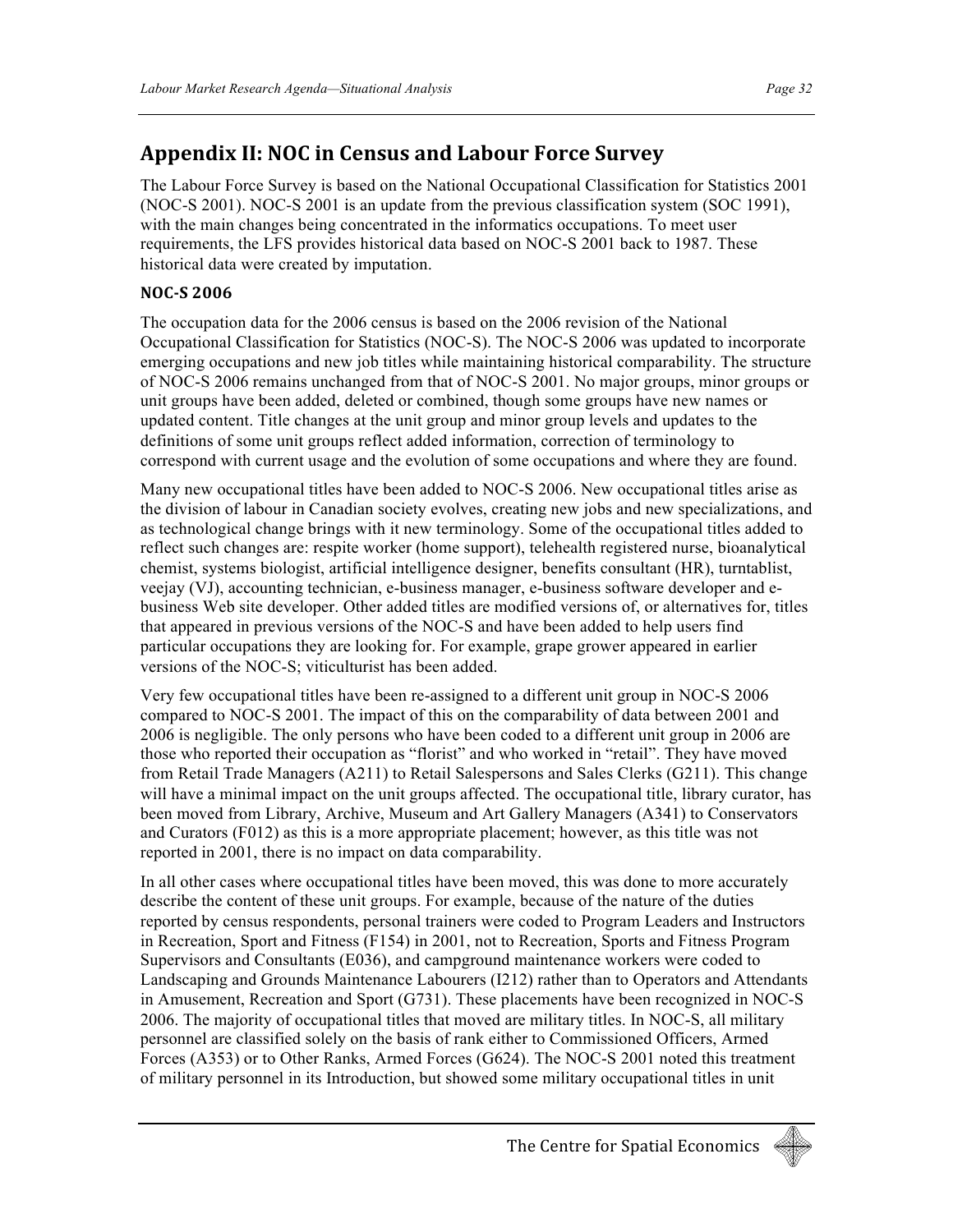groups with their civilian counterparts. The NOC-S 2006 more clearly conveys how military personnel have been coded by showing all exclusively military occupational titles in the appropriate military unit group.

More information on these changes is available in the following tables which summarize the changes of note between NOC-S 2001 and NOC-S 2006.

#### **NOC-S Unit Group Titles Changed in 2006**

A number of Unit Group Titles Changed in 2006, but none affected the child care sector.

#### **NOC-S Minor Group Titles Changed in 2006**

Note: No minor group titles were changed in 2006.

#### **NOC-S Unit Groups with Added or Modified Occupational Titles in 2006**

No Unit Group changes directly affected the child care occupation E217, but there were a number of changes to occupations that had educational aspects or were in the broader E21 category.

#### **Code NOC-S 2006 Unit Group with New or Updated Occupational Titles**

E112 Post-Secondary Teaching and Research Assistants

E121 College and Other Vocational Instructors

E131 Secondary School Teachers

E133 Educational Counsellors

E212 Community and Social Service Workers

E214 Instructors and Teachers of Persons with Disabilities

E215 Other Instructors

E216 Other Religious Occupations

G812 Elementary and Secondary School Teacher Assistants

#### **Changes
in
Unit
Group
Definitions
related
to
Child
Care**

E217 Early Childhood Educators and Assistants

Early childhood educators plan and organize activities for preschool and school-age children. Early childhood educator assistants provide care and guidance to preschool children under the supervision of early childhood educators. Early childhood educators and assistants lead children in activities to stimulate and develop their intellectual, physical and emotional growth. *They are* employed in child-care centres, kindergartens, nursery schools, *agencies for exceptional children, and other environments where early childhood education services are provided, or they may be self-employed*. Early childhood educators who are supervisors are included in this group.

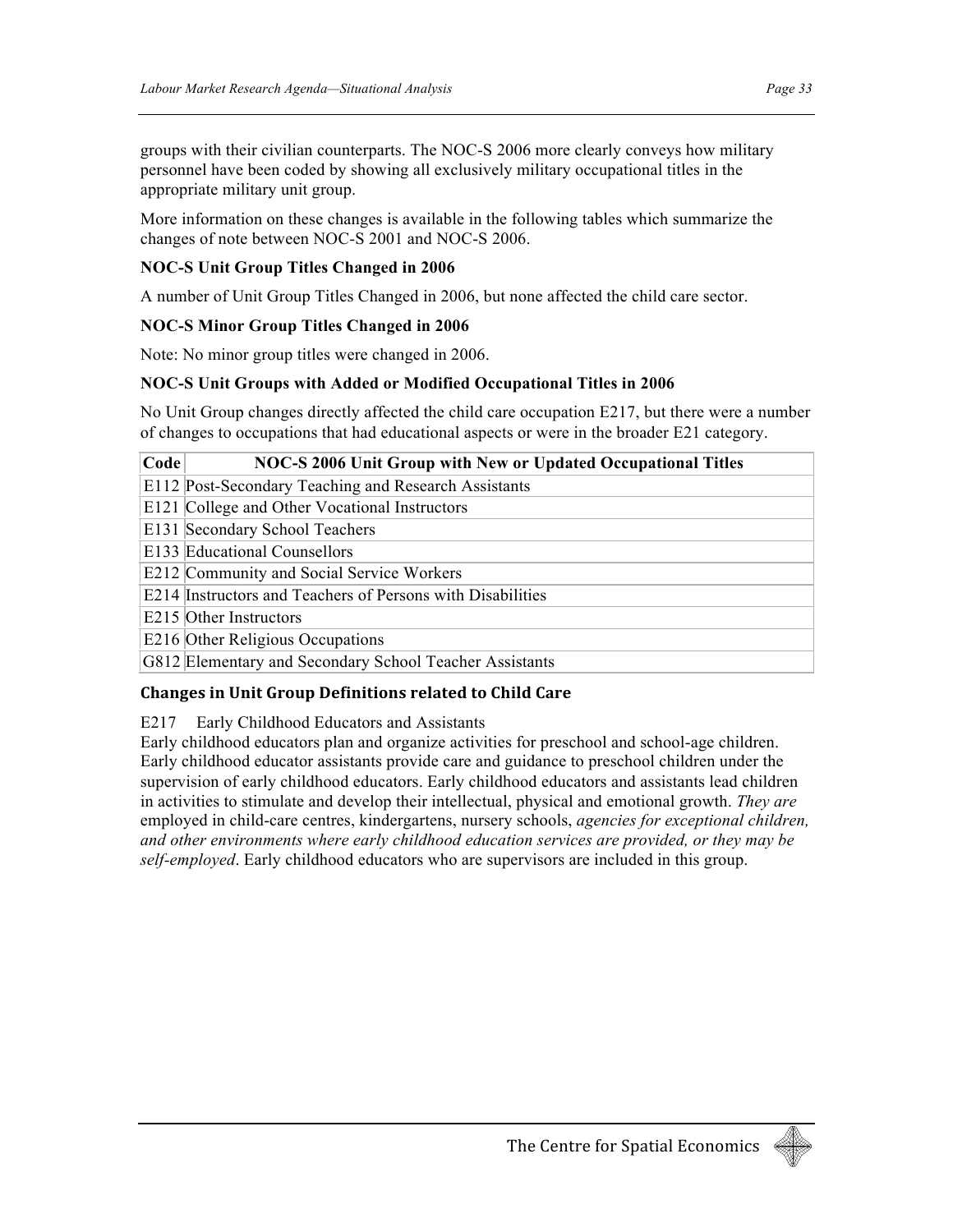### **Appendix
III:
Essential
Skills
Profiles**

Essential Skills profiles describe how each of the nine Essential Skills are used by workers in various occupations. Over the past several years, the Government of Canada has conducted research examining the skills people use at work. From this research and through interviews with workers, managers, practitioners and leading researchers, approximately 300 Essential Skills profiles have been developed for various occupations of the National Occupational Classification. To date, profiles have been completed for all occupations requiring a high school education or less. Research is ongoing to complete occupations requiring university, college or apprenticeship training. $19$ 

What the profiles include:

- A brief description of the occupation.
- A list of the most important Essential Skills.
- Examples of tasks that illustrate how each Essential Skill is applied.
- Complexity ratings that indicate the level of difficulty.
- The physical aspects of performing the job and the attitudes that workers feel are needed to do the job well.
- Future trends affecting Essential Skills.

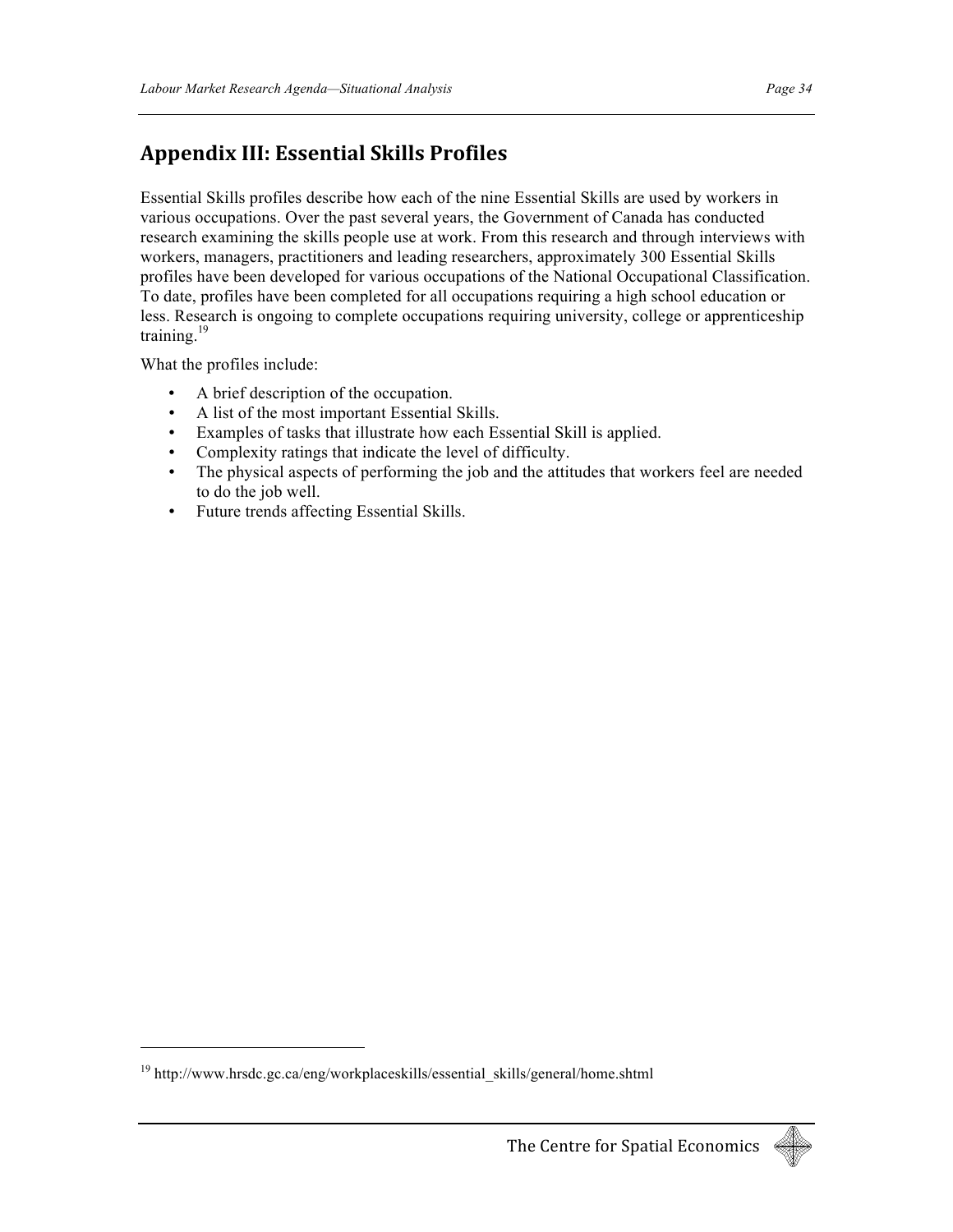### **Appendix
IV:
NOC
Revision
Methods**

The NOC must be revised periodically to reflect developments in technology, organizations and language of work in order to remain accurate and useful. Revisions have been made in five year cycles coinciding with Census intervals.

Prior to the 2006 update, consultations were held with Sector Councils, industry representatives and federal, provincial and territorial personnel to identify areas where changes could be required. In some cases these consultations suggested that structural changes were desired. However, by agreement with Statistics Canada, structural changes are considered over a ten-year time frame to allow users of statistics to compare data from different time periods. These comparisons are important for identifying trends and would be hampered by changes to the classification structure. Therefore, updating for NOC 2006 was mainly restricted to changes such as adding new occupational titles to existing groups, validating and modifying content in unit group descriptions, and correcting and enhancing title indexes and concordances between English and French.

Analysts were assigned to occupational areas according to the skill types of the classification. Within an area of specialization, analysts reviewed user inquiries from the NOC inbox, correspondence from sectors and employers, and problems reported by statistical or program coding operations. They identified possible gaps, changes or new or emerging occupations. Analysts also reviewed available literature, sector studies, occupational standards, career information, industry web sites and job advertisements. Write-in information from Job Bank job orders was analyzed to identify changing tasks and certification requirements.

Other primary occupational research methods were available as needed to clarify issues of content for the occupational unit groups and titles. These methods were used in the original development of the NOC and included interviews with employers, observation-interviews with workers, subject matter expert group interviews, or surveys of employers or workers. Studies could be contracted or conducted in-house. For reasons of economy for the 2006 revision, contracted research was conducted in certain occupational areas and interviews were generally used only where needed to clarify issues identified by stakeholders, users and literature reviews.

Analysts prepared draft revisions, which were then reviewed with their supporting evidence by occupational classification experts within HRSDC. Proposals were then sent to Statistics Canada for review and consideration of their impact, operational feasibility and codability. Finally the revisions were discussed and accepted, modified or rejected by a committee of classification experts from the two departments.

Future revisions of the NOC are expected to revisit the issue of structural changes, as well as the ongoing need to accurately represent the evolving characteristics of the world of work.

For information go to the following website. http://www5.hrsdc.gc.ca/NOC/English/NOC/2006/AboutNOC.aspx

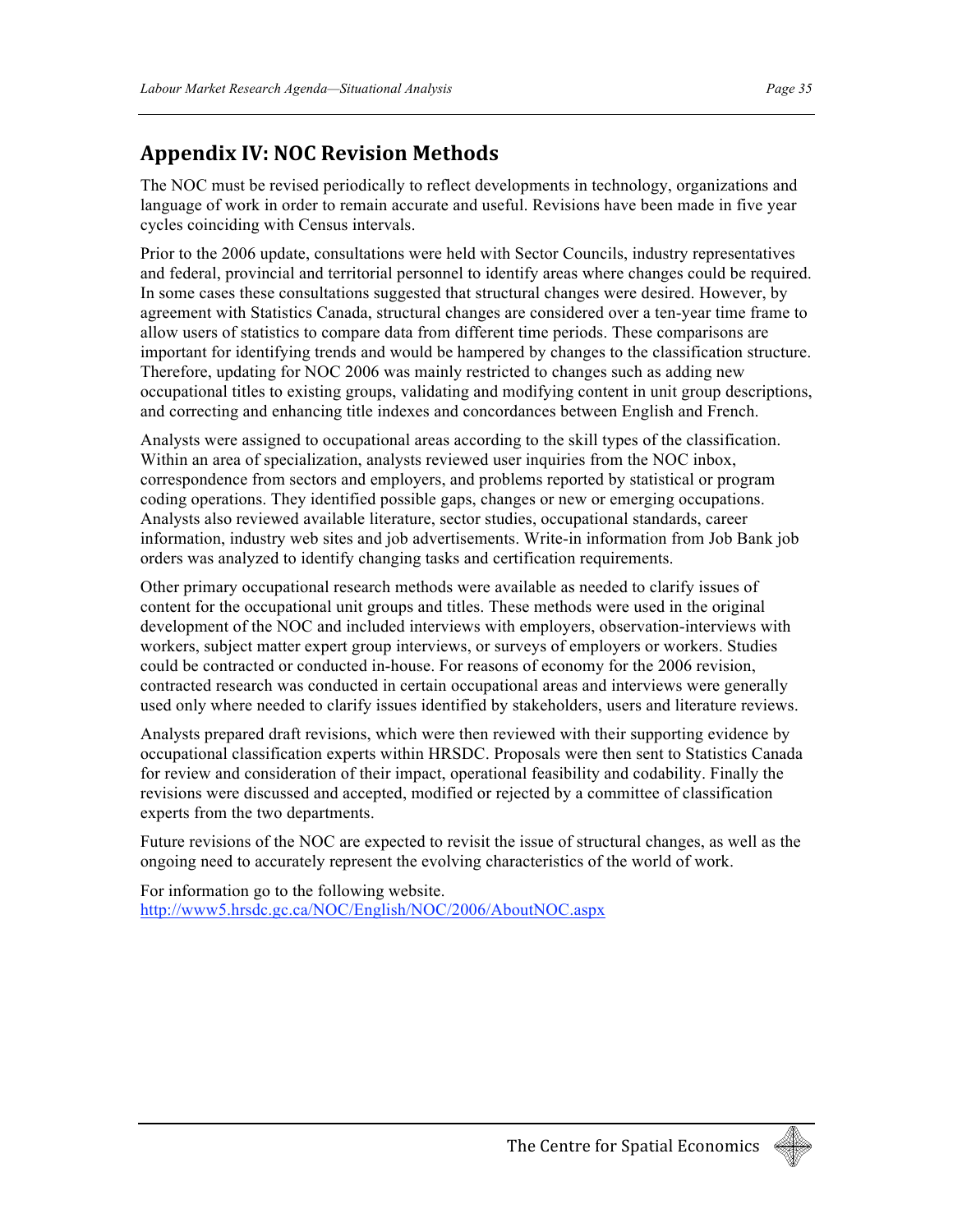### **Appendix
V:
Data
Quality**

#### Data Accuracy: Census<sup>20</sup>

Several factors can influence census data accuracy. The accuracy of census counts and data is first affected by the degree to which the total population is missed in the census (undercoverage). The census count of 31,612,897 persons in 12,506,814 dwellings does not include persons living in dwellings missed during census enumeration, or persons mistakenly omitted from the questionnaires of responding dwellings. (The count of dwellings includes occupied private and collective dwellings and responses received from outside Canada. It excludes unoccupied dwellings and dwellings occupied only by foreign and temporary residents.) For the 2001 Census the estimated rate of net missed persons was 3.1%. Final estimates of 2006 Census coverage error will be available in September 2008.

The quality of the census count is further impacted by response to the census. The majority of the above count consists of 30,679,721 persons enumerated in 12,071,390 responding dwellings. The remainder of the census count was estimated on the basis of a sample survey of known dwellings that did not return a census questionnaire and consists of 933,176 persons imputed into 435,424 dwellings. The overall response rate can be calculated as 12,071,390/12,506,814, equaling 96.5%. While this is slightly lower than in the 2001 Census, the methodology underlying this last adjustment differs from that used in 2001 with the result that response rates for the 2001 and 2006 censuses are not strictly comparable.

An assessment of the quality, comparability and limitations of the 2006 Census data is carried out as an integral part of release and dissemination activities. All variables are certified before release, by way of a set of brief studies designed to judge the consistency of the data with that of previous censuses and that of alternate data sources. This process is augmented by measures of data quality provided by evaluation studies. The studies provide indications of the quality of the census data as affected by potential sources of error--e.g., coverage, response, non-response, processing and sampling--and of the impact on individual variables.

Errors can arise at virtually every stage of the census process, from the preparation of materials through data processing, including the listing of dwellings and the collection of data. Some errors occur at random, and when the individual responses are aggregated for a sufficiently large group, such errors tend to cancel out. For errors of this nature, the larger the group, the more accurate the corresponding estimate. It is for this reason that users are advised to be cautious when using small estimates. There are some errors, however, which might occur more systematically, and which result in biased estimates. Because the bias from such errors is persistent no matter how large the group for which responses are aggregated, and because bias is particularly difficult to measure, systematic errors are a more serious problem for most data users than the random errors referred to previously.

For census data in general, the principal types of error are as follows:

1) coverage errors, which occur when dwellings or individuals are missed, incorrectly enumerated or counted more than once;



<sup>20</sup> Statistics Canada (2003a) pp 291-292.

See also Statistics Canada Website: http://www.statcan.ca/cgibin/imdb/p2SV.pl?Function=getSurvey&SDDS=3901&lang=en&db=IMDB&dbg=f&adm=8&dis=2#3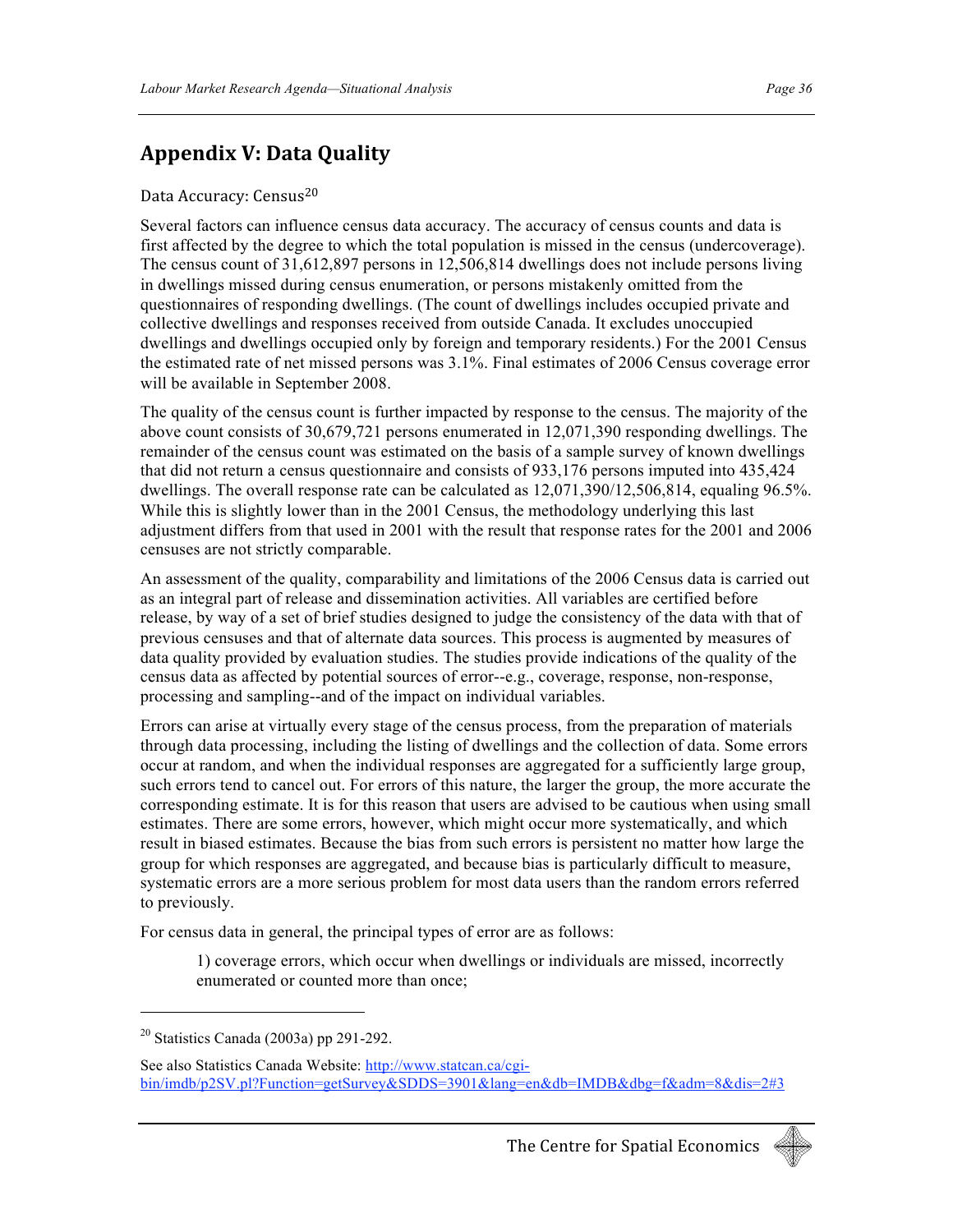2) non-response errors, which result when responses cannot be obtained from a certain number of households and/or individuals, because of extended absence or some other reason;

3) response errors, which occur when the respondent, or sometimes the Census Representative, misunderstands a census question, and records an incorrect response or simply uses the wrong response box;

4) processing errors, which can occur at various steps including coding, when .write-in. responses are transformed into numerical codes; data capture, when responses are transferred from the census questionnaire in an electronic format, by key-entry operators; and imputation, when a valid, but not necessarily correct, response is inserted into a record by the computer to replace missing or invalid data on the record);

5) sampling errors, which apply only to the supplementary questions on the long form that are asked of a one-fifth sample of households, and which arise from the fact that the responses to these questions, when weighted up to represent the whole population, inevitably differ somewhat from the responses which would have been obtained if these questions had been asked of all households.

The above types of error each have both random and systematic components. Usually, however, the systematic component of sampling error is very small in relation to its random component. For the other non-sampling errors, both random and systematic components may be significant.

#### Data Accuracy: Population Estimates<sup>21</sup>

**.** 

The estimates of population by age and sex contain certain inaccuracies stemming from (1) errors in corrections for net census undercoverage and (2) imperfections in other data sources and the methods used to estimate the components. Errors due to estimation methodologies and data sources other than censuses are difficult to quantify but not insignificant. The more detailed the breakdown of the data, the larger the inaccuracy coefficient becomes. The component totals contain a certain amount of initial error, and the methodology used to classify them by sex and age, produces additional error in the figures at each stage. Nevertheless, the components can be divided into two categories according to the quality of their data sources: births, deaths, immigration and non-permanent residents, for which the sources of final data may be considered very good; emigrants, returning emigrants, net temporary emigrants and interprovincial migration for which the methods used may be a more substantial source of error. Lastly, the size of the error due to component estimation may vary by province, sex, and age and errors in some components (births and emigration) may have a greater impact on a given age group or sex. Intercensal estimates contain the same types of errors as postcensal estimates, as well as errors resulting from the way in which the errors present at the end of the period were distributed, that is, on the basis of the time elapsed since the reference Census.



<sup>&</sup>lt;sup>21</sup> Statistics Canada Website: http://www.statcan.ca/cgibin/imdb/p2SV.pl?Function=getSurvey&SDDS=3603&lang=en&db=IMDB&dbg=f&adm=8&dis=2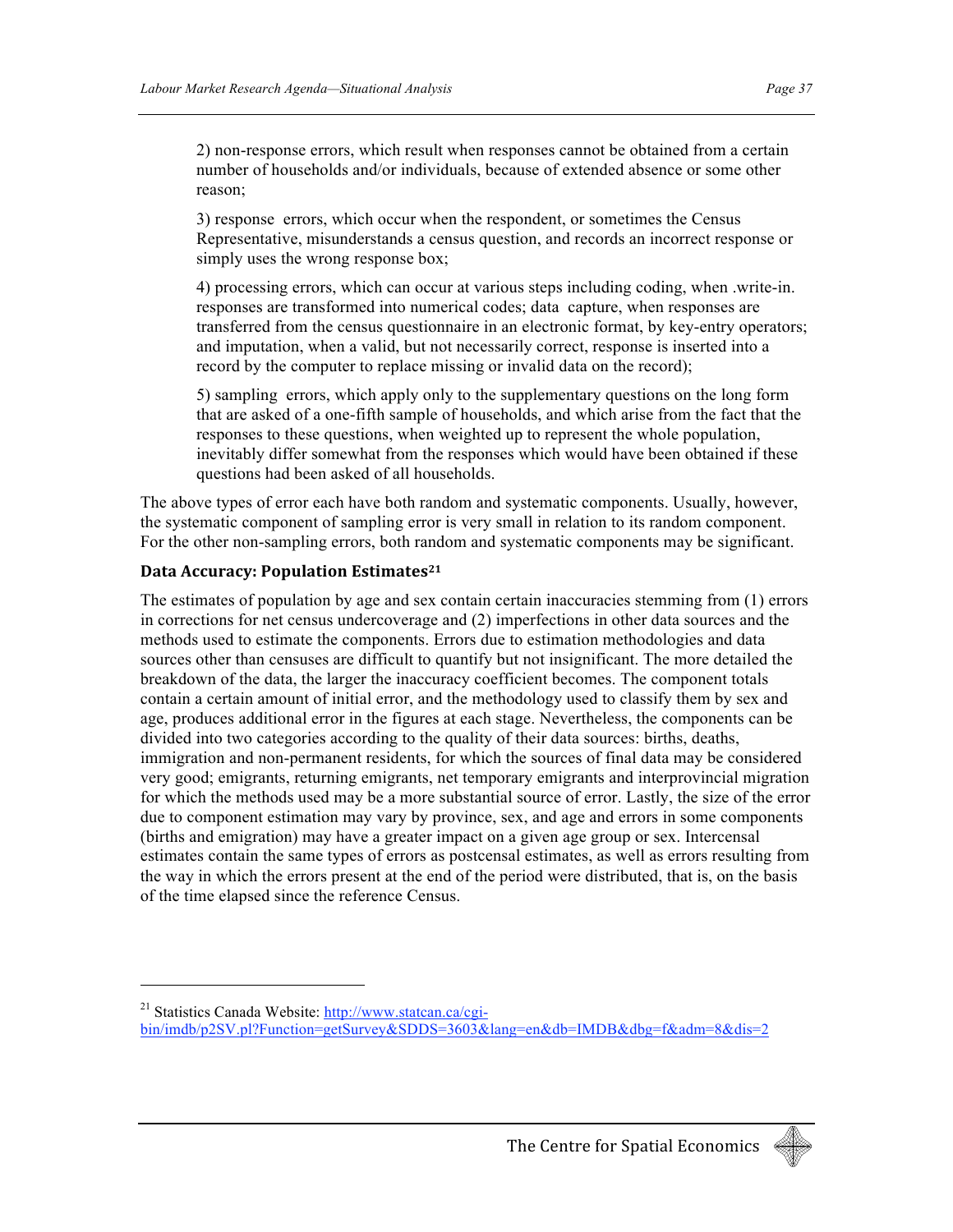#### **Data
Accuracy:
Labour
Force
Survey22**

The labour force survey produces estimates based on information collected from and about a sample of individuals. Somewhat different estimates might have been obtained if a complete census had been taken using the same questionnaire, interviewers, supervisors, processing methods, etc. as those actually used in the survey. The difference between the estimates obtained from the sample and those resulting from a complete count taken under similar conditions is called the sampling error of the estimate. It is unavoidable that estimates from a sample survey are subject to sampling error.

A measure of the sampling error is the standard error. This measurement is based on the idea of selecting several samples, although in a survey only one sample is drawn and information is collected on units in that sample. Using the sampling plan, if a large number of samples were to be drawn from the same population, then about 68% of the samples would produce a sample estimate within one standard error of the census value and in about 95% of the samples it will be within two standard errors of the census value.

Sampling variability can also be expressed relative to the estimate itself. The standard error as a percentage of the estimate is called the coefficient of variation (CV) or the relative standard error. For LFS estimates, the CV is used to give an indication of the uncertainty associated with the estimates. Probability statements can also be made about CVs; for example, if an estimate is 100,000 with a CV of 7%, the true (census) value will lie between 93,000 and 107,000 with 68% certainty, and between 86,000 and 114,000 with 95% certainty.

Small CVs are desirable since the smaller the CV the smaller the sampling variability is relative to the estimate. The CV depends on the size of the estimate, the sample size that the estimate is based on, the distribution of the sample and the use of postcensal population estimates in the estimation procedure. Of two estimates, the one with the larger sample will likely have a smaller sampling error; and, of two estimates of the same size the one referring to a characteristic that is more clustered geographically will have a larger variability associated with it. In addition, estimates relating only to age and sex are usually more reliable than other estimates of comparable sample size because, in the LFS, the sample is calibrated by age, sex and geographic region to independent sources.

#### **Approximate sampling variability tables**

The following table give approximate coefficients of variation as a function of the size of the estimate and geography. The rows give the geographic level of the estimate while the columns indicate the resulting level of accuracy in terms of the CV, given the size of the estimate. To determine the CV for an estimate of size X in an area A, look across the row for area A, find the first estimate that is less than or equal to X. Then the title of the column will give the approximate CV. For example, to determine the sampling error for an annual average estimate of 37.5 thousand unemployed in Newfoundland and Labrador, we find the closest but smaller estimate of 19.9 thousand giving a CV of 2.5%. Therefore, the estimate of 37,500 unemployed in Newfoundland and Labrador has a CV of roughly 2.5%.

 $22$  Statistics Canada (2007).

Also see Statistics Canada Website: http://www.statcan.ca/cgibin/imdb/p2SV.pl?Function=getSurvey&SDDS=3701&lang=en&db=IMDB&dbg=f&adm=8&dis=2#3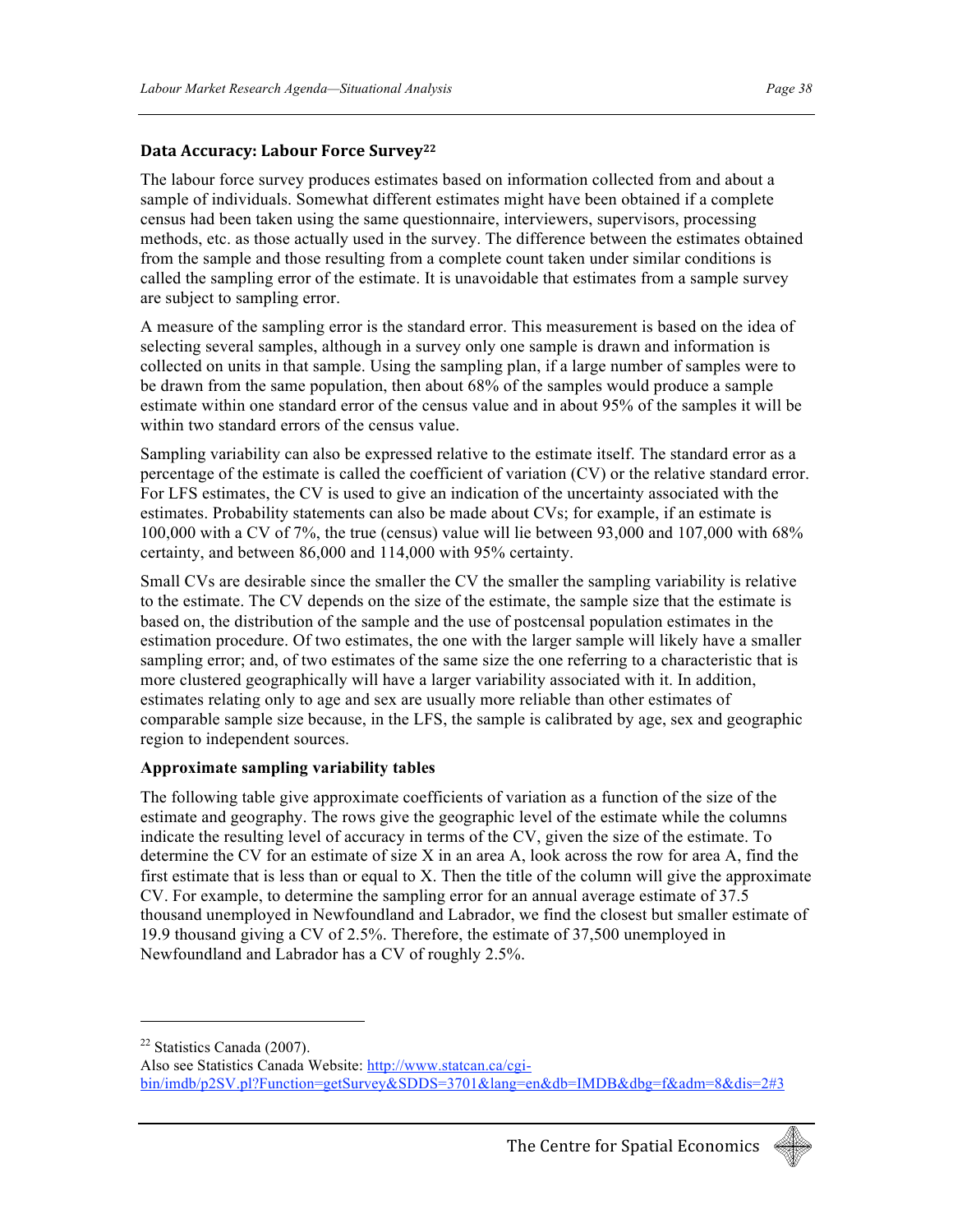The CV values given in the table are derived from a model based on 2002, 2003, 2004, 2005 and most of 2006 LFS sample data. These values are approximations. The table provides a rough guide to the sampling variability. The sampling variability is modelled so that, given an estimate, approximately 75% of the actual CVs will be less than or equal to the CVs derived from the table. There will, however, be 25% of the actual CVs that will be somewhat higher than the ones given by the table.

|                             | Table All.1: CVs for estimates* of annual totals for Canada and the provinces |       |      |      |       |       |       |       |       |
|-----------------------------|-------------------------------------------------------------------------------|-------|------|------|-------|-------|-------|-------|-------|
| Geographic Area             | 1.0%                                                                          | 2.5%  | 5.0% | 7.5% | 10.0% | 15.0% | 20.0% | 25.0% | 30.0% |
| <b>Canada</b>               | 384.5                                                                         | 112.6 | 51.1 | 30   | 16.1  | 9.4   | 63    | 4.6   | 3.5   |
| Newfoundland                | 71.4                                                                          | 19.9  | 9    | 5.2  | 2.6   | 1.5   |       | 0.7   | 0.5   |
| IPEI                        | 17                                                                            | 5.3   | 2.6  | 1.6  | 0.9   | 0.5   | 0.4   | 0.3   | 0.2   |
| INS.                        | 64.6                                                                          | 20.2  | 10   | 6.1  | 3.2   | 1.9   | 1.3   |       | 0.8   |
| <b>NB</b>                   | 57.4                                                                          | 16.6  | 7.8  | 4.6  | 2.3   | 1.4   | 0.9   | 0.7   | 0.5   |
| Quebec                      | 297                                                                           | 88.3  | 41.7 | 24.9 | 12.9  | 7.7   | 5.2   | 3.7   | 2.9   |
| <b>I</b> Ontario            | 278.5                                                                         | 86.9  | 43.1 | 26.4 | 13.7  | 8.4   | 5.7   | 4.2   | 3.3   |
| Manitoba                    | 72.9                                                                          | 22.1  | 10.8 | 6.5  | 3.3   | 2     | 1.4   |       | 0.8   |
| Saskatchewan                | 66                                                                            | 18.3  | 8.4  | 4.9  | 2.4   | 1.4   | 0.9   | 0.6   | 0.5   |
| <b>Alberta</b>              | 179.6                                                                         | 53.6  | 25.9 | 15.6 | 7.9   | 4.7   | 3.2   | 2.3   | 1.8   |
| IBC.                        | 209.3                                                                         | 63    | 30.6 | 18.5 | 9.4   | 5.7   | 3.8   | 2.8   | 2.1   |
| Estimates are in thousands. |                                                                               |       |      |      |       |       |       |       |       |

The CV depends on the size of the estimates, the sample size the estimate is based on, the distribution of the sample, and the use of auxiliary information in the estimation procedure. The size of the estimates is important because the CV is the sampling error expressed as a percentage of the estimate. The smaller the estimate, the larger the CV will be (all other things being equal). For example, when the unemployment rate is high the CV may be small. If the unemployment rate falls due to improved economic conditions then the corresponding CV will become larger. Typically, of similar estimates, the one with largest sample size will yield the smaller CV. This is because the sampling error is smaller.

Also, estimates referring to characteristics that are more clustered will have a higher CV. For example, persons employed in forestry, fishing, mining, oil and gas in Canada are more clustered geographically than employed women aged 55 to 64 years in Ontario. The latter will have a smaller sampling variability although the estimates are of approximately the same size. Finally estimates referring to age and sex are usually more reliable than other similar estimates because the LFS sample is calibrated to post-censal population projections of various age and sex groupings. Continuing the previous example, persons employed part-time in Alberta will have a larger sampling variability than employed men aged 35 to 44 years in British Columbia although the estimates are of similar size.

#### **Data
Accuracy:
Longitudinal
Administrative
Data23**

Details on cross-sectional data accuracy may be consulted under the entry for the T1 Family File (T1FF, record number 4105). The main departures from the T1FF are the sampling and the longitudinal components.

Since the Longitudinal Administrative Data's sampling rate is relatively high at 20%, the



<sup>23</sup> Statistics Canada Website:

http://www.statcan.gc.ca/cgi-

bin/imdb/p2SV.pl?Function=getSurvey&SDDS=4107&lang=en&db=imdb&adm=8&dis=2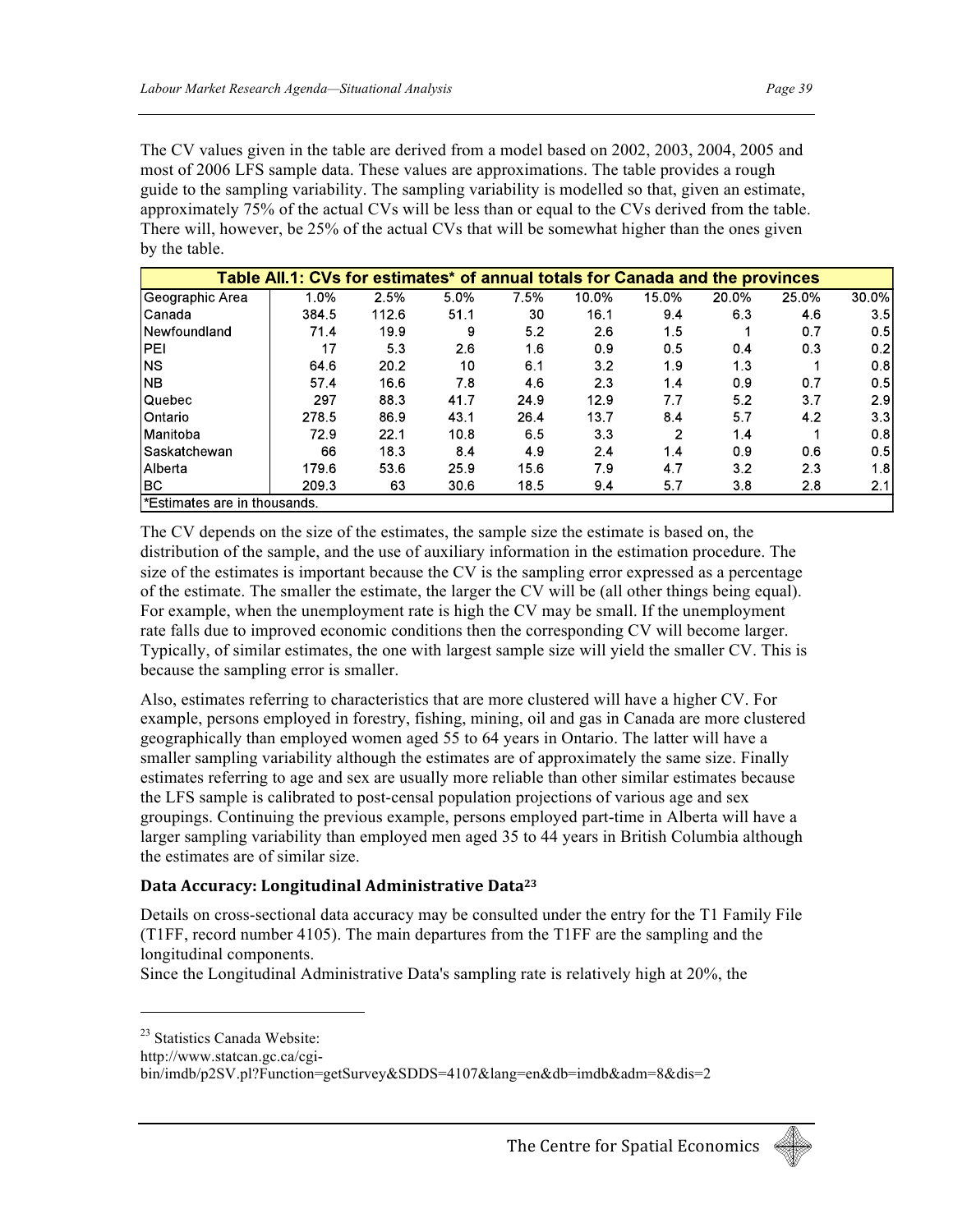variation due to sampling is quite low for relatively small populations. For example, for population counts of individuals with specific characteristics, the coefficient of variation (CV) due to sampling error is 20% or less when the population has 100 or more units, less than 10% when population exceeds 400 and less than 2% for populations of 10,000 or more. When calculating percentages of a population with specific characteristics, the CV due to sampling would be less than 10% as long as the population count is 400 people or more and the estimated percentage is 50% or more or if the population count is 1000 people or more and the estimated percentage is above 20%.

For longitudinal projects, the coverage will be lower than that observed in any single crosssectional year: the main restriction is the inability to follow individuals without a reliable identifier. Furthermore, the individual usually must be included in both of the study years. For example, when studying one-year transitions, 95.9% of individuals with a record for 2004 income reference year also have one in 2005. Emigration or death accounts for 0.8% of the original 2004 group so 3.2% remain unexplained missing; these could be non-filers or late filers in 2005. When studying the composition of the 2005 cohort, 94.9% were also in the 2004 file, 2.7% had never filed before or moved to Canada in 2005 and 2.3% were non-filers or late filers in 2004 (of these, 56.3% had filed in 2003). The study of longer periods would result in more observations with a least one missing year of income data.

#### **Data
Accuracy:
Survey
of
Employment,
Payrolls
and
Hours**

For the administrative portion of the survey, response rates based on employment are produced and published every month for Canada, the provinces and the territories by type of payroll deduction accounts for the preliminary and final estimates (see Annex 2 of Statistics Canada catalogue number 72-002-XIB). The total response rate for Canada as a whole usually varies between 80% and 90%.

Every month, coefficients of variation (CV) are published for all variables and every domain (by NAICS industry for Canada, the provinces and the territories). These CVs take into account the sampling variance coming from the BPS as well as the variance due to imputation of the administrative source.

#### **Data
accuracy:
National
Graduates
Survey24**

The Follow-up Survey of Graduates (FOG) sample is a subsample of the NGS sample, i.e comprised of NGS respondents. Initially, the NGS sample was divided into two components - the basic sample and the supplementary sample. The core sample was designed to yield estimates of a minimal proportion of 5.5% with a maximum coefficient of variation (CV) of 16.5% for any of the NGS2000's marginal. A marginal was defined as i) a given field of study regardless of the province of institution; or ii) a given province of institution regardless of the field of study; and that for each of the five levels of certification. The marginal's CVs were then allocated to each stratum (or cell in a table) to obtain the cells or stratums CV using a raking-ratio algorithm. The last step consisted of converting the CVs into sample sizes.

http://www.statcan.ca/cgi-



<sup>&</sup>lt;sup>24</sup> Statistics Canada Website:

bin/imdb/p2SV.pl?Function=getSurvey&SDDS=5012&lang=en&db=IMDB&dbg=f&adm=8&dis=2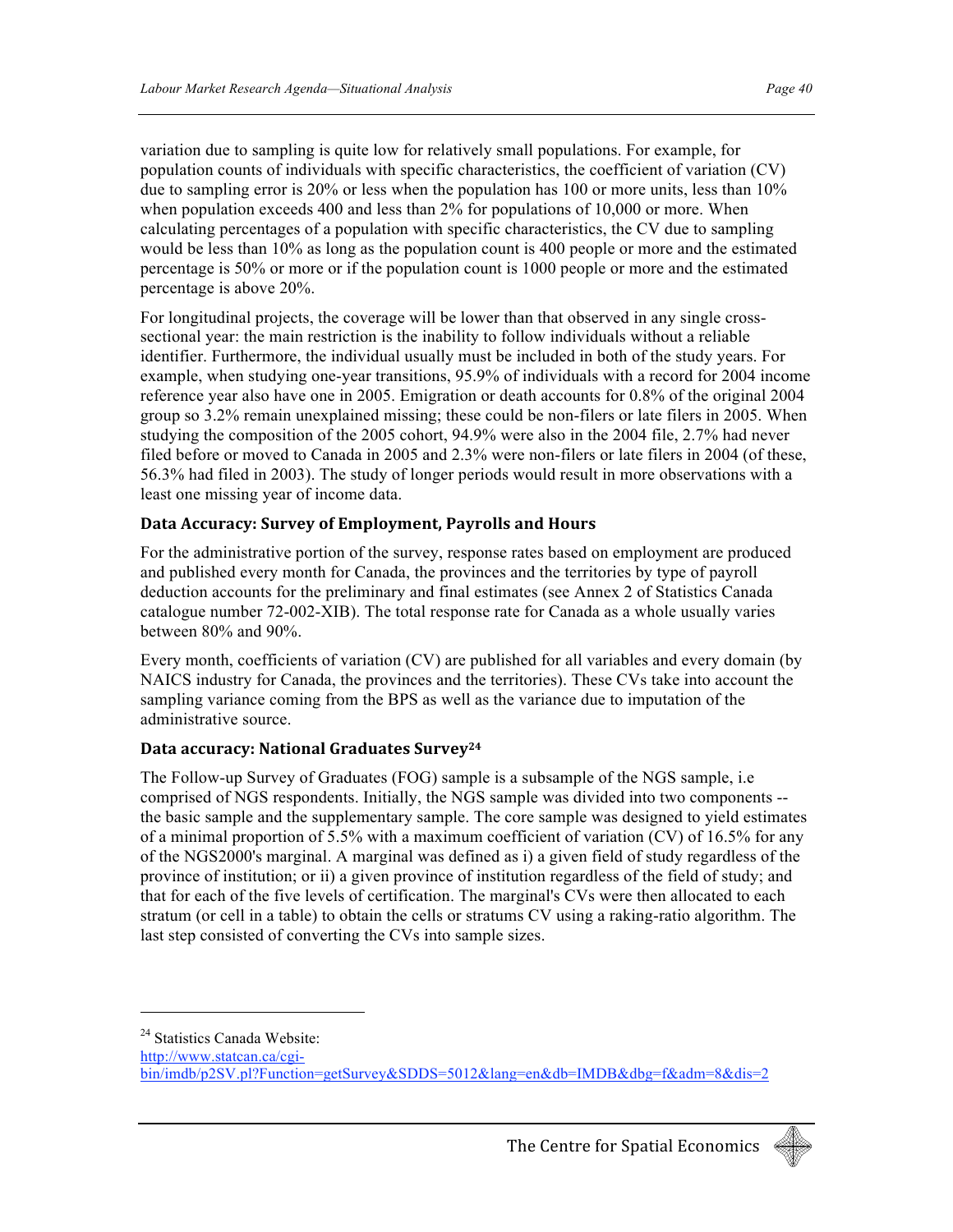The supplementary sample targeted specific subpopulations in order to meet the interests of external partners. The provinces of Quebec and Manitoba made such requests for graduates at the bachelor's and master's levels.

Finally, the last step consisted of over sampling to compensate for expected non-response. The determination of the final sample size was based on some hypothesis about attrition rates for the follow-up survey and past NGS response rates.

The overall response rate for the FOG2000 is 68.5%.

#### Data Accuracy: Youth in Transition Survey<sup>25</sup>

Data quality is affected by both sampling and non-sampling errors. Non-sampling errors were minimized through testing (focus group, pilot survey and main survey); training of regional office staff; observation by head office personnel; tabulations of initial data; and adjustment of questionnaire specifications for future cycles. Quality assurance measures were implemented at each step of the data collection and processing cycle to monitor data quality. For sampling error, data reliability guidelines were established based on coefficient of variations (CV). The table A3.3 provides an indication of data quality for a select set of YITS, Cycle 4 variables for Cohort B, 24-26 year-olds. Additional data quality indicators are presented in all YITS publications.

| Table A3.3 Data quality for YITS Cycle 4 variables for 24-26 year-olds |       |                       |       |  |  |  |
|------------------------------------------------------------------------|-------|-----------------------|-------|--|--|--|
| <b>Postsecondary (PSE) status</b>                                      | $\%$  | <b>Standard Error</b> | CV(%) |  |  |  |
| PSE graduate continuer                                                 | 15.99 | 0.5386                | 3.6   |  |  |  |
| PSE graduate non-continuer                                             | 59.61 | 0.7960                | 1.3   |  |  |  |
| <b>PSE</b> continuer                                                   | 9.26  | 0.4277                | 5.1   |  |  |  |
| PSE dropout                                                            | 15.13 | 0.5586                | 4.1   |  |  |  |
| No PSE                                                                 | 20.65 | 0.6843                | 27    |  |  |  |

#### **Data
Accuracy:
Postsecondary
Student
Information
System26**

The coverage of educational institutions for the PSIS has gradually increased over time. In the latest round, 2006-2007, 80% of public institutions were covered. The educational institutes targeted are for the most part unlikely to disappear any time soon, making the data consistent over time. Quality is helped by responses to the survey being mandatory, although there are still issues with non-response. Common non-response variables include mother tongue, activity limitations, ethnicity and previous education. Quality control measures are implemented to detect errors both at Statistics Canada and the educational institutions, to get the educational institutions to approve quality certification tables and to audit internal data



<sup>25</sup> http://www.statcan.gc.ca/bsolc/olc-cel/olc-cel?lang=eng&catno=81-588-X

<sup>26</sup> Statistics Canada Website: http://www.statcan.ca/cgibin/imdb/p2SV.pl?Function=getSurvey&SDDS=5017&lang=en&db=IMDB&dbg=f&adm=8&dis=2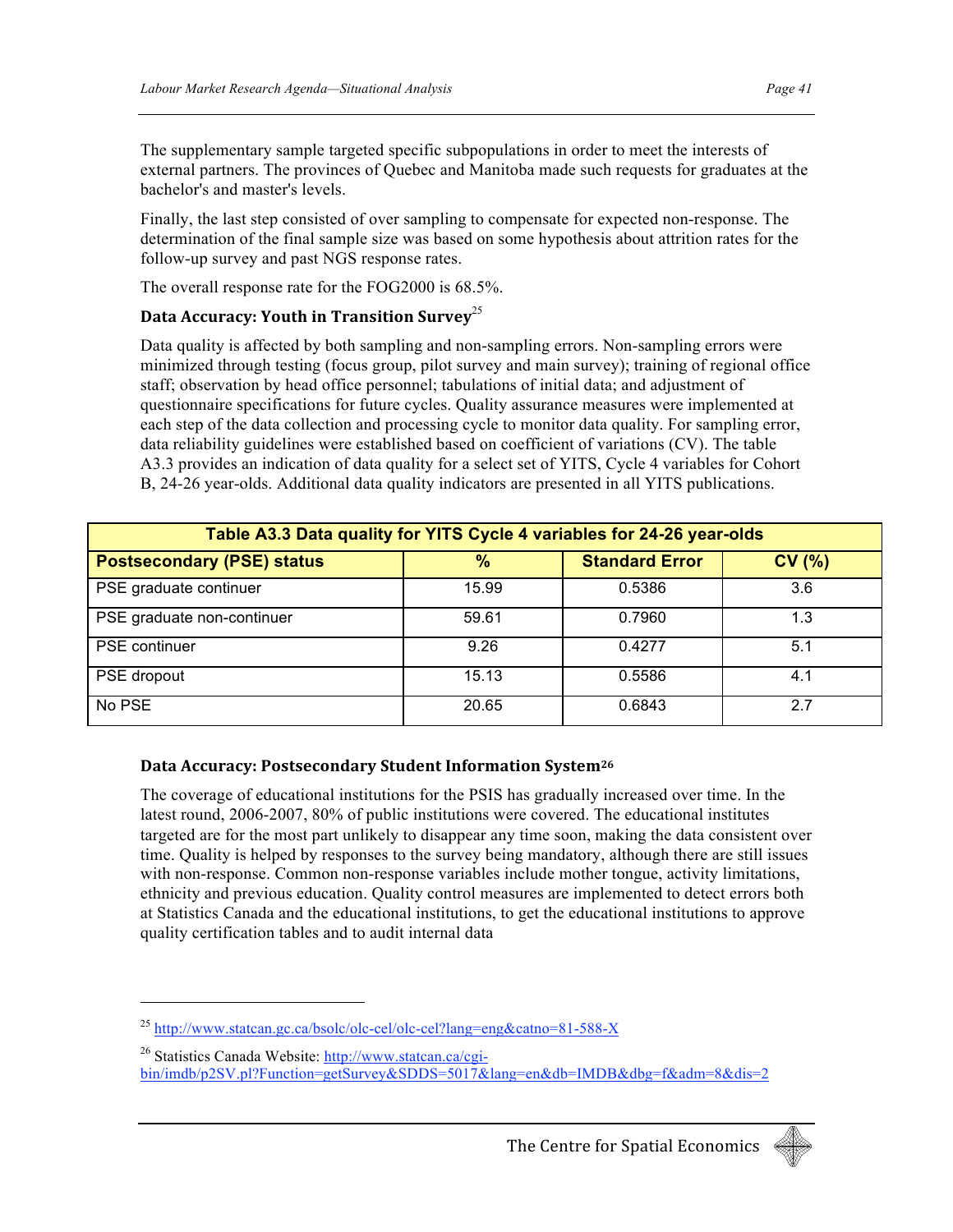#### Data Accuracy: National Longitudinal Study of Children and Youth<sup>27</sup>

The NLSCY is subject to sampling and non-sampling errors. As with all samples, caution should be used in analyzing rare characteristics or rare sub-populations, since these data are drawn from small samples resulting in high variability. Non-sampling errors are caused by questions deemed sensitive by respondents, poor memory, translated questionnaires, approximate answers, conditioning bias, non-response and coverage issues.

Specifically, some longitudinal respondents do not participate in every cycle. For example, a participant responds to cycles 1-6 but not cycle 7. This problem and other partial non-response problems can be addressed through imputation, dropping the incomplete observations or applying longitudinal weights. Coverage errors result from only LFS respondents being selected for the NLSCY sample and an under-coverage of babies born at the end of the year. Coverage errors can be minimized through appropriate longitudinal and cross-sectional weights.

#### **Data
Accuracy:
Workplace
and
Employee
Survey28**

This survey is subject to sampling and non-sampling errors. Sampling errors are caused by only a portion of the whole population being sampled. Non-sampling errors are due to tabulation errors, sampling errors and non-response. 85% of the totals were deemed accurate enough to publish. Lower coefficients of variation and higher response rates increase the quality of the estimates. Maximum CVs are 5% for industries and 10% for industries by region. The response rate in 2006 was 74.9%.

#### Data Accuracy: Survey of Labour and Income Dynamics<sup>29</sup>

<u>.</u>

The SLID is impacted by sampling and non-sampling errors. Non-sampling errors are due to human mistakes, misunderstanding and misinterpretation. Random sampling errors should be relatively small for large samples. However, systematic sampling errors do not disappear in large samples, and great effort should be undertaken to minimize these errors.

Non-sampling errors include coverage, response, non-response and processing errors. Coverage errors arise when the sample population does not represent the true population. Under-coverage, the most prevalent problem, occurs when population subgroups have been left out. Undercoverage can be measured and compensated for by measuring the difference between SLID totals, which cover 84% of the target population, and census totals, and use the differences to adjust the SLID totals.

Coverage rates are available by sex, province and age groupings. The overall response rate was 74.9%.



<sup>&</sup>lt;sup>27</sup> Statistics Canada Website: http://www.statcan.ca/cgibin/imdb/p2SV.pl?Function=getSurvey&SDDS=4450&lang=en&db=IMDB&dbg=f&adm=8&dis=2

<sup>&</sup>lt;sup>28</sup> Statistics Canada Website: http://www.statcan.ca/cgibin/imdb/p2SV.pl?Function=getSurvey&SDDS=2615&lang=en&db=IMDB&dbg=f&adm=8&dis=2

<sup>&</sup>lt;sup>29</sup> Statistics Canada Website: http://www.statcan.ca/cgibin/imdb/p2SV.pl?Function=getSurvey&SDDS=3889&lang=en&db=IMDB&dbg=f&adm=8&dis=2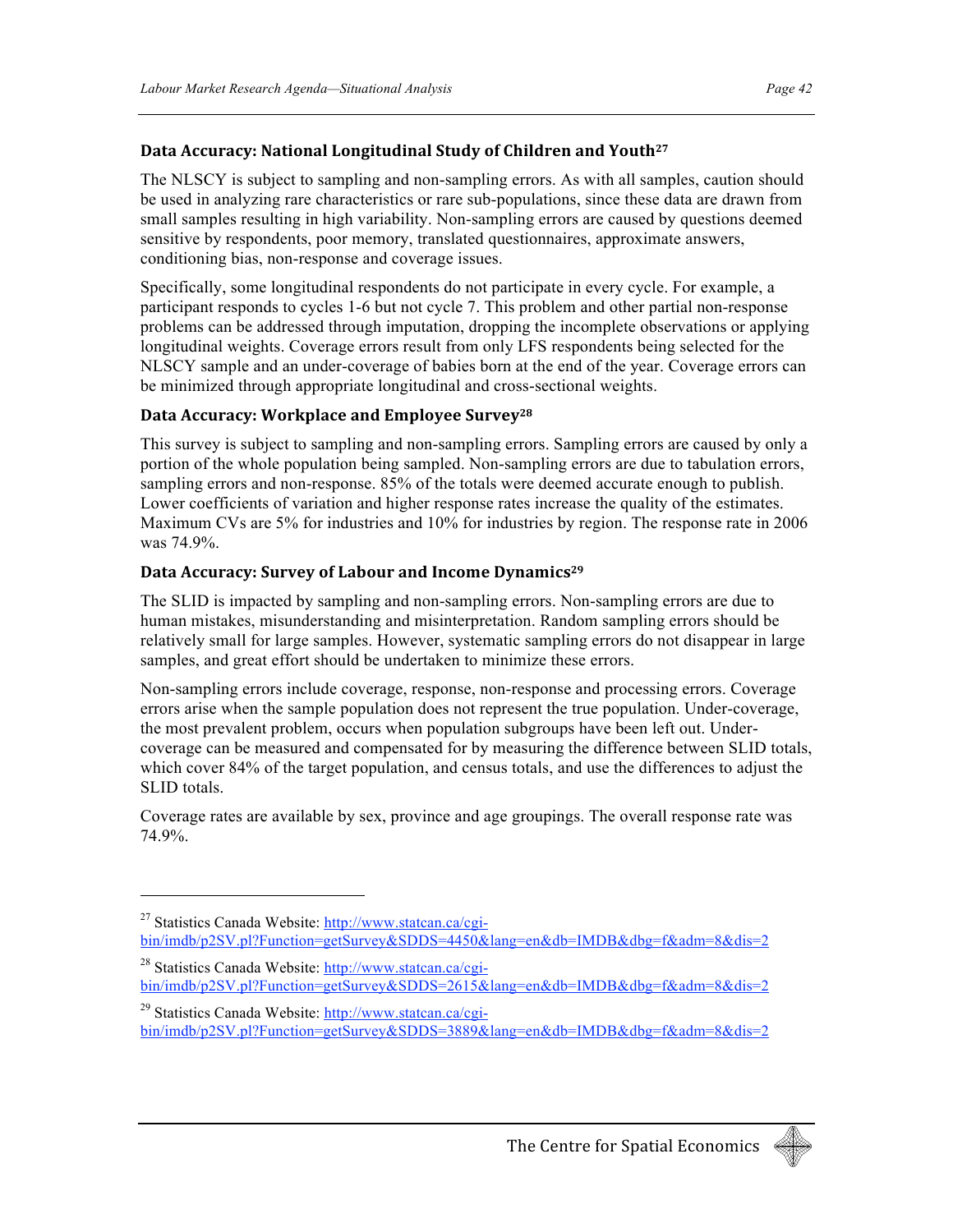#### **Data
Accuracy:
Survey
of
Household
Spending30**

Information on data variability, CVs, is available on request from Client Services, Income Statistic Division, 1-888-297-7355, income@statscan.gc.ca.

The response rate for 2007 was 65.1%

#### Data Accuracy: General Social Survey - Family<sup>31</sup>

This survey, like all other surveys, is subject to both sampling and non-sampling errors. The data will vary from sample to sample due to the sample size not being as high as for the census. Sampling variability estimates have been created through the boot-strap method and the estimates can be found in the publication series 'General Social Survey, Cycle 20, Family Transitions'.

Common non-sampling errors are imperfect coverage, non-response, response errors and processing errors. Coverage may be biased by the fact that the survey is conducted over the telephone and although almost all households have a telephone, lower income households are less likely to have a telephone. This means that the lowest income households are slightly underrepresented. In addition, despite the best efforts to avoid non-response, the non-response rate for the survey was 32%. If the people not responding are different from those responding, this would further bias the results.

#### Data Accuracy: National Population Health Survey<sup>32</sup>

One main non-sample error for the NPHS is the coverage error, which occurs at all steps of designing and conducting a survey. The slippage rate, the discrepancy between the survey and census population estimates, was about 10% for the 1994-95 longitudinal sample. To reduce this coverage error, information is adjusted based on the census information.

Using appropriate bootstrap weights, CVs for the sample are calculated and provided to users of the data. For example, CVs are available for tobacco use, self-rated health, body mass index and physical activity.

#### **Data
Accuracy: Longitudinal
Survey
of
Immigrants
to
Canada**

<u>.</u>

It is almost impossible to derive an exact formula to calculate the variance for the LSIC due to the complex sample design, weight adjustments and post-stratification. A good way to approximate the true variance is to use a replication method. This method is known to correctly approximate the true value of the variance. A file containing 1,000 bootstrap weights is available. Variance calculation using 1,000 bootstrap weights involves calculating the estimates with each of these 1,000 weights and then, calculating the variance of these 1,000 estimates.<sup>33</sup>



<sup>30</sup> Statistics Canada Website: http://www.statcan.ca/cgibin/imdb/p2SV.pl?Function=getSurvey&SDDS=3508&lang=en&db=IMDB&dbg=f&adm=8&dis=2

<sup>&</sup>lt;sup>31</sup> Statistics Canada Website: http://www.statcan.ca/cgibin/imdb/p2SV.pl?Function=getSurvey&SDDS=4501&lang=en&db=IMDB&dbg=f&adm=8&dis=2

<sup>32</sup> Statistics Canada Website: http://www.statcan.ca/cgibin/imdb/p2SV.pl?Function=getSurvey&SDDS=3225&lang=en&db=IMDB&dbg=f&adm=8&dis=2

 $33$  Longitudinal Survey of Immigrants to Canada, Wave  $3$  – User Guide Special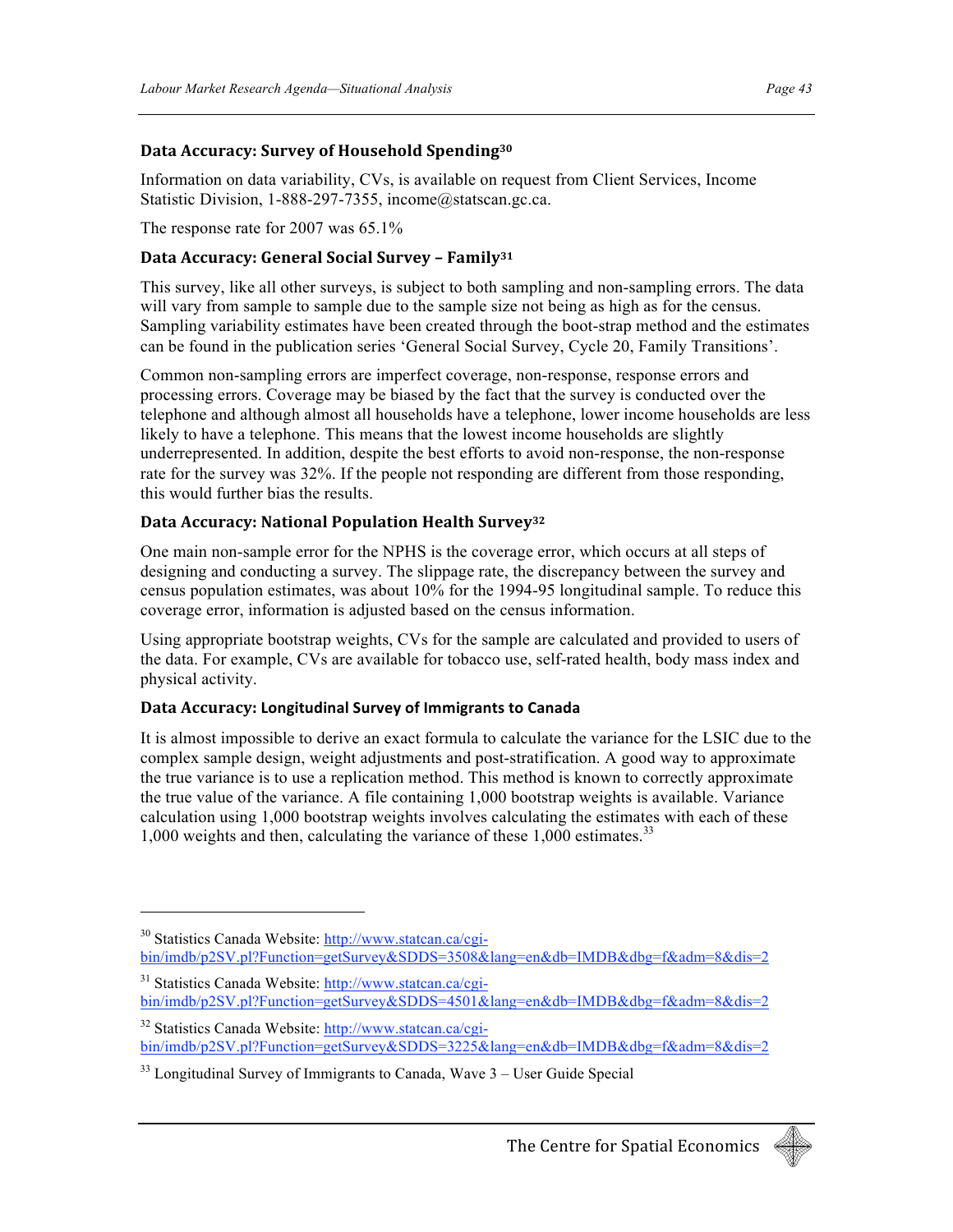### **Appendix
VI:
You
Bet
I
Care!
Datasets**

Three surveys were conducted for the You Bet I Care! project. Dozens of questions were asked in the following general topic areas. For the specific questions in these topic areas please refer to the You Bet I Care! reports listed in the reference section: Doherty et al. (2000a), Doherty et al (2000b), Doherty et al (2001) and Goelman et al (2000).

#### **Staff Questionnaire**

Section A: Child care experience

Section B: Wages, benefits and working conditions

Section C: Other paid work

Section D: Feelings about the child care field

Section E: Feelings about your centre

Section F: Educational background

Section G: Professional development

Section H: Personal background

Section J: Recommendations for the child care field

#### **Director Questionnaire**

Section A: Child care experience

Section B: Other paid work

Section C: Feelings about the child care field

Section D: Feelings about my centre

Section E: Educational background

Section F: Professional development

Section G: Personal background

Section H: Recommendation for the child care field

#### **Agency Caregiver Questionnaire**

Section A: Child Care Experience

Section B: The Children in Your Care

Section C: Working Conditions, Income, and Benefits

Section D: Supports

Section E: Your Feelings About Caregiving

Section F: Feelings About Your Work Situation

Section G: Relationship with Your Agency

Section H: Educational and Professional Background

Section J: Personal Background

Section K: Recommendations